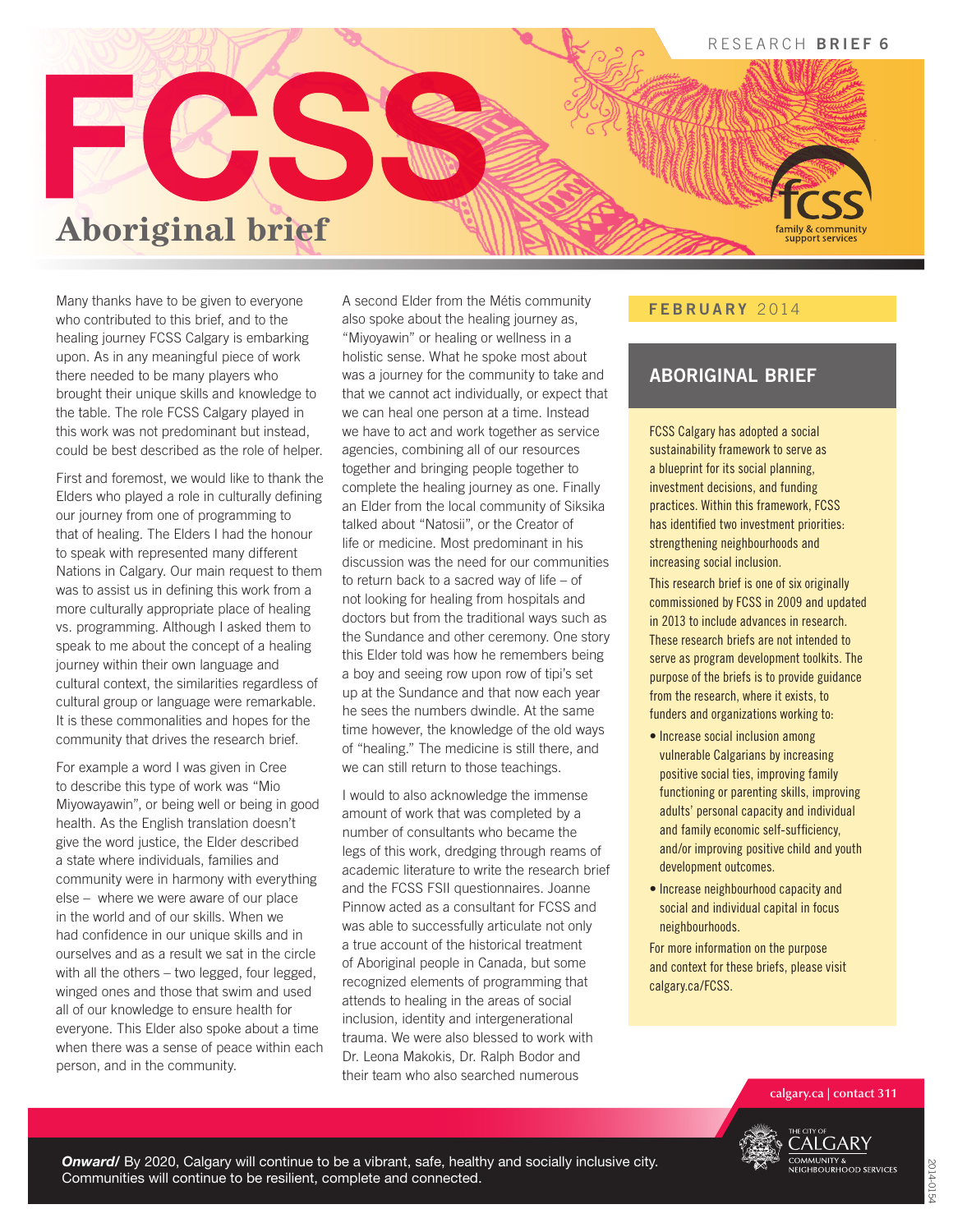literature sources and spent many hours interviewing the currently funded FCSS Calgary Aboriginal programs to gain their insight into this work. Many hours were spent developing the final questions and testing them with program participants to ensure they were not only relevant but also culturally safe to use.

Finally, we need to thank the agencies that gave of their time to work through all of this content, both individually and as a group. Early on there was some speculation as to

whether this was even possible. At other times the path was unclear or it changed directions mid stream but in the end I believe that it is through working together that we can now move ahead as a community of service providers and funder. In the end, probably the best story I heard was from a service provider who relayed to me a story from a group of Elders. At some point the Elders became aware of what we were trying to accomplish and expressed their gratitude that finally, we were working with material that had both meaning and truth and that

### **Introduction – The need for a new journey**

In 2009, FCSS Calgary commissioned a research brief to highlight best or promising practices in preventative programs for Aboriginal people. Its intended focus was programs that measured success by the extent to which participants increased their social ties and decreased their social isolation. Finding examples of best or promising practices for these indicators of success proved challenging because there was very little research on programs for Aboriginal people that met FCSS Calgary's criteria for best or promising practices. Since then, FCSS Calgary has been working hard to develop appropriate and effective criteria for Aboriginal program funding – criteria based on an understanding of the unique history and experience of Aboriginal people in Canada.

FCSS Calgary hopes that as a result of this journey, Aboriginal people in Calgary will receive the best possible services, delivered in culturally respectful and appropriate ways. For this hope to be realized, it is critical that any programming offered to Aboriginal people be designed, implemented and evaluated with the unique needs and strengths of the program participants in mind. Moreover, not only must programming be culturally appropriate, it also must not ignore the historical and contemporary realities that impact Aboriginal people today.

Since 2012 FCSS Calgary and its funded agencies have been working with consultants from Indigenous Research Methodologies to develop culturally-appropriate indicators of programmatic success and accompanying

pre and post-program questionnaires for program participants. The first two of five indicators, "Indigenous Identity" and "Social Inclusion", were introduced in September, 2013. As these indicators were being developed, FCSS Calgary recognized that they needed to revise the 2009 research brief to ensure it included the new criteria for success in working with Aboriginal people. They therefore commissioned this 2013 Aboriginal Research Brief. Its purpose is to present preventative programming for Aboriginal people from a new perspective. FCSS Calgary defines these preventative practices as programs that are:

- Clearly connected and intentional in reducing or addressing core issue such as the impacts of residential schools and intergenerational trauma of Aboriginal people.
- Can articulate and uses a healing lens.
- Are based in research as articulated in section four of this brief.
- Measurable using the culturally-appropriate indicators.

The most significant difference between the 2009 Research Brief and this one is a new contextual piece that places understanding the importance of the impacts of intergenerational trauma on Aboriginal people at the core of any future FCSS Calgary investments in programming. The purpose of this approach is to examine and highlight the complexity of needs of Aboriginal program participants, drive program design considering those unique

they were happy they could see it finally come to fruition.

As we embark on this new journey the road still remains a bit muddy. A bit uncertain. There is both fear and encouragement as we begin to understand what this means for Aboriginal programming. We offer this work to others, to share our knowledge, as it is not really our but belongs to the community.

All of my relations.

impacts, and help FCSS Calgary and its partners understand, document and deliver effective healing practices. Emphasis on the concepts of Intergenerational Trauma, Aboriginal Identity and Social Inclusion in this 2013 Research Brief has led to additional programming recommendations.

The 2009 Research Brief outlined a set of concepts, processes and approaches, such as culture, language and spirituality, rather than intact program models deemed to be "best" or "promising" practices, (as defined by FCSS Calgary) This was because the literature included so few examples of program models with evaluation methodology that fit FCSS Calgary's definitions. When reviewing the literature for this brief, the writer again found repeated mention of *culture, language and spirituality.* Since these concepts still remain very valuable, they are included in this brief. The 2013 Research Brief also contains many other elements of the 2009 one, but in abridged form.

In cases where no or minimal best or promising practices (according to FCSS Calgary definitions), were found in the literature, the writer selected service delivery models that had been implemented with favourable results in real life practice. In such cases, the concepts of Intergenerational Trauma, Aboriginal Identity and Social Inclusion were examined in more detail or "unpacked" so that agencies could use these details or "components" to inform future program applications.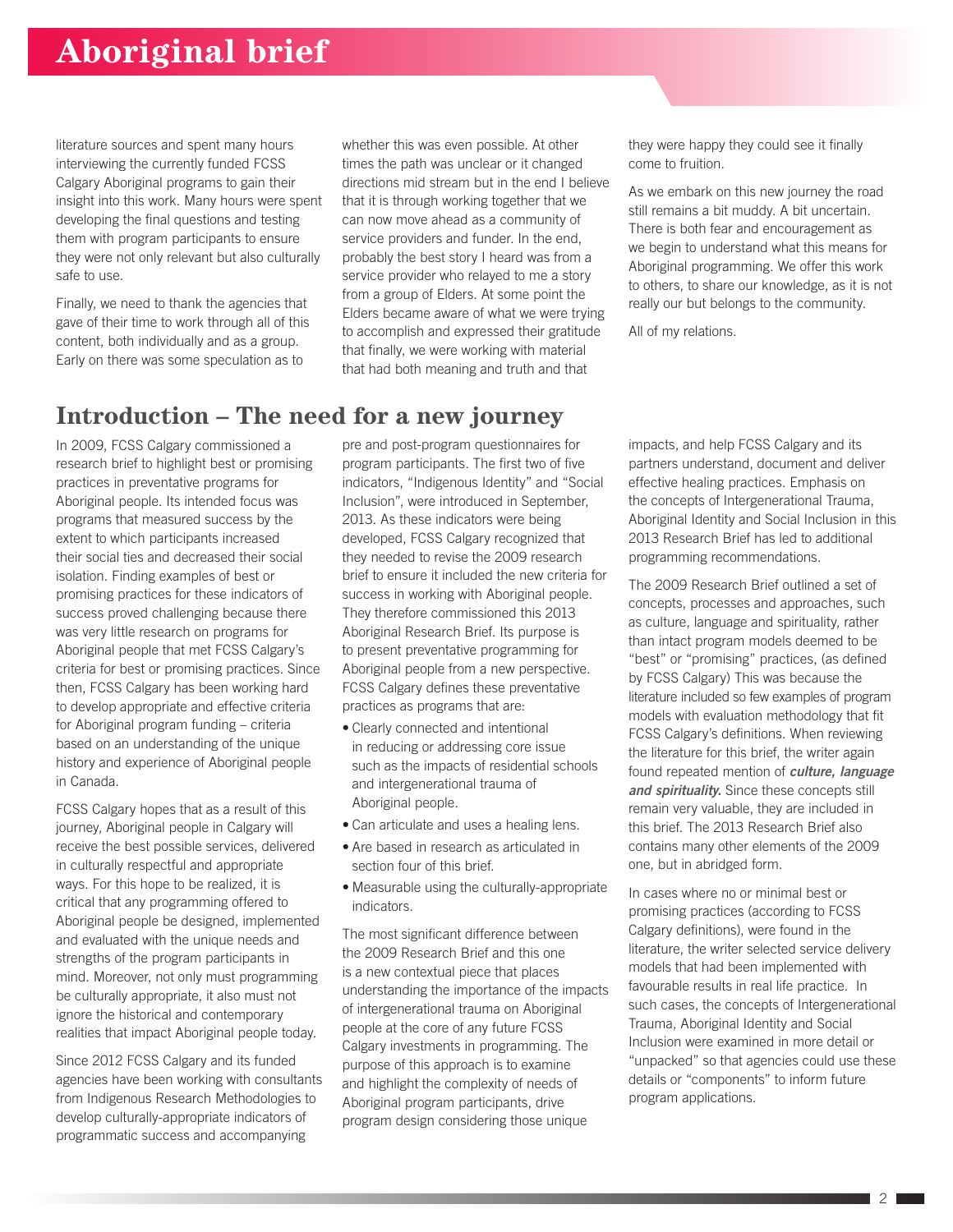### What sets Aboriginal programming apart?

Programming models that take into account the role that intergenerational trauma and residential schools have played in the lives of Aboriginal people in contemporary times can be referred to as "healing practices". The need to intentionally understand the meaning or impacts of these healing practices on

program participants through the use of culturally-appropriate indicators, sets Aboriginal programming approaches apart from programming for other populations.

A key point is that the impacts of colonization on Aboriginal people in Canada, including

individual and collective responses to cumulative historical and present-day traumas, needs to be kept top of mind and intentional in planning programming with and for Aboriginal people.

### **Setting the stage: Getting ready for a new journey**

#### Another word on terminology

The 2009 Research Brief put forward the notion that some of the terms FCSS Calgary uses, such as "best practices", "resilience", "mentoring", and "evidence-based programs" are grounded in a Western worldview, and that many Aboriginal people would not find these terms relevant because they hold an entirely different worldview. FCSS was advised to exercise caution when using these terms in an Aboriginal context, and to ensure that when the terms are used, people communicate exactly what they mean.

The writer would like to begin with the same caution with regard to terminology in this research brief. In the literature reviewed this time, the terms "social inclusion" and "best

"Concerns regarding its rigidity led to a search for a term more reflective of Aboriginal views of healing as a process. The word "promising" was chosen because it suggests movement along the healing path, and acknowledges progress and the likelihood of success without implying that only a particular practice or approach will succeed. Yet, like best practices, it encourages learning, information, sharing, innovation and adoptions in other settings." practices" drew particular comment. Several authors not only explained why these terms and definitions were problematic for Aboriginal people, but they also offered alternatives that were more culturally appropriate.

In the literature search for this revised research brief, no examples were found of preventative Aboriginal programs that conformed to FCSS Calgary's definitions. The very notion of "best practices" for Aboriginal people in general was absent, whether in literature reviewed on Intergenerational Trauma or for the research on the indicators of Social Inclusion and Identity.

In fact, much of the research reviewed regarded the general idea of "best practices" with varying degrees of scepticism because the concept behind it is defined from the perspective of Western world view values rather than those of Indigenous peoples. The Aboriginal Healing Foundation states that various organizations, such as the Clarke Institute of Psychiatry and the National Aboriginal Health Organization, are increasingly recognizing the differences between theory and practice, and acknowledging that "best practices" is a moving target because standards and definitions will always change as more is learned and new innovations come forward.<sup>1</sup> In some cases, researchers did

offer alternative proposals on definitions or perspectives that might be more applicable and relevant for Aboriginal programming and that consider the unique history of Aboriginal people in Canada, as well as their values.

The Aboriginal Healing Foundation was established in 1998 to support communitybased healing initiatives. Among their reports was a research series that proved to be very useful in the creation of this brief. Their review of the projects from across Canada includes an explanation of why and how they used the term "promising practices" rather than the term "best practices". They define the term "best practices" as:

*"…models, approaches, techniques and initiatives that are based on Aboriginal experiences; that feel right to Survivors and their families; and that result in positive changes in people's lives." (Archibald, 2006:7)*

This research brief adopts the term "promising healing practices", as defined above, with the understanding that this definition includes the features of: innovation, learning, sharing and movement along a healing path. It seems to be a productive and practical place to land along the continuum between the FCSS Calgary definition and the values inherent in an Aboriginal worldview.

#### Reframing programs – A journey of healing practices towards decolonization

The term "promising healing practices" allows us to reframe our thinking about programming for Aboriginal people in a more holistic and culturally appropriate manner.

In this reframing, programs will not be proposed as sets of activities that are "done to" program participants in formulaic or linear way, or even necessarily applied in a consistent manner with the expectation of a prescribed outcome. People will

not be "programmed". Rather, culturally recognizable and relevant program activities and services will be offered that are intended to re-build participants' lives. These program services and activities will be reframed as "promising healing practices".

These practices will move people along a path towards healing and well-being that contributes to building improved, personal, family and community social, economic

and political conditions. They are not seen as a one-time cure or activity, because healing is seen in a more holistic way. Gone (2009) explains this holistic view well in his discussion of some of the projects he reviewed. He offers an alternative to the usual approach: creating programs with culturally-modified "evidence-based treatments" at the start. In his review, he found that participants and program staff view healing as a journey or a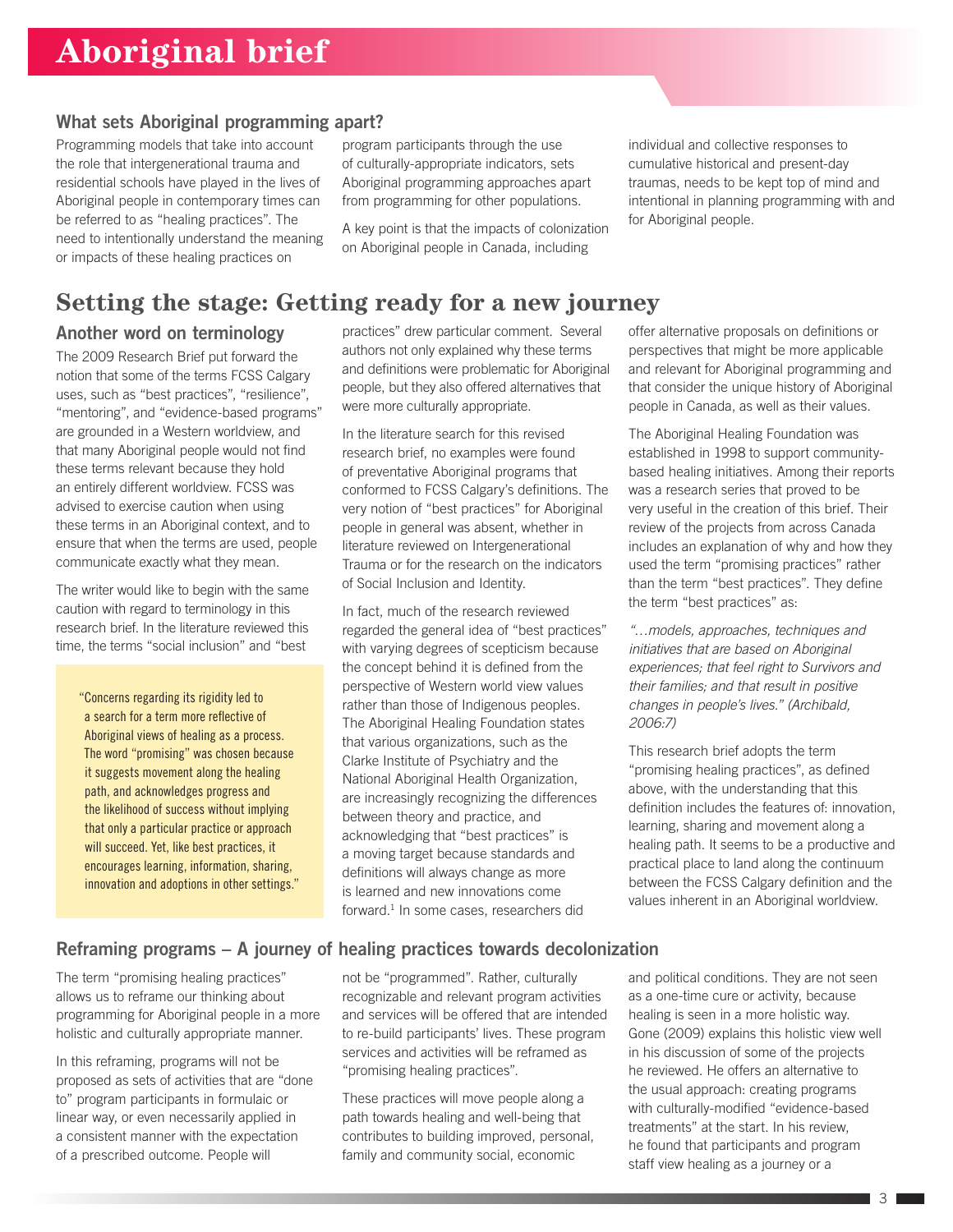path, understood not only to address an individual's problems but also involving a larger vision at the community and nation level, replete with a new, meaningful and reclaimed Indigenous identity. Barker, Dion (2012) and others echo a similar sentiment of this view of healing and wellness.

Gone (2009) says that decolonization is the *intentional, collective, and reflective self-examination undertaken by formerly colonized peoples that results in remedial action* (p. 759).

Investment in organizations and programs that engage in healing practices is a way to support Aboriginal community members to move towards healing and well-being. This will enable them to strengthen themselves

collectively. This in turn can empower them further to start to make changes over time at the community level on the journey towards decolonization. Working towards decolonization will lead to further decolonizing healing practices and ways of living, which in turn leads to a state of further decolonization and cultural renewal. This healing journey, then, may be viewed as a self-perpetuating cycle of healing and wellness towards community-driven decolonization over time. In designing and reframing programs, FCSS Calgary in partnership with its funded agencies, is also taking part in a healing journey. At right is a visual to depict this reframing, known as "Healing Practices".



### **The path: The emotional, spiritual, mental and physical dimensions**

The majority of the information in this research brief is presented in the format of a Medicine Wheel, incorporating four dimensions: mental, spiritual, emotional and physical. Although specific teachings, presentations and dimensions of the Medicine Wheel vary from nation to nation and region to region, the general concept is commonly used in Aboriginal community life and by Aboriginal professionals in their work. The Medicine Wheel is an accepted, universal mode for presentation of information. It also underpins a philosophy for living a good life. Its attributes are associated with common universal human values such as: wholeness, interdependence, balance and harmony. The Medicine Wheel provides a strong foundation from which to articulate this new journey for FCSS Calgary and its partners, as it conveys a broader picture of the issue, what the community knows, knowledge captured by the written word and healing practices in action.



"A spiritual revitalization of indigenous orientations and practices was necessary… for the entire tribal community… a robust post-colonial Aboriginal identity – attained in part through the contemporary reclamation of indigenous cultural and spiritual practices… was promoted… as the primary means to remedy the shared legacy of historical trauma… an unfolding process of self-transformation – characterized by an acknowledgement of past personal pain, dealing with one's problems through disclosure and catharsis, looking at oneself through consistent introspection, working on oneself toward improved self-understanding, and finding

one's purpose as an Aboriginal person – that reorients and motivates… toward renewed and meaningful engagement in the world" (2009:758).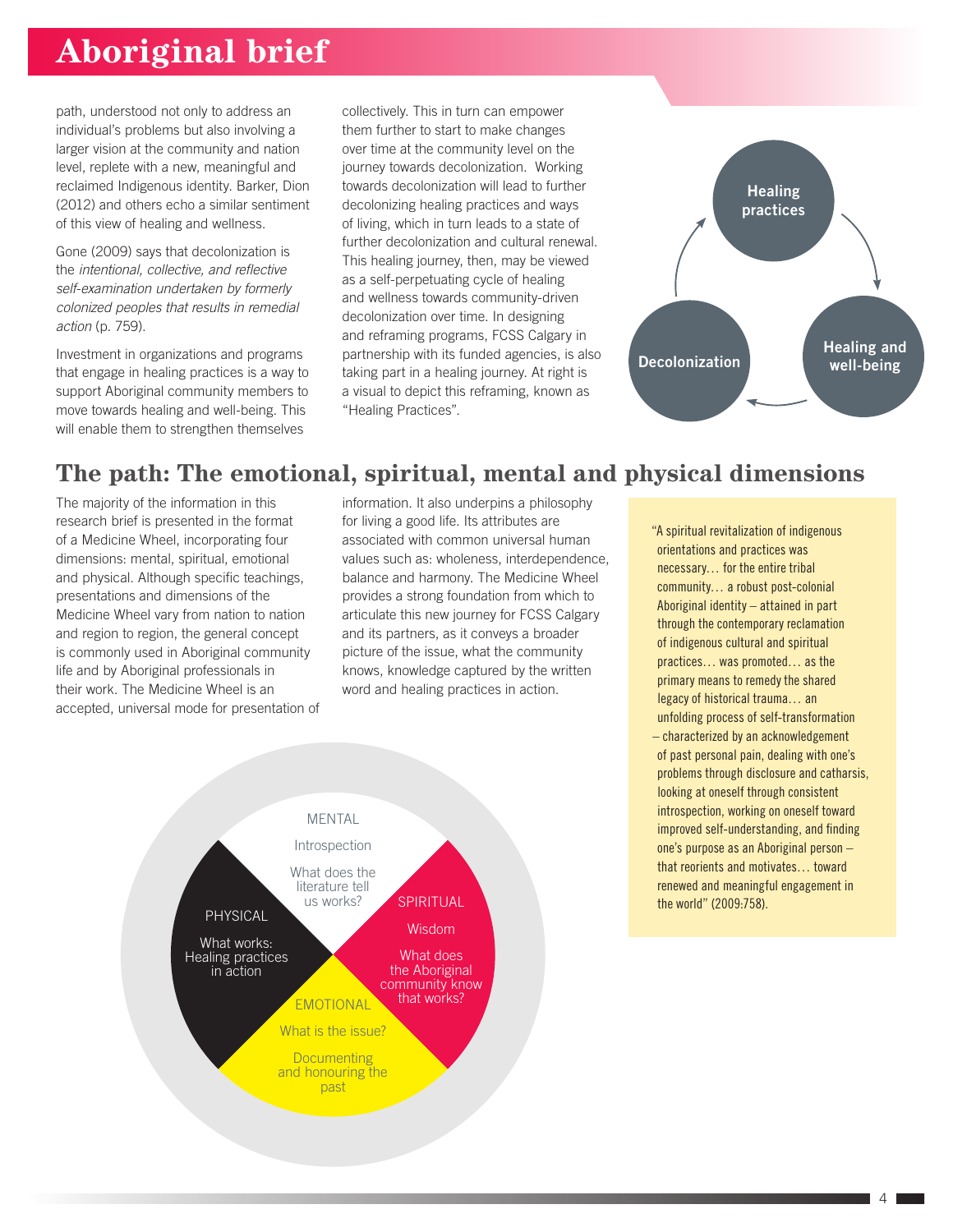## **Emotional dimension – The issue**

### Foundational concepts of intergenerational trauma and its impacts – The literature

### Defining intergenerational trauma

In 2011, FCSS Calgary partnered with the Urban Society for Aboriginal Youth, the YMCA of Calgary and the University of Calgary on a literature scoping review to identify programming models that address intergenerational trauma. In their report, they provide a definition of intergenerational trauma from Evans-Campbell (2008). This definition is cited below. This research brief will use this definition because it is comprehensive but clear, and it is consistent with the other features of definitions found in much of the research on intergenerational trauma:

*"A collective complex trauma inflicted on a group of people who share a specific group identity or affiliation – ethnicity, nationality, and religious affiliation. It is the legacy of numerous traumatic events a community experiences over generations and encompasses the psychological and social responses to such events"* (2011: Evans, p.320 cited in FCSS Calgary et al.).

#### What happened: Trauma events and the transmission of trauma

There is no shortage of research that documents the massive negative impacts of intergenerational trauma on Aboriginal people and communities through generations to the current state. These range from various socio-psychological effects on individuals and families to broader societal impacts affecting not only Aboriginal people but all Canadians. In fact, as one person put it, the historical context in which this phenomenon occurred is not only Aboriginal history – it is in fact Canadian history.

The Aboriginal Healing Foundation research series presents extensive research on intergenerational trauma and healing, including an historical contextual discussion on how this trauma came to be inflicted on Aboriginal people in Canada. For those not familiar with the historical events and these chapters of Canadian history, it is important to note that residential schools is a significant event, but was certainly not the first one, nor the only one, that so detrimentally impacted Aboriginal people. To create a summary of chronological events, this brief will draw extensively from

The term "intergenerational trauma" is also used in the literature interchangeably with terms such as "historical trauma", "transgenerational grief", "historic grief", etc. (FCSS et al, 2011). The definitions of these terms have common elements such as collective loss, transmission across generations with a cumulative effect, and clusters of psycho-social negative trauma responses in individuals. For example, Maria Yellow Horse Brave Heart, a pioneer in the study of intergenerational trauma and its effects, defines historical trauma as "….cumulative emotional and psychological wounding across generations, including the lifespan, which emanates from massive group trauma" (definition by Yellow Horse Brave Heart in 2008, cited in Yellow Horse Brave Heart, Chase et al 2011, p. 283).

Brave Heart Yellow Horse goes on to explain that: "The historical trauma response (HTR) has been conceptualized as a constellation of features associated with a reaction to massive group trauma. Historical unresolved

a work in this research series entitled, "Historic Trauma and Aboriginal Healing" by Wesley-Esquimaux and Smolewski (2004) . Their report offers a model to describe the intergenerational transmission of historic trauma, and the implications for healing in a contemporary Aboriginal context. It develops a comprehensive historical framework of Aboriginal trauma from first contact to the 1950's. It also provides comprehensive contextual information to help the reader understand why this trauma is intergenerational in nature and why the impacts are so complex and profound.

In brief, intergenerational trauma is believed to be a direct impact of colonialism and resulting assimilative policies and practices imposed on Aboriginal people for decades, since European contact in North America. The authors state that the social conditions we see in Aboriginal communities today are the result of relentless trauma. This trauma occurred both at the individual level and the community level due to demographic collapse, from the many early infectious diseases and starvation to the

grief, a component of this response, is the profound unsettled bereavement resulting from cumulative devastating losses…" (2011:283).

The study by FCSS et al. provides observations and summations of the literature that that helps us further understand intergenerational trauma:

"*Intergenerational trauma can seem complicated and academics have developed sophisticated models to explain its transmission and consequences. However, there has been less of an effort to develop models of healing intergenerational trauma. It is acknowledged that the cumulative effects of trauma are passed down along generations and often are amplified or cause other unpredictable impacts. The knowledge and awareness of this trauma, allows for an understanding of why the residential school experience could have traumatic effects in the lives of children and grandchildren of Survivors*" (2012).

decimation of food (buffalo) sources. This resulted in a dramatically reduced and weakened population, left highly vulnerable to the assaults of colonization. Archibald, in another publication in the Aboriginal Healing Foundation series, states that the descriptions of this period of North American history include phrases such as "American Indian holocaust" and "legacy of genocide"4.

Other traumas that Wesley-Esquimaux and Smolewski include in their historical context model are: conquest, warfare, slavery, colonization, proselytizing, famine, the 1892 to late 1960s residential school period and forced assimilation.<sup>5</sup> They take us on a journey through history that can only be described as horrific, in which they describe the devastation brought on with European arrival in the Americas. They analyze the trauma in stages and describe the areas of impact on Aboriginal people. The following sections provide highlights of their analysis. Please refer to pages 29 to 55 in their report for the fully detailed analysis.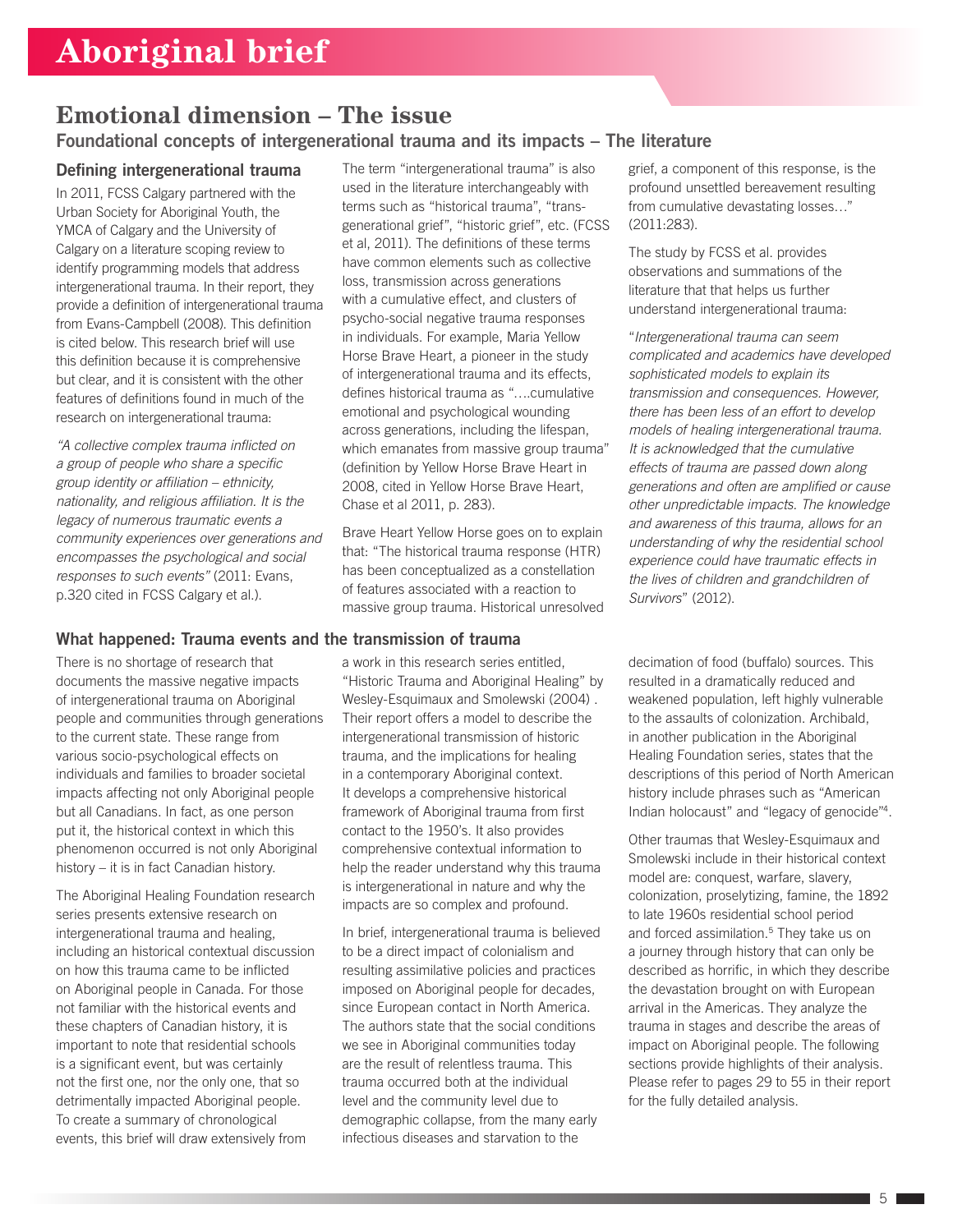### Early period – Cultural transition – Physical area of impact

The timing of first contact with Europeans varied in North America. Fourteen eighty-two is a common date but this analysis suggests that eastern communities encountered it around 1500.

From 1500 to 1900, the decline of the Aboriginal population across the Americas is estimated to be 72 per cent, a decline of 1,364,000 people from 1,894,280 people, although they note some researchers suggest it was over 90 per cent.

This decline has been attributed to the introduction of infectious diseases including small pox, measles and influenza, for which Aboriginal people did not have immunity because these were foreign diseases. It is believed the animal hosts domesticated in Europe and brought over to the Americas introduced the diseases.

It is believed that food-foraging populations had relative low rates of infectious diseases due to their small population, size and mobility (Dunn, 1968, in Wesley-Esquimaux and Smolewski, 2004). The more nomadic tribes were not affected by the outbreaks

### Early period – Cultural transition – Economic area of impact

Nature was of critical importance to peoples living on the land. Spiritual beliefs, physical survival, community relationships and growth, identity and well-being were inextricably tied to it. Settlers, with an entirely different worldview, used the land in an entirely different way and damaged it, amounting to cultural genocide or a destruction of a culture through physical extermination of Indigenous people (Chalk and Jonassohn, 1986, cited in Wesley et al., p. 34). New forms of exchange brought new products and new foods that were foreign to the traditional diet. They also brought food deprivation. This lowered disease resistance and resulted in poor health.

until later. The majority of the population was infected, leaving no one to care for the sick and dying. Several different infections were introduced at once or in quick succession. Traditional treatments did not work and there was no concept of quarantining people.

Famine often resulted from the diseases. No one was left to hunt, gather food or prepare it, leaving sick people unable to fight hunger. People lost faith in traditional healers because they were unable to help the multitudes of dying people. They did not know what to expect next and they did not know what was causing this to happen.

"It is well documented that when an entire population experiences such debilitating losses and if a balanced epidemiological, nutritional and reproductive system is not immediately restored, it is outside the limits of a population's tolerance: the cumulative effect of multiple stressors over a short period of time threatens a group, as it may become extinct or no longer existing as culturally distinct unit" (p. 30).

Alcohol was another product that the colonizers introduced. Although some forms of traditional use of alcohol existed before contact, alcohol now became used without due care, to numb pain and escape what was happening to the people and the land.

Wesley-Esquimaux et al. (2004, p. 36) write that: "Without access to economic resources, with a destroyed social structure stripped of their cultural mores that prohibited them from practicing their religions, Aboriginal people become marginalized group… any perception of control they had over their lives become reduced and badly undermined, ultimately placing perceptions of locus of control onto the colonizers...". Appaduri (1998 in Wesley-Esquimaux et al, p. 36) explains that for Aboriginal people, the fur

The phase of cultural transition began. Aboriginal people felt helpless, hopeless and began to "give up" – as they were losing their power and cultural authority. Many, by choice, withdrew socially, "thereby lessening their social and psychological investment in communal and societal relationships…" (p. 31). They began to engage in learned behaviours and re-enactments of conflict and psychological traumatic responses that, "can be directly related to upset cultural identity formation." With the government suppressing cultural and spiritual practices, the loss of story-telling as a traditional deterrent and other sources of social order, only deepened the damage.

Aboriginal people were not able reconstruct or re-populate because epidemics hit every seven to 14 years, not leaving enough breathing time in between epidemics and other colonizing practices to allow for a return to social order and healing. All possible forms of resistance and strength (normal community ties, relationships, etc.) were destroyed. There was no place of familiarity to which they could turn.

trade was not just an economic exchange but also that "exchange being a transfer of something (material or immaterial) between people always carries cultural meanings and has a social life of its own." The fur trade was never an equal exchange and Aboriginal people become dependent on it even for subsistence. The hunt, what used to be a community activity endowed with spiritual and social meaning, became individualized and for profit by the Europeans. Even if hunting was performed with due rituals grounded in time-honoured spiritual beliefs, a loss of faith or confusion was sure to result because living in this good way seemed to no longer have power - relatives and entire communities were still dying from the everpresent diseases.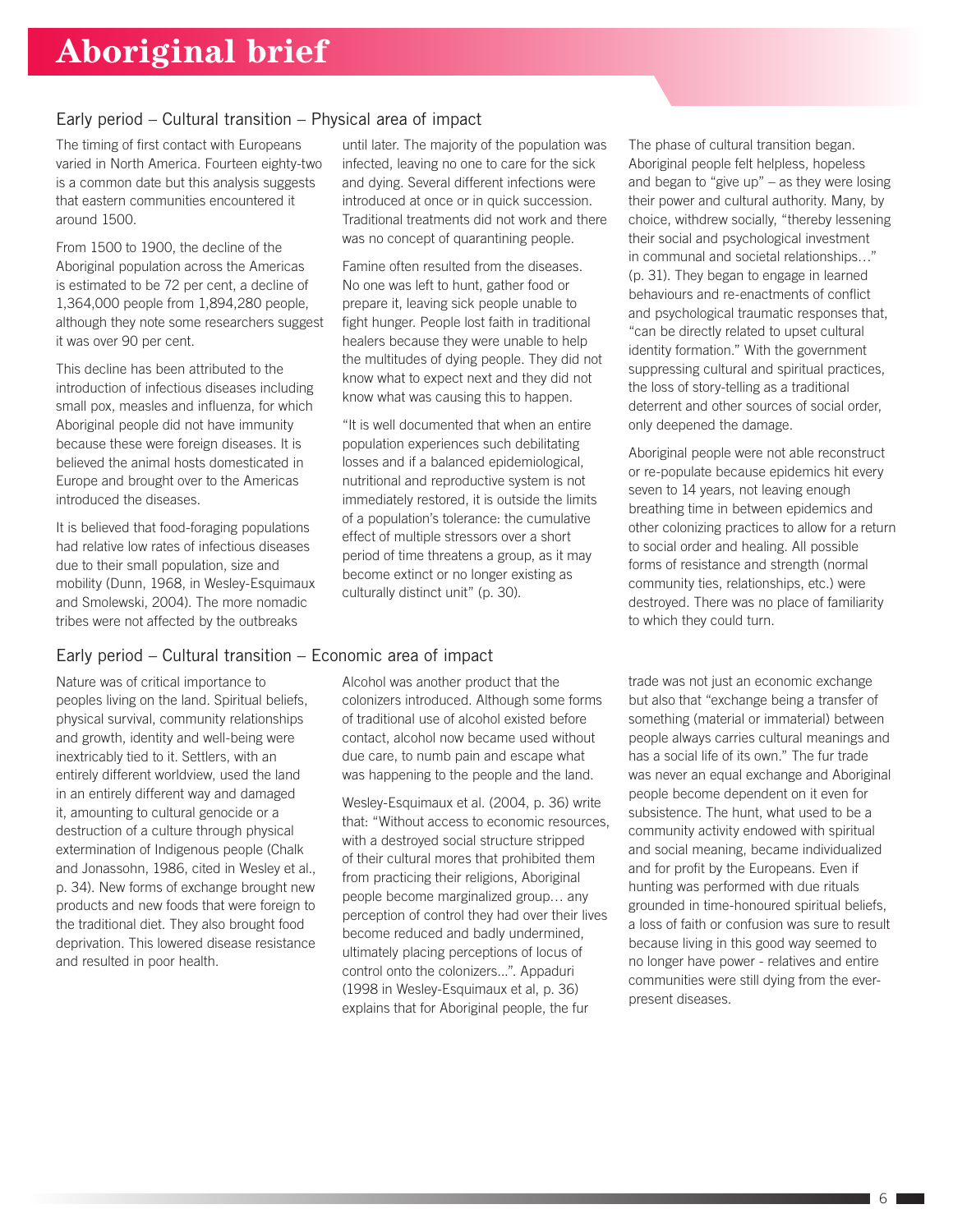### Middle period – Cultural transition – Cultural area of impact

Wesley-Esquimaux and Smolewski discuss the differences between European and Aboriginal worldviews, and the imposition of the former on a physically and culturally weakened Aboriginal people as a strong factor among the forces that so detrimentally affected Aboriginal people. Destruction of the physical sphere in early colonization damaged the bond of relatedness between the natural environment and social and spiritual practices.

This opened the door to "anomie" (Durkheim, cited in Wesley-Esquimaux and Smolewski,

### Middle period – Cultural dispossession – Social area of impact

Again, the authors discuss the impacts of the imposition of a dominant and entirely different worldview in this period. Aboriginal people moved from a belief system where the group or community takes responsibility for every individual and intervenes with culturally appropriate ways of coping with problems, to a system where individual responsibility becomes the foundational philosophy for survival, and the individual assumes responsibility for all things good (or bad, in the case of individuals being blamed). This left Aboriginal people isolated to face the uncertainties of the new order.

"Citizenship was to replace kinship; and institutions, law and bureaucracy substituted for face-to-face communal relations… with the loss of moral values and a sense of heritage, social deterioration inevitably follows…Abstract notions, such as authority, law and order were brought to life within the conceptual realm and proclaimed as objectively existing…evident only through their representations: organized army, obedient citizens, churches…and economic structures. Once the existing Aboriginal social and cultural structures were 2004), which means "without order" and to Durkheim means a crisis in the moral order of a social group. Spiritual beliefs function to protect from anomie. Anomie grew amongst Aboriginal people; missionaries had achieved spiritual dependence from Aboriginal people and Aboriginal community norms became open. Conditions had been set up for spiritual beliefs to be discredited and spiritual and cultural practices were also directly oppressed by laws and, if they were enacted, the practitioner was met with severe punishment.

rearranged and organized according to the new laws brought by the colonizers and once the other Indigenous culture was separated from its reality and incorporated into an abstract meta-reality of new European signs and representations, the process of colonization was complete..." (pp. 43-44).

New social norms were enforced. Social norms prescribe what is to be done in any situation and can guide the individual in how to deal with problems and adversity. Agreed upon action follows automatically. Social norms and their understood follow up actions in situations are "vital to social integration and to the integration of the social personality. If people pause to consider the meaning of every action, the ability to make decisions becomes compromised and an emotional crisis may ensue" (p. 44). Confusion and frustration and then the inability to act at all with any degree of confidence follows.

A new social hierarchy was also introduced, placing all people including women and children in a place of decreased power and respect. Many scholars believe that the

"Spirituality was validated in a variety of social situations; thus, reinforcing its own stability in a continuous social process... in this biography… every Aboriginal person could locate (himself or herself) in relation to other members of the society or to the world outside, and could position (himself or herself) within the social order and in the sacred universe… However when the coherence of this is disturbed and destroyed, cultural and social transformation follow, the shared cultural reality is destroyed and people are no longer able to find their way in the forest of new cultural idioms and symbols…people's expert knowledge…is discredited…they stop participating in their own destiny, become marginalized..." (p 38).

reassignment of traditional gender roles in Aboriginal societies and the devaluing of women were a destructive turning point in the well-being of Aboriginal people (p. 47).

Changes in the social structure, coupled with past assaults described above, inevitably resulted in damaging psychological feelings and behaviours: social fatalism (the world was approached with distrust), and impoverishment of communication (no connection between Aboriginal people and the world outside). "Aboriginal people became objects on non-Aboriginal constructions of the otherness" (p 48). Severe stress caused by traumatic events resulted in dissociated states, with identity lost (or forgotten) and a new identity assumed or imposed: "the Aboriginal social self was forced into invisibility for generations to come". (p. 48)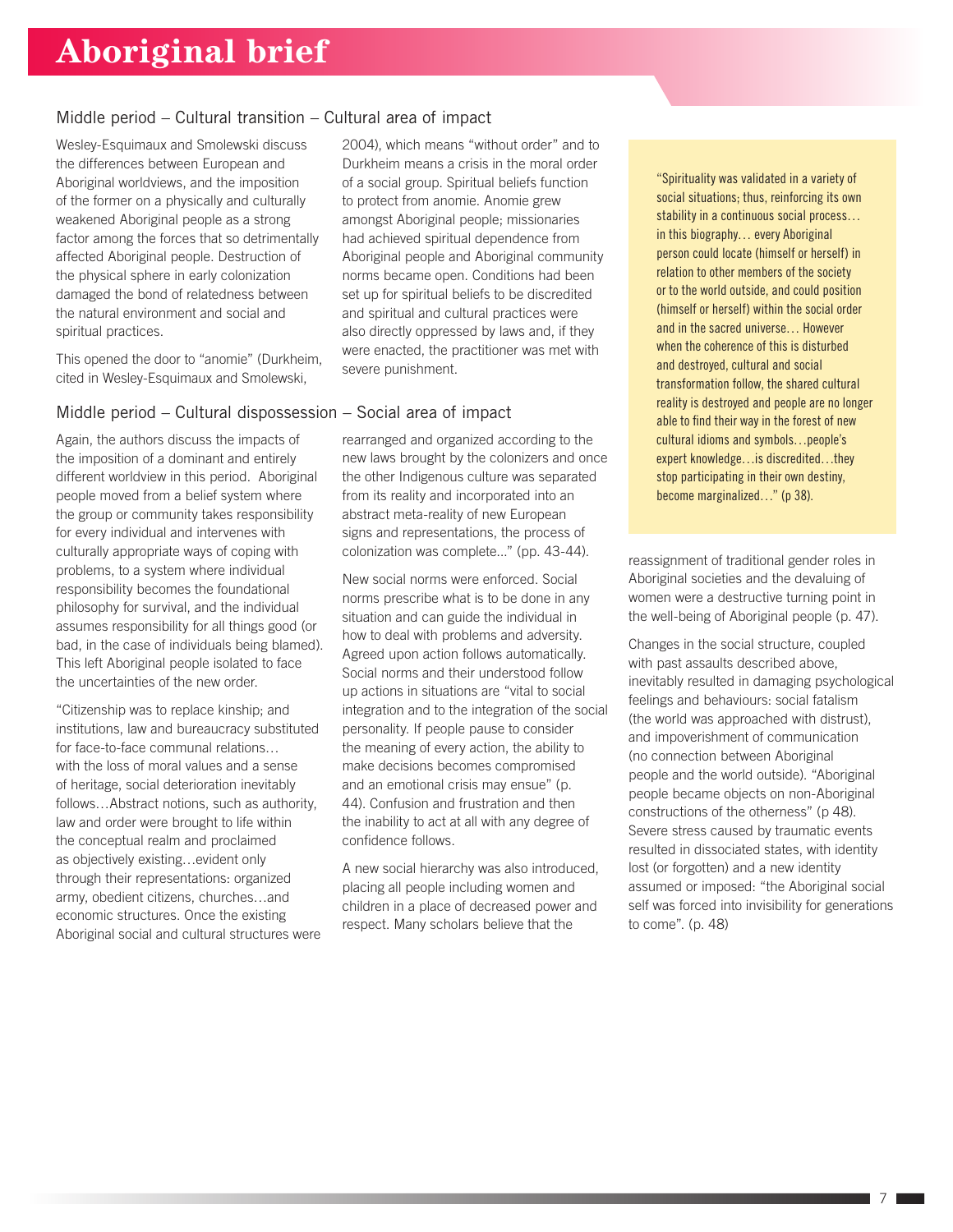#### Late period – Cultural oppression – Psychological area of impact

This section describes the psychological impacts when loss turns into absence, referring to absence of spirituality, hope, family, land, culture, language, any source of strength that Aboriginal people had before colonization. It describes symptoms of posttraumatic stress disorder, and what happens when entire populations experience this in addition to contemporary stressors.

Sooner or later, recurrent recollections of the trauma will enter into the social narrative of the group and become transmitted to subsequent generations. They will make their way into cultural collections of symbols and meanings, the group's shared cultural memory and behavioural patterns. Children who never lived past traumas gain their own and subsequent feelings of loneliness, helplessness, despair and disconnectedness from parents and grandparents through

interactions with them. This often occurs inadvertently; the adults may not even realize what they are passing on, but for the children the terror is happening in the here and now, not in the past.

Historical trauma is not based solely on the events described above. It also came in the form of residential schools from the 1880s to the 1950's (although the last residential school was closed in 1996). The psychological impacts are described here and also summarized in the next section of this brief. The concept of "grieving" in contemporary times is discussed. Grieving has three broad stages: denial and anger, depression and acceptance and readjustment. Grieving is attached to the notion that colonization and the trauma that ensued are not widely known or discussed and are treated marginally in

the contemporary Canadian context. It is as though what happened, and what continues to happen, is not fully understood or known, much less acknowledged. Therefore, no healing modality was designed to truly help Aboriginal people recognize what happened, understand the nature of trauma, or ways to work through their crises.

In summary, the loss of land, loss of population in the millions, the undermining and outlawing of the practice of culture, including Indigenous languages, the attempts to entirely eliminate the Aboriginal identity, the decimation of the family unit, the loss of independent economies and societies and nationhood, the loss and subjugation of spirituality and social norms, comprise the cumulative traumatic events resulting from colonization and oppression sustained over generations of Aboriginal people since first contact.

#### Socio-psychological impacts of intergenerational trauma and trauma responses

Services in Calgary for Aboriginal people often set up their programming to treat symptoms of intergenerational trauma. This is understandable because Aboriginal people often turn to them for help to treat symptoms, and this is what funders typically ask for. These symptoms may include: substance abuse, problems requiring family support, domestic violence, poverty, etc. However, when one examines the sociopsychological impacts of intergenerational trauma, one can better understand that trauma responses and coping mechanisms appear as symptoms.

These symptoms also present as a response to what was taken away from Aboriginal people through the processes of colonization since first contact - cultural assets such as Indigenous languages, cultural practices, governance systems and kinship ties, and spirituality as a source of strength. FCSS Calgary believes the agencies that provide services must understand the sociopsychological impacts of intergenerational trauma. To begin, at right is a graphic intended to emphasize that addressing the core issues through programming (shown in the middle of the graphic) is critical to dealing with negative trauma responses that often show up as symptoms (shown in the outside circles).

There is much literature on the impacts of intergenerational trauma. The table below is a short list of negative trauma responses to give the reader a flavour of the intensity of responses. The reader is encouraged to pursue additional sources in the literature, such as Duran and Duran (1995), for more in-depth explorations of the psychological impacts.

Aboriginal worldviews may frame these symptoms, or trauma responses, in more culturally appropriate terms and may have different ways to describe and understand them. For example, Spotted Eagle (2007) referred to the notion of "disassociation" as "leaving the spirit behind" and believed that there are ceremonies which help to call back the spirit to the person. This is a way of healing. It is also recommended that the reader also approach Elders and other community resource people to discuss and gain a richer understanding of spiritual, community and psychological impacts of trauma responses and impacts of trauma.

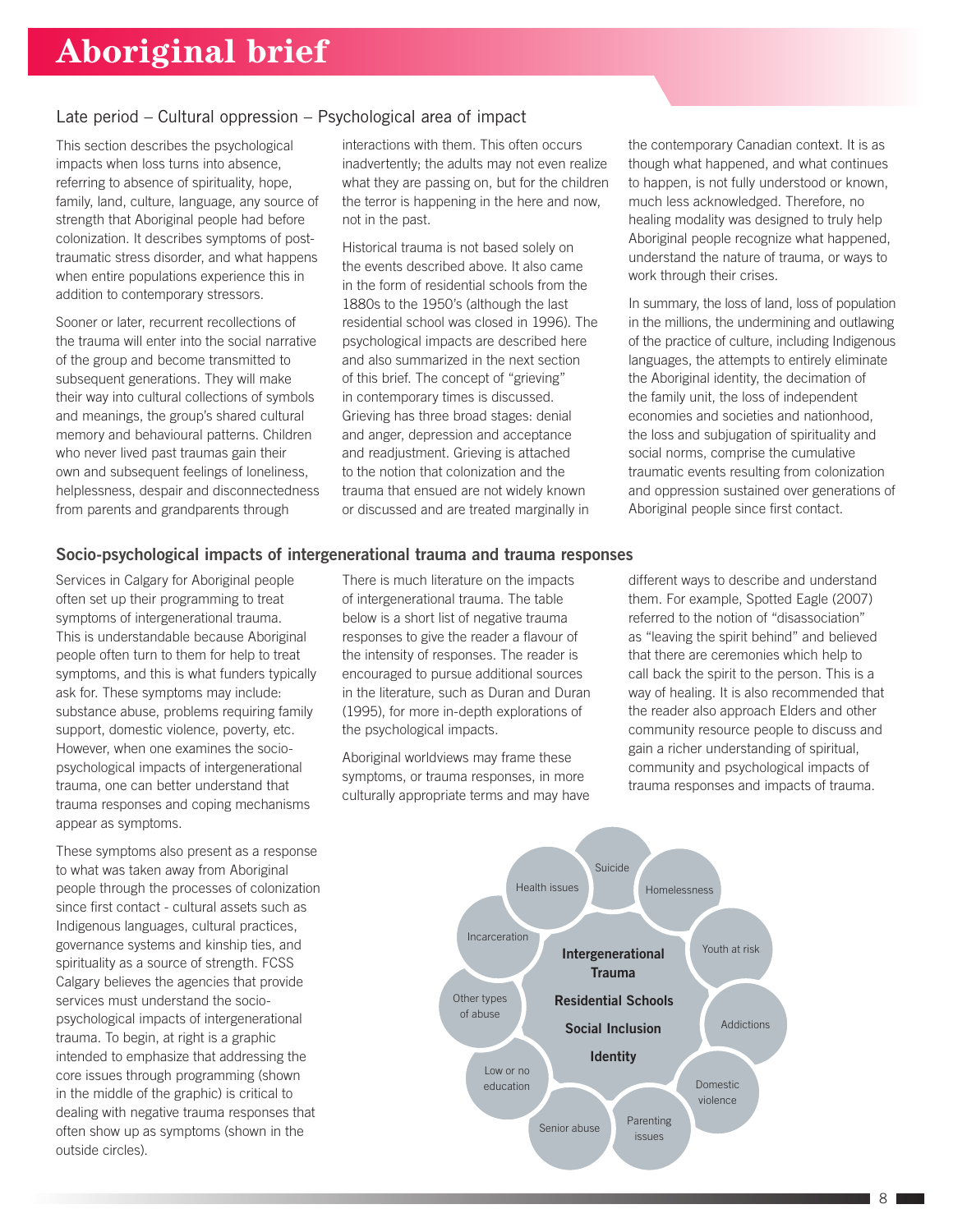### **SAMPLE LIST OF PSYCHOLOGICAL RESPONSES TO INTERGENERATIONAL TRAUMA**

### **Source Traumatic responses**

| Barker and Dion (2012, presentation at Trauma and<br>First Nations Peoples, Legacy Education: Knowledge<br>to Support Families A Symposium on Understanding<br>the Impacts of Residential Schools on Families,<br>Addictions and Violence, UpStart and FCSS) | • Psychic numbing, learned helplessness.<br>. Spiritual trauma - questioning fundamental beliefs and assumptions about one's core beliefs related to one's<br>and humankind's purpose in life and place in the cosmos; loss of hope, alienation and loss of connection to<br>others and to any meaning larger than yourself.<br>. Disassociation – feelings of disconnection from yourself (body or personality) or surroundings, losing time<br>or experiencing incidents of amnesia, depersonalization (feeling as if you're losing your identity or adopting a<br>new identity).<br>• Extreme withdrawal.<br>• Extreme hyper arousal – panic attacks, trouble with concentration, difficulty controlling violent impulses.<br>• Severe depression.<br>• Substance abuse – to numb the pain and use as a coping mechanism.<br>• Impaired self-care – related to nourishment, hygiene and rest.<br>• Clusters of intrusive symptoms.<br>• Clusters of avoidance symptoms.<br>• Clusters of arousal symptoms.<br>• Lateral violence.<br>• Normalization of harmful behaviours. |
|--------------------------------------------------------------------------------------------------------------------------------------------------------------------------------------------------------------------------------------------------------------|--------------------------------------------------------------------------------------------------------------------------------------------------------------------------------------------------------------------------------------------------------------------------------------------------------------------------------------------------------------------------------------------------------------------------------------------------------------------------------------------------------------------------------------------------------------------------------------------------------------------------------------------------------------------------------------------------------------------------------------------------------------------------------------------------------------------------------------------------------------------------------------------------------------------------------------------------------------------------------------------------------------------------------------------------------------------------------|
| Spotted Eagle (2007, 2008 presentation to<br><b>United Way Aboriginal Parent Group)</b>                                                                                                                                                                      | • "Red Rage" – the emotional "over reaction" that Native people have which has been perpetuated by the impact<br>of generations of trauma, violence and oppression of (a) Nation.<br>. Trauma response is discussed in terms of the shock and impact involved, specifically reactions such as:<br>immobilization, self-doubt, anxiety, anger, depression, shame, jealousy, becoming a "chaos junkie" - "living<br>for drama", survival guilt, self-doubt, oppression, lateral violence and normalization of harmful behaviours.                                                                                                                                                                                                                                                                                                                                                                                                                                                                                                                                                |
| Wesley-Esquimaux & Smolewski, 2004, P. 65                                                                                                                                                                                                                    | The authors state there is no single historical trauma response but rather different social disorders with<br>respective clusters of symptoms. They explain that social disorders are repetitive maladaptive social patterns<br>that occur in a group of people and are associated with a significantly increased risk of suffering. The clusters of<br>symptoms (ex, family violence, sexual abuse) may be passed onto next generations in a form of socially learned<br>behavioural patterns. They explain that the symptoms exhibited by parents act as a trauma and disrupt adaptive<br>social adjustments in their children, who in turn internalize these symptoms and learn these behaviours. The<br>process perpetuates itself in the next generation.                                                                                                                                                                                                                                                                                                                 |
| Yellow Horse Brave Heart, Maria<br>"From Intergenerational Trauma to Intergenerational<br><b>Healing Five Annual White Bison Wellbriety</b><br>Conference", 2005, pp. 4-6                                                                                    | • Depression and psychic numbing.<br>• Fixation to trauma.<br>• Hyper vigilance.<br>• Compensatory fantasies.<br>. Preoccupation with death, death identity, and loyalty to the ancestral suffering and to the deceased.<br>• Internalization of ancestral suffering.<br>• Internalized oppression.                                                                                                                                                                                                                                                                                                                                                                                                                                                                                                                                                                                                                                                                                                                                                                            |
| Evans-Campbell (in Fast & Collin-Vézina),<br>2010, p. 131                                                                                                                                                                                                    | Impacts at three levels; symptoms may include:<br>1. Individual level – mental and physical health problems – PTSD, anxiety, depression.<br>2. Family level - impaired communication and stress around parenting (or attachment problems seen in children).<br>3. Community level - the breakdown of traditional culture and values, the loss of traditional rites of passage,<br>high rates of alcoholism, physical illness (obesity) and internalized racism (Duran and Duran 1995).                                                                                                                                                                                                                                                                                                                                                                                                                                                                                                                                                                                         |
| <b>Common features drawn from these</b><br>sources, summarized:                                                                                                                                                                                              | • Originating from the constant succession of historical traumatic events, not a single traumatic event<br>or series of traumatic events in a single individual, but rather over generations.<br>• Clusters of symptoms.<br>• Learned behaviours.<br>. Normalization of behaviours and symptoms within families and communities.<br>. Examples of symptoms, behaviours, coping mechanisms, feelings that may occur: distancing, numbing,<br>lateral violence, helplessness, anger, shame, anxiety, spiritual trauma/disconnection, health issues,<br>substance abuse.<br>• Perpetuated in subsequent generations, cyclical in nature.                                                                                                                                                                                                                                                                                                                                                                                                                                          |

٦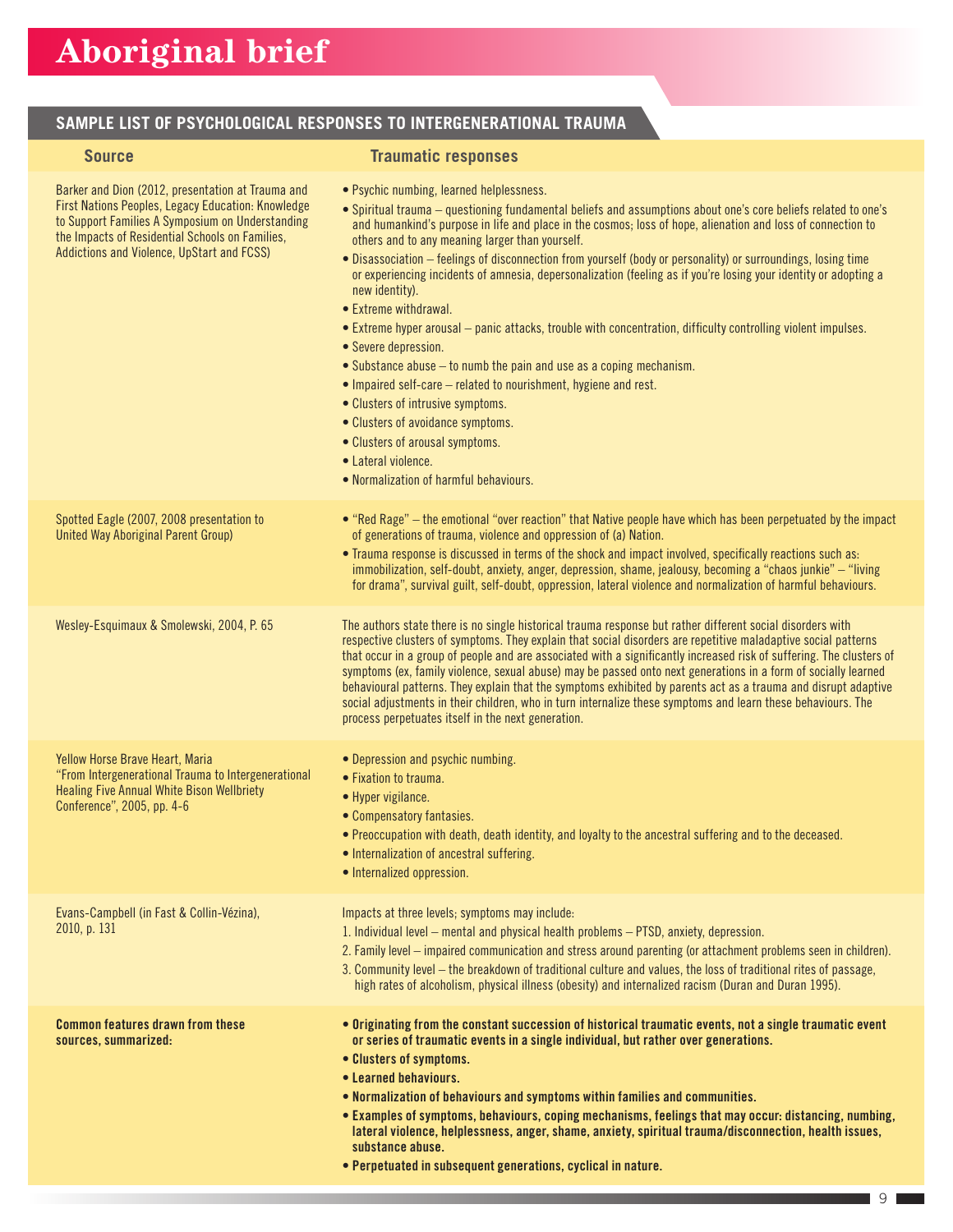Wesley-Esquimaux and Smolewski (2004) state that although much study has been devoted to the issues of *transmission* of traumatic memories, that there is no consensus on how to explain the phenomena in entire generations of people whose ancestors, not necessarily themselves, actually experienced the trauma. They cite researchers who call it "emotional contagion", discuss "peripheral victims", "vicarious traumatization" and "transgenerational effects of trauma", and discuss other related concepts such as secondary survivor effect, the ripple effect and trauma infection. Other researchers make a distinction between primary and secondary traumatic stress. Figley and Kleber, for example, discuss secondary traumatic stress, emphasizing that people do not having to witness the trauma personally – "it is enough to know about it…Aboriginal cultures are orally-based."<sup>6</sup>

Wesley-Esquimaux and Smolewdki propose that trauma transmission is so prevalent and so strong amongst Aboriginal people, compared to Europeans, because Europeans had time to reconstruct their memories of trauma after they experienced waves of epidemics in their homelands, whereas Aboriginal people did not. The epidemics themselves hit Aboriginal populations every seven to 14 years<sup>7</sup>, along with waves of other traumatic events over a span of 500 years of colonization. Aboriginal people never had time to "regroup their coping strategies" and "with no access to resources to reformulate their culture and identity, the trauma became layered and cumulative, thus affect(ed) successive generation" (p. 76).

Given the complexities of this type of trauma (intergenerational in nature, the reach, scope, frequency, severity, etc.), it may be unrealistic to expect that one program can "cure all". On this new healing journey, the

> Trauma is transmitted from generation to generation through various channels, including: "biological (in hereditary predispositions to PTSD), cultural (through story-telling, culturally sanctioned behaviours), social (through inadequate parenting, lateral violence, acting out of abuse) and psychological (through (memory process) channels)" (2004:76).

writer suggests that FCSS Calgary might expect its funded programs to be able to provide participants with the best support possible to help them move along the path toward healing. It might take years for one person to heal; an individual may take part in more than one program and use several healing practices over time. That being said, agencies must still be able articulate the results their FCSS Calgary funded programs are achieving with their efforts. What is important is that these results show indications of progress along a path and movement towards improvement (recalling the use of the Aboriginal Healing Foundation's definition of "promising practices" involving elements of movement and learning). This progress should be able to be "measured" and articulated through the use of the culturally appropriate indicators that FCSS Calgary is developing.

So far, this section on the Emotional Dimension has focused on the issue of intergenerational trauma through the lens of scholarly research. However, it would be incomplete without the views of Elders. This is accomplished first by sharing the words of an Elder, and then by sharing a story about what an Elder's teachings to a group of Aboriginal youth meant to an individual who was on a learning path of his own.

The first quotation below is from an Elder who was interviewed for a United Way of Calgary and Area project. This Elder describes why things are the way they are. This first-hand personal perspective substantiates the truth of the scholarly research.

Rupert Ross tells the following story in one of his many writings reflecting on his work in law with Aboriginal people in Canada. It is included here and is relevant because of the discussion on what healing means in an Aboriginal context. He describes this story in his paper when he reflects on what it means to be healthy. He strives to gain a personal understanding of how cultural teachings and traditional ways work to strengthen and build resilience and survival in Aboriginal people.

"An Aboriginal man from northern Manitoba came to share traditional teachings with children in one of the more traumatized communities of my region. He spoke about the water drum he carried, how the ties that stretched the drumhead each signified a

Barker and Dion (2012) discuss the difference between healing and treatment as follows: "Treatment is defined as an attempted remediation of a health problem usually following a 'diagnosis' or definition of the problem and (it) often involves the use of medication in an effort to 'fix' or 'cure' the identified target problem. Treatment tends to focus on individuals and specific problems….Healing is defined as the 'restoration' of damaged parts of a body and generally is a process that takes place over time…is only one part of the process required when moving towards health. Healing is an ongoing active process rather than a task… tends to start with an individual, but can expand into family and then community… the more individuals involved in a process of healing, the greater the opportunity for creating an atmosphere of unity and growth. Healing is an interdependent process and the more persons involved the greater the opportunities for change. One important implication of this aspect…is that to be effective, a community healing process cannot come from outside the community…at the very least, a program must have adapted to the realities of the community…ideally however, a program grows out of the community itself and the processes which are already at work there" (slide 27).

different teaching, and so on. He then told the girls about their special power as women to give new life, a power confirmed at the moment when their waters broke. Those events showed their intimate connection with water everywhere, including the oceans, the tides and Grandmother Moon who controlled those tides, just as she regulated the menstrual cycles of their 'Moon Times'. All of those connections, he told them, meant that it was their responsibility to ensure the purity of water for future generations. He then spoke to the boys about their connections to fire and the capacity of fire to confer powerful benefits as well as inflict powerful harm. It was thus their responsibility to be guardians of that power. As he talked to those children about responsibilities, I thought his message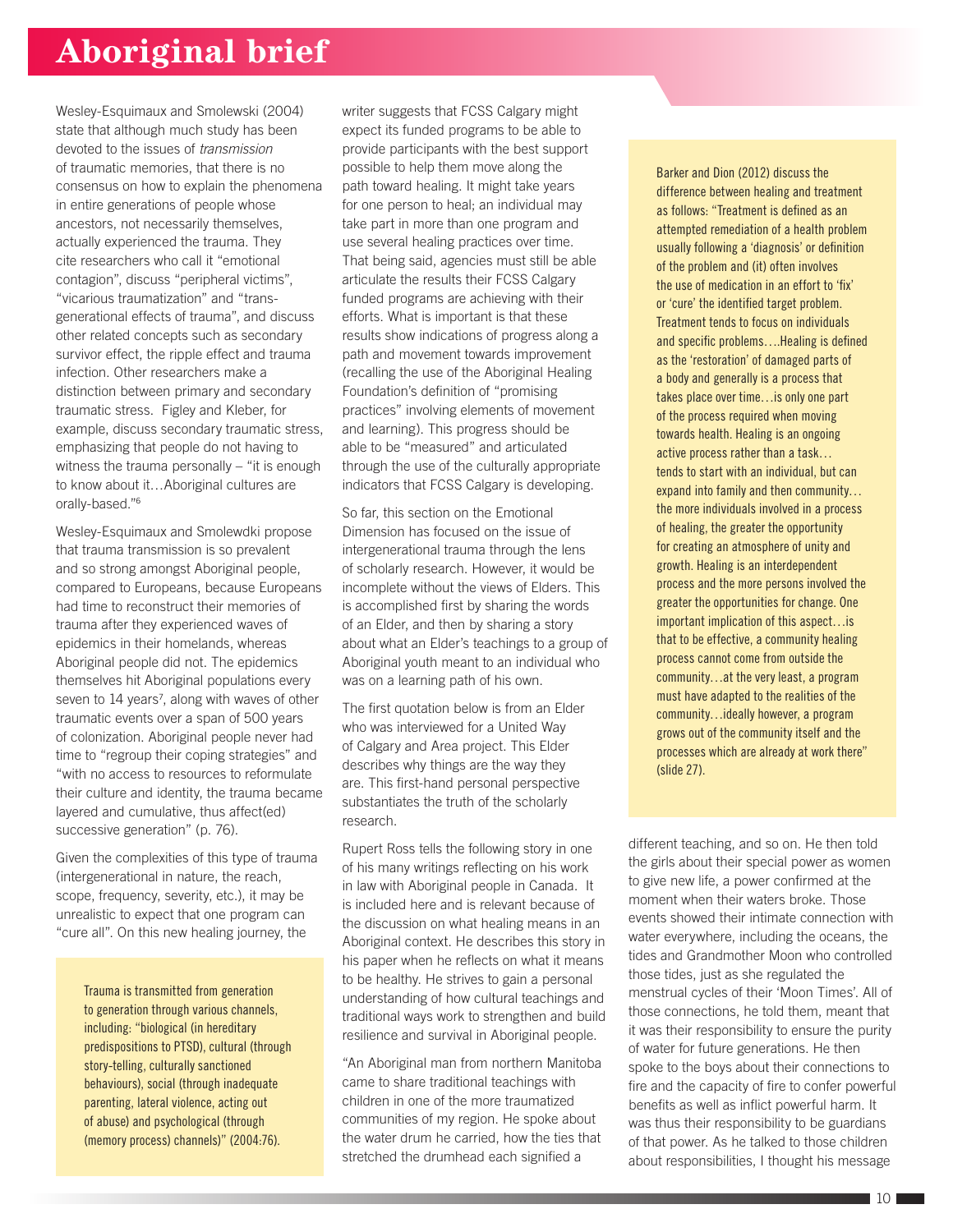was bound to be a failure: after all, most were notoriously free to run around at all hours doing exactly as they pleased. I could not have been more wrong, and I think I know why: no one had ever told those children they were important to anything at all, much less something huge and magical as the universe. If they had responsibilities, that meant they had an identity as an important part of something much larger than themselves, and their lives had meaning within that larger whole. The teachings were, in essence, the exact opposite of the "disempowerment and disconnection" they lived within every

day, and exactly what they needed to hear" (2009:19).

Like all good stories, this is one is open to interpretation. One interpretation is that it illustrates Ross's realization that cultural practices and beliefs are extraordinary healing practices for the very complex issue of intergenerational trauma. They not only offered hope to these youth, but did so in a way that was exactly what they needed. It is also a fitting segue into the realm of the next section on the Spiritual Dimension to bring forward "what the community knows".

### **Spiritual dimension – Wisdom** What does the community know that works, or "wise practices"

Presenting a more holistic conception of healing practices requires acknowledgement of "what the community knows". For the purposes of this brief, "What the community knows" refers to Aboriginal people's tacit or "intuitive" knowledge and understanding of what works well for the healing and well being of Aboriginal people both in precontact times and in contemporary times. A similar concept termed "local knowledge" is also discussed in Morgan and Abdul-Bazzoq.<sup>8</sup>

The concept of "what the community knows" pertains to the realms in human life of cultural wisdom, and ways of knowing. It stems from the age-old cultural practices, traditional knowledge held by the Elders, belief systems, language and spirituality. This concept is so broad, deep and complex (and sometimes sacred) that it is important to state that a fulsome discussion of it is well outside the scope of this brief. Nonetheless, the next part of the journey acknowledges its reality, and its importance in holistic healing practices, whether documentable or not.

These are things that are difficult to "measure" in measurement frameworks based on Western worldview paradigms. From a cultural perspective, it is not appropriate or even desirable to apply this type of measurement to some aspects of a concept such as spirituality. They are profound, time-honoured ways of knowing and teachings that, although they defy Western ways of "measurement," are chockfull of meaning to community members and program participants. Gone articulates

this well in his studies of four programs funded by the Aboriginal Healing Foundation.

Although one cannot always document these understandings in a way that fully captures their essence, sometimes a glimmer of their profound meaning is described in research and in the writings of articulate Aboriginal writers. Much of this knowledge is found only though speaking with Elders and cultural people.

The first example of this comes from Wesley-Esquimaux and Calliou's discussion on why they chose the term "wise practices" for their research on best practices in community development. In their report, they write that wise practices are defined as "locally appropriate actions, tools, principles or decisions that contribute significantly to the development of sustainable and equitable social conditions"<sup>9</sup>. They say they understand that the definition, conceptualization and implementation of wise practices will continually evolve and be subject to refinement, as individual and community experience and knowledge expand.

Other aspects of "what the community knows" include traditional knowledge, language, culture and the land. A second example can be found in the work of Aboriginal Healing Foundation. Their authors also write about wise practices in a respectful manner and explain their importance. For example, they include them as critical components under the broad category of "cultural interventions" in their healing practices framework<sup>10</sup>. In fact, many scholars "But there is a concept of trauma, and Aboriginal people have a severe history of trauma. That trauma has come from generation to generation. What happened 100 years ago we are still experiencing today and we are being re-traumatized over and over again, because we are isolated and that becomes normal to us. So, the concept of not asking for help or not believing people, has become a normalized belief, until you say that is not true. Another concept that people get because of the trauma we have experienced is that separations are a huge thing. We have great separation complexes as Aboriginal people. [For example] our experiences of doctors is that if you go into a hospital you never come out; one of the reasons is we wait until it is too late" (Elder cited in Hoffart, 2011:24).

emphasize the importance of incorporating traditional knowledge and cultural practices.

The Aboriginal Healing Foundation describes traditional knowledge as being culture-specific and tied to the local land, resources and environment of a people. That is, sometimes traditional knowledge that belongs to a specific individual and family is sacred to them, and it comes with a history. Marlene Brant Castellano speaks of the components of traditional knowledge as historical knowledge, practice, common sense knowledge and spiritual knowledge. The Aboriginal Healing and Wellness Strategy in Ontario offers another definition of traditional knowledge:

"*practical common sense; teachings and experience passed through generations; knowing the country; rooted in spiritual health; a way of life; an authority system of rules for resource use; respect; obligation to share wisdom in using knowledge; using heart and head together*"12.

McGuire-Kishebakabaykwe discusses Indigenous knowledge in terms of its substantive differences from Western knowledge and refers to it as a diverse and elusive term; it is not only a body of knowledge but also: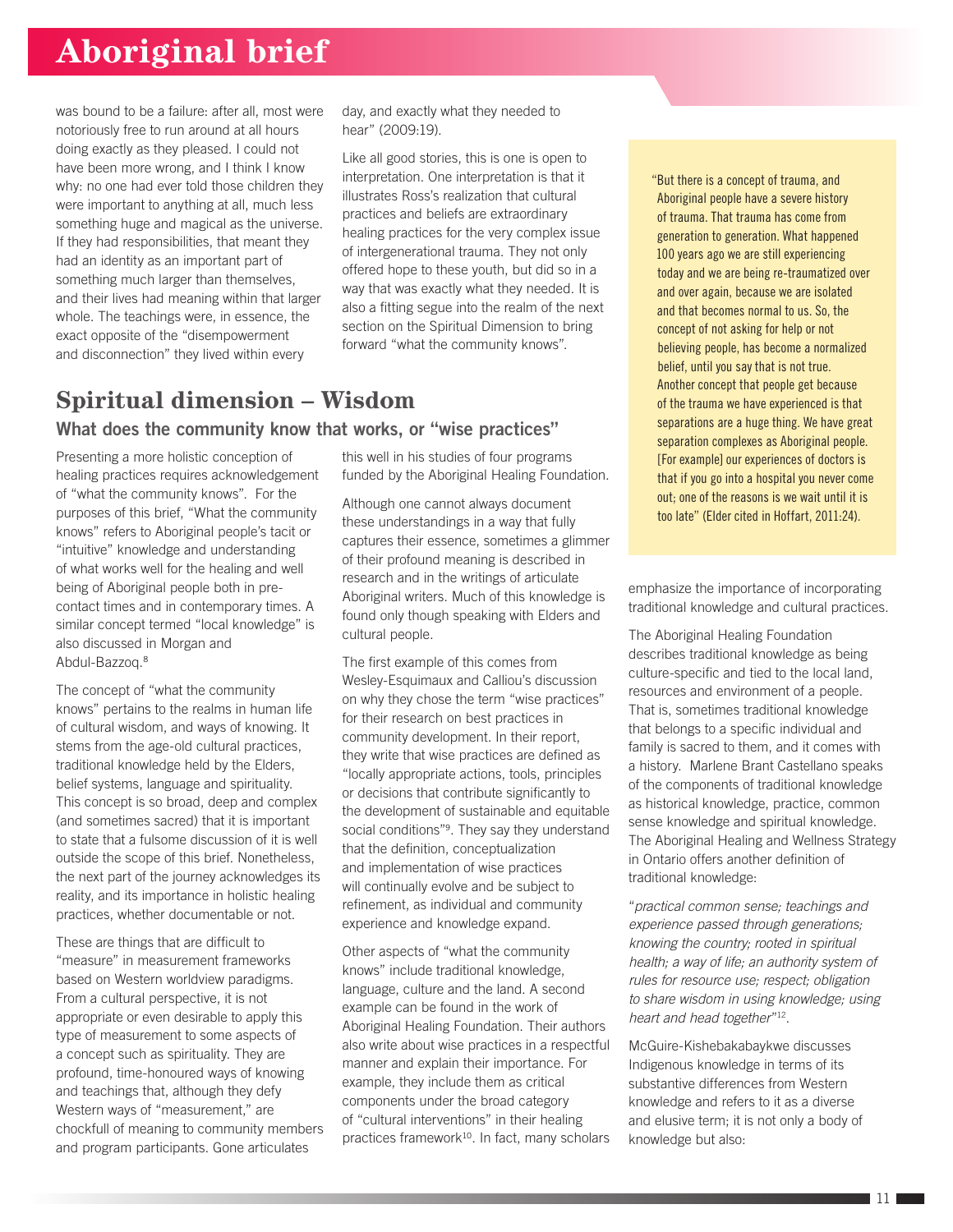"*a relationship with and way of life… combined with thought of the land, the people, and metaphysics, that is dreams, vision, spirit and the emotive (Atleo, 2004; Barnes, 2003; Bastien, 2004; Cajete, 1994; Castellano, 2000)….'refers to traditional norms and values, as well as the mental constructs that guide, organize and regulate people's ways of making sense of their worlds'* (Dei et al., 2000, p. 6)" (2010:126).

Knowledge may also be passed on through teachings and story-telling. The keepers of traditional knowledge are usually Elders, and others who share teaching stories in an oral tradition. Elders are commonly referred to in the community as the "Aboriginal community's Ph.D.'s" because they embody a wealth of life-long cultural teachings, practices and ways of knowing.

The Aboriginal Healing Foundation also highlights Leroy Little Bear's assertion that language reflects how a society thinks, and that learning and speaking a particular language allows the individual to absorb the collective thought processes of a people13. About a quarter of the funded programs reviewed by the Aboriginal Healing Foundation used Indigenous language and this was identified as directly contributing to a program's success. One project used it as the central component of their project. The project team viewed its use as a gentle form of healing that did not re-traumatize survivors. They believed the language inherently contained many cultural teachings that helped program participants heal from the trauma, and noted the program participants' own culture and language healed them because it honoured their age, their experience and the culture they were forbidden to practice in residential schools $14$ .

Finally, the Aboriginal Healing Foundation discusses how and why some projects used

"…there exist enduring traditions that (situate) epistemological authority within firsthand experience, alongside much greater openness to explanatory accounts that invoke the numinous (Darnell, 1991). The result is a complex set of epistemological divergences concerning how one knows whether therapeutic interventions have worked" (2009:759).

the development of traditional land-based skills as a healing practice. The hands-on nature of these projects allowed participants to learn specific skills and replace their feelings of victimization with feelings of accomplishment and empowerment, thereby contributing to recovery and pride in culture15.

It is interesting to note that what the community knows is shown to significantly shield individuals and families against harmful trauma responses. What the community knows has a preventative as well as a healing effect. The literature stressed that research needs to describe the incidents and events of intergenerational trauma *separately* from trauma response. The research distinguished among trauma responses, asserting that some were harmful to individuals, while others were more along the lines of resilience. Wesley-Esquimaux and Smolewski (2004) seem to be proponents of such a separation. They state that in their model, intergenerational trauma (or historic trauma) is understood as "cluster of traumatic events and as a causal factor operating in many different areas of impact; not a disease itself… historic trauma causes deep breakdowns in social function that may last for many years, decades or even generations. The clusters of symptoms associated with specific disorders that manifest themselves as a result of historic trauma may be passed to next generations in a form of socially learned behavioural patterns."<sup>16</sup>

Other research gives specific examples that suggest that not all responses to historic trauma have been negative and that traditional knowledge and cultural worldviews shielded some people from the worst of the impacts of traumatic events in their families. Denham's (2008) ethnographic study of a four-generation family in the United States is an example of this. His work describes how in this family, narrative story telling of the trauma took place, but the family added elements of their own to the stories to give them meaning and a place in their personal cosmological order. Denham (2008) argues that the active emplotment $17$  (the assembly of a series of historical events into a narrative with a plot), the telling and interpretation of narratives illustrate how personal situations or experiences are given meaning and often interpreted in relation to a specific narrative or an ancestor with whom the individual closely

"According to Davis (1997:4), "wise practice, by its very nature, is idiosyncratic, contextual, textured and probably inconsistent. It not standardized, not off-the shelf, and not a one-size-fitsall concept.' Wise practices reflect the richness of relationships, respect for uniqueness and the contextual nature of community and leadership development where nothing is static, as people bring in and send out different experiences, views and energies…wise practises always are situated thoroughly in their context, and recognizable.. commonly, ordinary individual use them in real, specific life circumstances….when one explores the term "best", one question that arises is by whose standard" (2010:19-20).

identifies. Denham writes that he found that connecting one's experience with or in reference to other family members, alive or not, generated shared space for the creation and interpretation of new narratives that do not even have to occur within or coincide with a shared physical location or time<sup>18</sup>. This is crucial because the nature of traumatic events are such that they often happen unexpectedly, without making any sense or having an apparent explanation, and with an overwhelming sense of loss of control; they cause great shock. Denham suggests that the memories around them are often scattered, fragmented, may result in a fragmentation of one's sense of self or identity and may require organization and sense-making to rebuild a sense of identity. They make no sense or experienced in a sensory fashion rather than as an actual narrative.

He goes on to write that it is important to shape the narrative within a social context and that others discuss how narrative can order, situate and provide meaning for troubling experiences. Narrative provides a historical perspective that facilitates the control and integration of experiences or events<sup>19</sup>. This family re-told their stories, creating new narratives of tragic events with full utilization of their "rock culture". Rock culture is a term the family used to describe the process of passing down to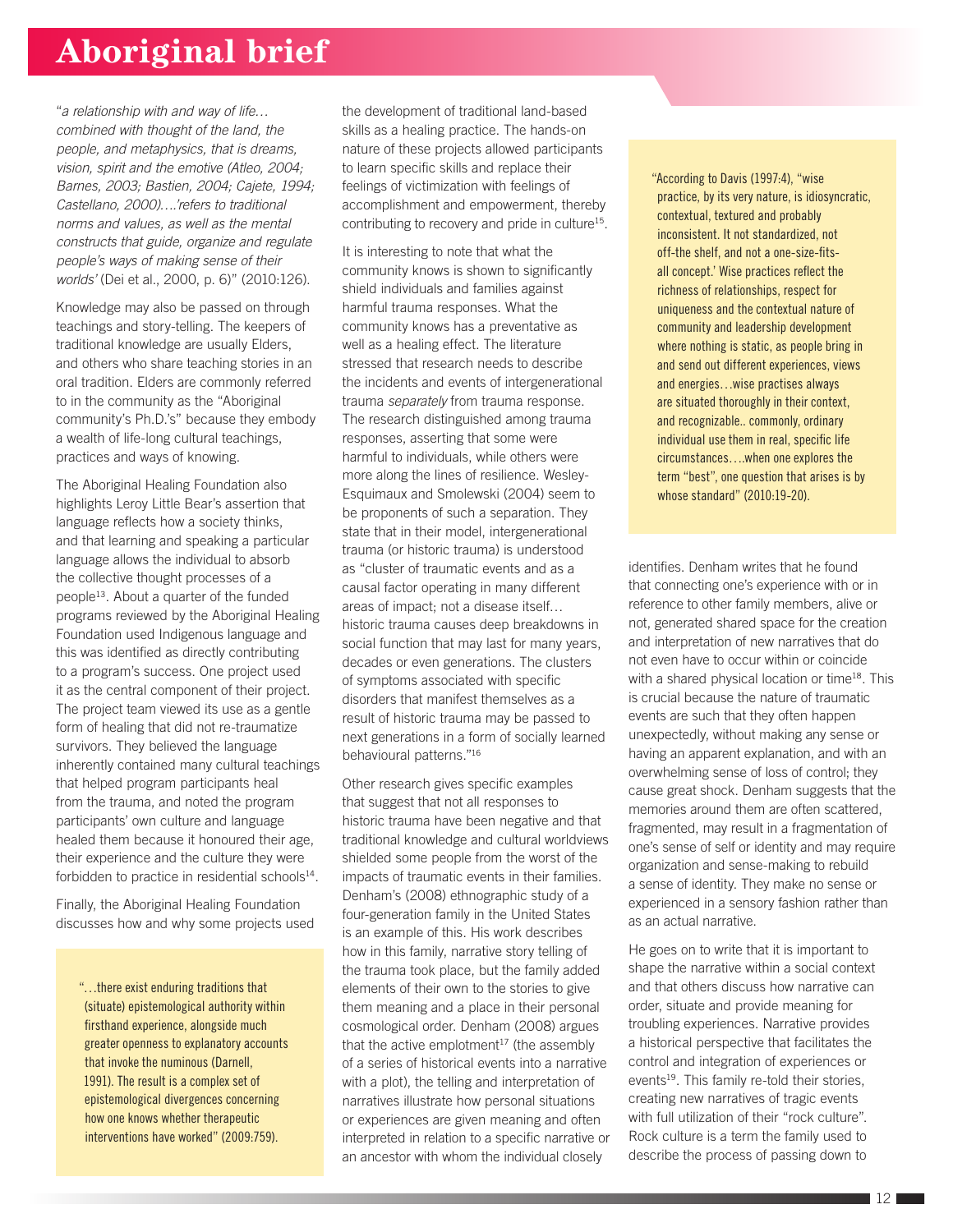family members their prized traditions and teachings, which in turn confirms identity and creates strong memories for members of new generations. The author says the term also is used as a metaphor for the strong, solidifying and cohesive nature of their family culture and provides a strong foundation for them. Their rock culture infuses their stories with images of strength, survival, and what was learned. Each new generation strives to teach and learn, to "give and take" to this "circle" of "learning and teaching". The patriarch of the family asked Denham to relay in his study what his family knew about

"circles" to help others. The patriarch told Denham that even if someone does not have family or cultural continuity, one can create this to turn life around.

The making of a new family circle involves deciding what to talk about with one's own children regarding values and stories. These children would then pass down those values and stories and these in turn will be passed down to future generations.<sup>21</sup> Denham does not see this emphasis on resilience as weakening the historical trauma complex as a construct. Rather, he sees the importance of more exploration of it as a way of supporting

"Each individual and family has a circle waiting to be filled…if a person does not immediately have the teachings to connect with, they can begin their own circle by starting with their own stories" (2008:409).

culturally appropriate responses<sup>21</sup>. Denham's study validates in practical application, the effectiveness of using "what the community knows" as a healing practice.

### **Mental dimension – Introspection**

The mental dimension considers what the literature has contributed to an understanding of promising healing practices specifically as they relate to social inclusion and identity practices.

### What does social inclusion mean? A scan of the literature for healing practices

It is critical to consider the concept of *social inclusion* from an Aboriginal perspective. The reader should note that in using the term "Aboriginal perspective," the writer does not intend to imply that Aboriginal people are a homogenous group with a single perspective. Rather, the term refers to broad commonalities in perspectives amongst Aboriginal people from various cultures that arise from shared histories pertaining to colonization and inherently shared values tied to traditions of living in a land-based communal social order.

It is important not to assume that the term "social inclusion" means the same thing for Aboriginal people as it may for other people,

The Native Mental Health Association of Canada and Mood Disorders Society of Canada (2010) discuss social inclusion as a "path to belonging." "Rooted in recovery with establishing personal physical, relational and emotional safety aided by finding safe places to belong such as peer support, the psychiatric survivor movement, or through mechanisms of cultural safety. From this platform of personal safety, people can venture out into the community to establish (or re-establish) meaningful social roles."27

or that it is the frame in which Aboriginal people view their work. An example of this is demonstrated in the previous FCSS Calgary research brief by well-known Aboriginal child advocate and member of the Gitxsan Nation, Cindy Blackstock and by other sources reviewed for this revised research brief. As described in the 2009 research brief, Ms. Blackstock responded to an interview question that she "never conceptualized her work within a social inclusion framework but within reconciliation and social justice". When asked, she said the idea of social inclusion has not helped her because neither she nor her colleagues have received information or been invited to dialogue about social inclusion.22 She does feel that the spirit of social inclusion shapes our persistent efforts but not the terminology. "I am not sure to what degree the social inclusion movement has reached out to First Nations service providers or leadership." She mentioned its helpfulness in drawing investment in First Nations language and cultural programs and sees it as a concept that government recognizes and therefore a way to dialogue on issues. However, she felt what is needed is "greater education on First Nations history and collaboration and a sustained, focused effort, and action needs to be taken in addition to the acknowledgement that First Nation people are socially and economically excluded."<sup>23</sup>

Hunter (2008) wrote about the challenges that the concept of social inclusion presents for the Indigenous peoples of Australia. He notes that the concepts of social exclusion and social inclusion were largely developed in a European context and were intended to provide a contrast to the notion of poverty that focused excessively on the lack of money at a particular point in time rather than on dynamic social processes that perpetuate the lack of social participation of the poor.<sup>24</sup> However, he notes that each nation can have its own view about what constitutes a good society and what constitutes poverty. He says the term "social inclusion" was intended to move away from a deficit focuses towards a greater range on behaviours and outcomes that were consistent with social participation.25 He notes that a definition of social inclusion that

> Bodor et al (2010) understand social inclusion to be "an indicator of social cohesion as it measures the level 'of access to and participation in various networks of emotional, social and material support' (Phipps, 1998) as wells the types of support which are accessed (e.g. government based or family based)' (Duhaime et al, 2002, p. 304 cited in Bodor et al.)."28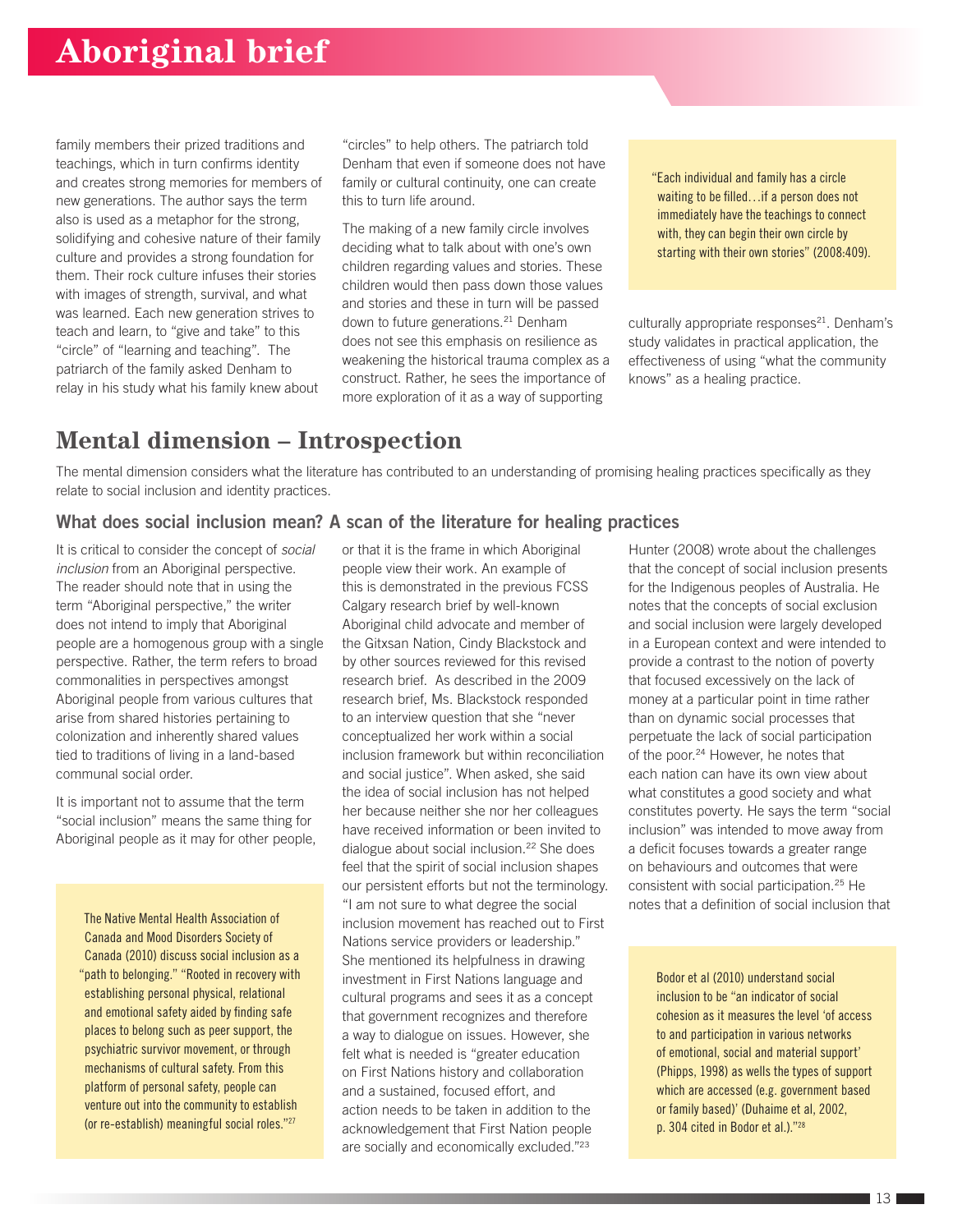includes local decision-making has not been implemented in Australia, and that it is hard to achieve this when there is a wide cultural gap between Indigenous and non-Indigenous perspectives on the issues involved.<sup>26</sup>

This may be a useful perspective on social inclusion for this brief as it is clearly tied to a shared Aboriginal history and values in regards to the notions of a path to belonging, safety in the personal, physical, relational, emotional and cultural realms, and its

reference to social roles, all of which were critical to maintaining harmonious social order in traditional Aboriginal life.

They discuss the importance of considering that participation rates may be lower for Aboriginal people because of challenges stemming from historic inequalities such as being deprived of their land, cultural traditions and unique ways of life, not to mention the division of families and the impacts of residential school experiences. They also

note that the validity of indicators of social inclusion in an Aboriginal context needs to be considered – "All too often Western measures and models are applied to non-Western populations without questioning whether they are valid, reliable or useful" (Weaver, 2002, p.14 in Bodor et al.).<sup>29</sup> This latter observation is significant in that it resonates through the research reviewed for this brief, primarily the research by Aboriginal scholars.

#### The literature in brief the individual and community levels."30 They What does identity mean? A scan of the literature for healing practices

It is not difficult to find a wide variety of definitions, perspectives and theories on human identity and identity formation in the research; this is a very widely studied topic. For example, identity can be framed as personal identity, ethnic identity, cultural identity and of course, Aboriginal identity, and through different perspectives of various disciplines such as psychology. Presenting all of these is outside the scope of this research brief. Fortunately for the purposes here, research specifically on Aboriginal identity formation exists, though even within this specification the writer found a range of perspectives and theories. However, a commonality in this range of perspectives is acknowledgement of the impact (of an interruptive nature) of European contact and colonialist practices and policies on Aboriginal identity formation and identity maintenance in Canada. Another commonality is a desire and search by Aboriginal people for Aboriginal identity in their lives in contemporary Canadian society.

Bodor et al. (2012) highlight many pertinent influences on Aboriginal identity, stating that the "complex history and current scope of political, cultural, economic and social influences on Aboriginal communities results in a spectrum of Aboriginal identity at both

"Aboriginal cultures and communities are not transplanted intact to a new environment, and in this way urban life presents a loss. At the same time, there is resilience and creativeness in the creation of new expressions of Aboriginal culture and community in urban areas."31

add discussion on Good Track's (1973) notion that respect for the realities of power differentials between Indigenous people and colonial structures and systems and the search for post-colonial alternatives is essential to understanding the construction of Aboriginal identity.

These post-colonial alternatives may be found in expressions of Aboriginal culture. As mentioned in the 2009 FCSS Calgary Aboriginal Research Brief, although Little Bear asserts that some Aboriginal people may experience "jagged" or fragmented worldviews because of colonization and assimilation's effects on their psyches (a view that may well be true), Peters suggests that aspects of culture in an urban setting is still recognized to those who share it and can still be a powerful influence on norms. She suggests that there is still much reason for hope.

Additionally, other authors who wrote about Aboriginal identity (Bodor et al. 2013, Frideres, 2008) echo that individuals need space for autonomy and decision-making around identity that is appropriate for them, that identity may change to reflect the context in which the individual exists, and that "expressions of Indigeneity may occur in less traditional forms."<sup>32</sup> Therefore, we see that Aboriginal identity is complex because of historical factors. In contemporary times, as it did historically, identity can shift to adapt to the context in which the individual lives.

The writer would be remiss if the concept of "status Indians" were overlooked in this section on Indigenous identity. Some people refer to some Aboriginal people in this way as a categorization and may even believe

this to be a way to identify them. Authors such as Pam Palmater,<sup>33</sup> Taiaiake Alfred and Jeff Corntassel<sup>34</sup> present the position that the concept of "status" in Canada is a legal, abstract, man-made construct created by and defined by others such as the government (e.g., "Status Indian") whose authority is questionable. Palmater argues that it has led to exclusion of treaty rights in Canada and other problems for some Aboriginal people.35 While it is outside the scope of this research brief to examine such issues, it is still important to note that these types of terms are a part of our popular discourse today. Internalizing this concept as personal Indigenous identity may harm Aboriginal individuals. This is because it is limited to an artificial, imposed construct that is historically foreign to Aboriginal people, rather than a personal view of oneself, one's relationship with others and one's sense of belonging in a cosmological order of things. So, one may ask, what *does* constitute Indigenous identity?

### Components of identity

Goodwill and McCormick (2012) conducted a study of Aboriginal residents from diverse cultures in B.C. to explore *critical incidents*  in their lives that hindered or facilitated their cultural identity. They felt that Aboriginal identity is important in counselling and healing settings and that educators, counsellors and other helpers need to appreciate the connection of identity with nature, ceremony and other aspects of Aboriginal culture. The authors acknowledge some limitations to the study, such as the small sample size of 12 participants, the limited geographic area, and the fact that the participants did not share details of their experiences on how spirituality strengthened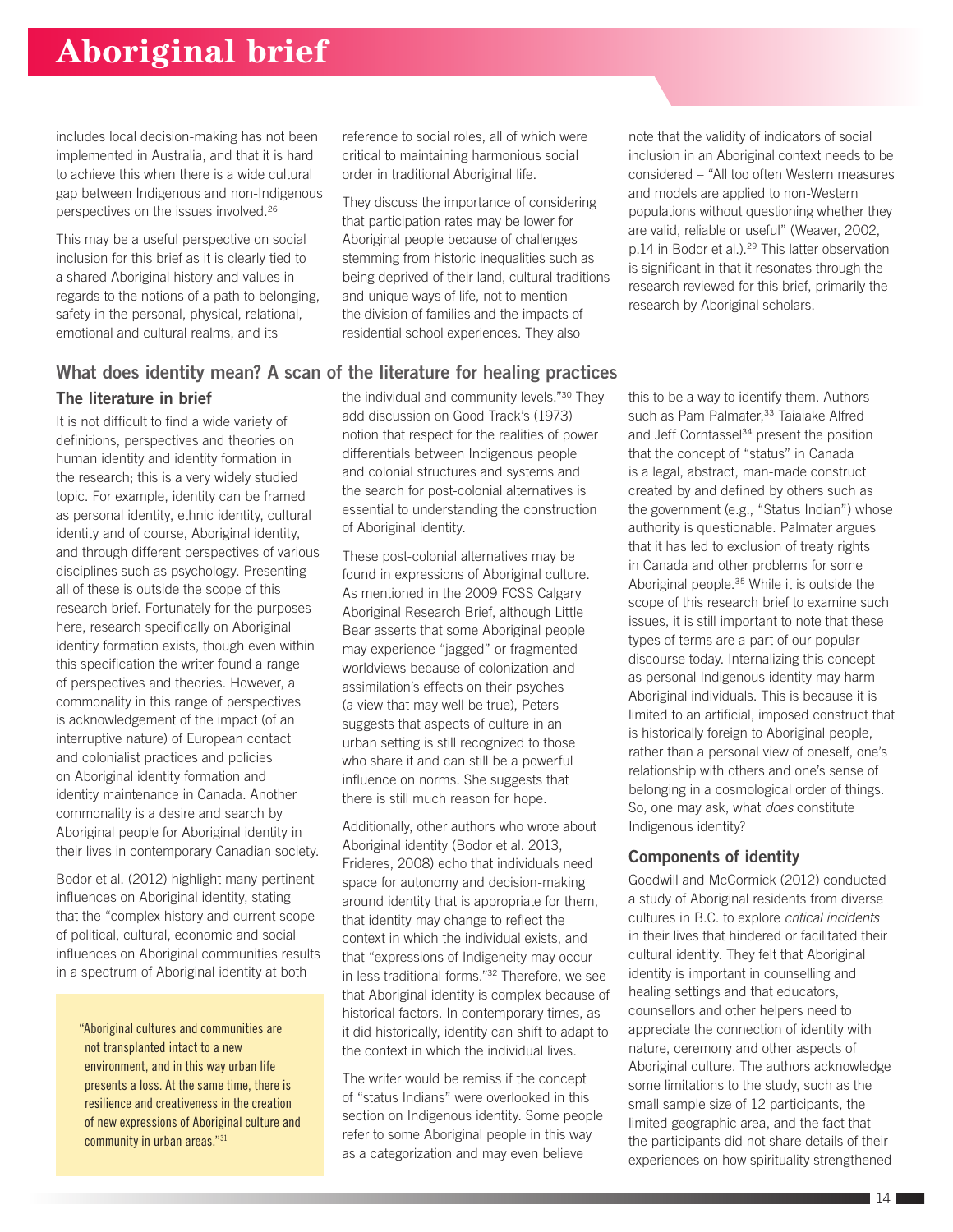Aboriginal identity, perhaps out of their sense of protectiveness (because this is sacred territory). However, the study's validity is strengthened by the support of other studies and research, and gender distribution amongst the participants was split evenly. The distribution of residency varied amongst participants living in an urban area within and outside of their traditional territories.

The participants were able to identify 157 critical incidents. Many of the themes for the facilitation of identity are transferable to program content. Therefore, they are presented below for considerations as components from which program activities could be designed. It is interesting that many of the themes seem, at least on the surface, to be related to the idea of social inclusion, or sense of belonging in community because they do or can potentially require involvement or participation with a group, and relating to members of that group:

- 1. Participating in a cultural gathering.
- 2. Participating in a group of Aboriginal people.
- 3. Connecting with family.
- 4. Changing self-perception.
- 5. Helping other Aboriginal people.
- 6. Verbalizing your experiences as an Aboriginal person.
- 7. Spiritual experience.
- 8. Getting support from parents.
- 9. Being influenced by a grandparent.
- 10.Personal accomplishment.
- 11. Experiencing positive representations of Aboriginal people.

Three themes emerged that participants said hindered the support for or formation of their Aboriginal identity: living with separation from Aboriginal culture/people; experiencing racism and prejudice; and experiencing negative portrayals of Aboriginal people.

Another researcher, Berry (1999), writes that 116 study participants across Canada associated certain events and experiences they had with positive cultural identity. Events and experiences are central to one of the components he cites in Aboriginal identity formation. He calls this component "Behavioural Expressions" of identity.

The study participants discussed, among other topics, factors that diminished or strengthened one's cultural identity, and factors that deprived or denied one's cultural identity. Themed under this Behavioural Expression component, the participants felt the most positive influencers on Aboriginal identity were the activities that involved experiences with the land, traditional culture, social relations and family. Following are descriptions of each influencing factor:

*Land and Environment* – many participants felt that living on the land and feeling a close connection to traditional cultural activities strengthened Aboriginal identity. Being able to hunt, trap, fish and go berry picking were examples that were cited as being important to the study's participants.

*Traditional culture* - a return to traditional values and culture including language, Elders, spirituality, arts and the community.

*Social relations* – bringing communities together with traditional activities such as storytelling, dancing, singing, sweats, feasts and sports days.

*Family* – a presence or lack of a loving family; sense of belonging stems from a secure place within the family and from shared goals within the community.

Berry discusses the components of identity within the context of key questions that the individual may ask herself or himself:

- 1. Perception Do I see myself as an Aboriginal person?
- 2. Importance Is it important or not to be an Aboriginal person?
- 3. Esteem Do I like being an Aboriginal person?
- 4. Maintenance Do I want to remain an Aboriginal person?
- 5. Behavioural Expression Do I express my Aboriginal identity in my daily behaviour?

Berry discusses a sixth factor: *the relationship among these components, which could result either in identity confusion or identity consolidation.* A confused identity may occur if and individual has "a negative orientation to any of the five components of identity, or when there is inconsistency among, or uncertainty about,

one's orientation to the five components." A consolidated cultural identity exists when the individual experiences the components to be consistent.<sup>36</sup>

Aboriginal cultural identity can also be viewed as:

- An internal (symbolic) state.
- External behavioural expressions of being an Aboriginal person.
- Feeling that one is a member of an Aboriginal community (social emphasis).

Given the significant impact of colonialism on Aboriginal identity historically and today, it is important to highlight a point this study makes. Although participants' expressions of the desire to regain and maintain important aspects of their cultural identity were genuine in the context of the study's learning circles, regaining and maintaining it may not be a realistic possibility outside of the learning circle's supported environment. This is because many aspects of the participants' lives have been influenced by non-Aboriginal experiences (e.g., residential schools, prejudice, etc.) and by non-Aboriginal institutions and agencies presently.37 If this is true, programming for Aboriginal people definitely needs to include aspects of "staying power" for positive identitybuilding work; it must have long-term rather than short-term effects and result in skills, knowledge or capacities that the program

"A positive cultural identity is (composed) of a number of interrelated features, including the perception of oneself as Aboriginal, considering this to be important, and having positive feelings about being Aboriginal, wanting to remain an Aboriginal person, and expression (of these features) in one's daily behaviour. Various degrees of a negative Aboriginal cultural identity are (composed) of: not seeing oneself as Aboriginal; but if so, not considering it to be important; but if important, not liking or enjoying it; but if so, not wanting to maintain it; but if so, not being able to express it in daily life. A consolidated cultural identity exists when there is consistency among components; a confused identity is present when there is inconsistency or uncertainty" (1999:6).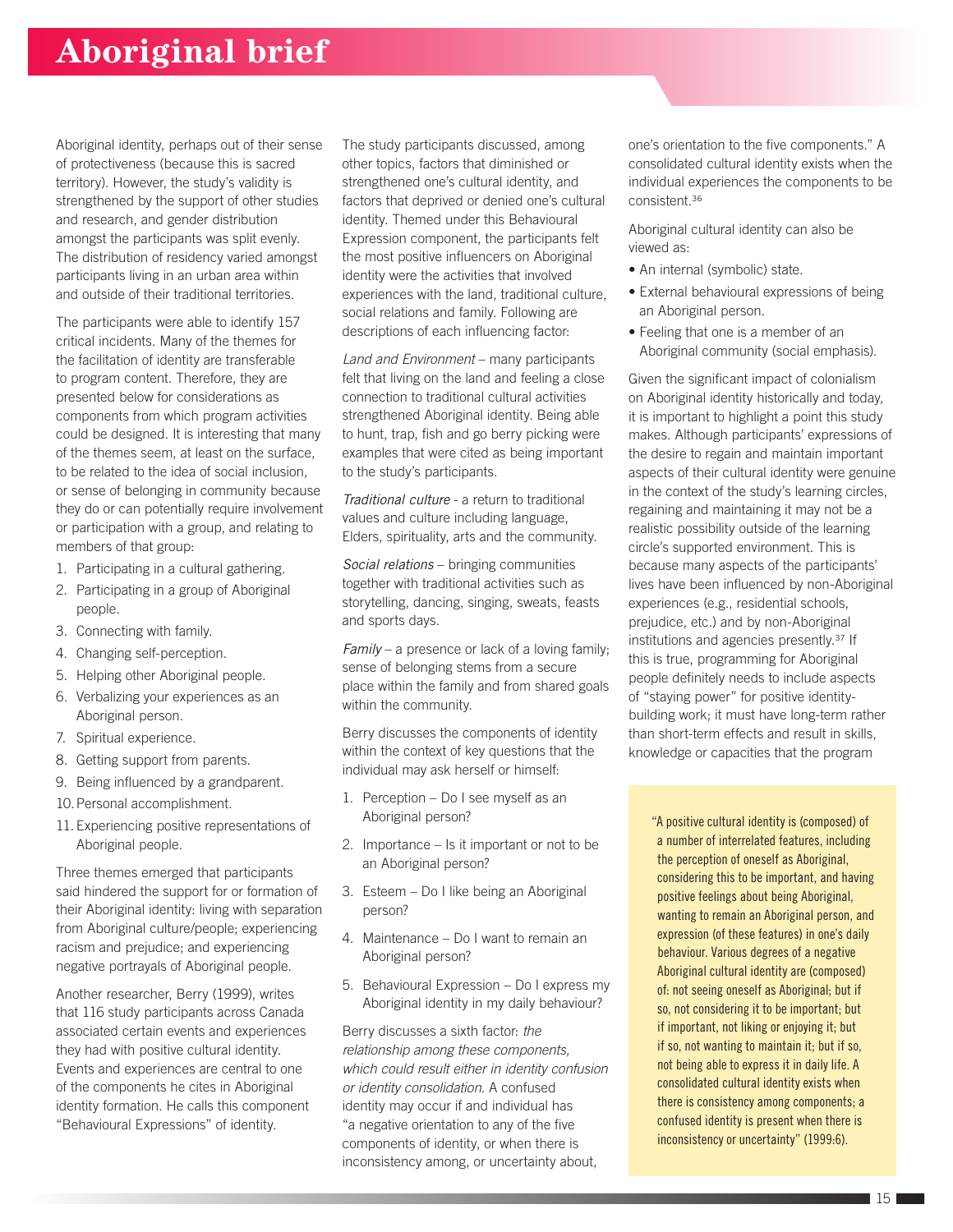participants can apply to their lives and in interactions with mainstream society.

Berry's work and his review of other studies also discusses four acculturation strategies based on an individual's orientation to two issues: placing value on maintaining one's identity and characteristics, and placing value on maintaining relationships with the larger society. The acculturation strategies are: bi-culturation, assimilation, separation/ segregation and marginalization. Berry explains that the bi-culturation option implies a positive orientation towards maintaining cultural integrity of the non-dominant group while placing value on becoming an integral part of a larger societal framework.

He writes that research shows that those who prefer and are able to achieve biculturation<sup>38</sup> are generally those who have good mental health and a positive cultural identity.39 This notion also supports Bodor et al. (2012) and Frideres' (2009) idea that Aboriginal people have in fact had to adapt, and do adapt, to the contextual situation or environment in which they live ("walking in two worlds"). Based on studies with a number of Aboriginal people in Canada from 1970 to 1988, he says the strategy most of the participants generally preferred is the bicultural strategy of acculturation, that is, showing attachment to both their Indigenous cultural group and Canadian society.40 Their next preference was the separation strategy,

along with particular cultural identity ("Cree") with a significant sense of attachment to a particular Aboriginal culture and little, if any, attachment to Canadian society. He suggests these earlier studies show that most Aboriginal adults in Canada know very well who they are; however, there are still threats to cultural Aboriginal identity, (RCAP in Berry, p. 10).

Fortunately, FCSS Calgary funded programs have much potential to ease these threat by employing healing practices aimed at restoring and strengthening the Indigenous identity of their participants.

## **Physical dimension – Healing practices in action**

This leg of the journey turns to a presentation on "promising healing practices", which ultimately represent the Physical Dimension through their implementation, or putting them into action in FCSS Calgary funded programs. These healing practices draw from the other three dimensions of the Medicine Wheel. They consider the impacts of intergenerational trauma and trauma responses (emotional quadrant), weave in healing practices from the community's wisdom and way of knowing (spiritual quadrant), and draw from insights in the literature (mental quadrant).

The writer notes that although all of these have been categorized into themes to create an order for the reader, the practices overlap or can be accurately placed into a different category. Admittedly, conceptualizing them separately and then categorizing them in this way was a challenge. This is because the writer had a tacit sense of their interrelatedness based on the literature.

For example, "attending a cultural gathering" can both create a sense of Aboriginal identity and create a sense of belonging or facilitate social inclusion because it involves

group interaction with others who may share a similar sense of Indigenous history and community. The visual at right is just one example of how the impact of just one program activity can potentially ripple out and meet more than one social indicator.

Fortunately, overlap of social indicators is not a bad thing as it might benefit program participants. It also may benefit service providers who provide comprehensive cultural programming. Healing practices are presented in the following categories:

1. Practices focusing specifically on healing from residential school trauma – a framework for healing for all, and healing practices for people living in urban centers, the Métis, women, and youth.

- 2. Practices that facilitate social inclusion or a sense of belonging – healing practices for all with a focus on men.
- 3. Practices that facilitate Indigenous identity healing practices for all.

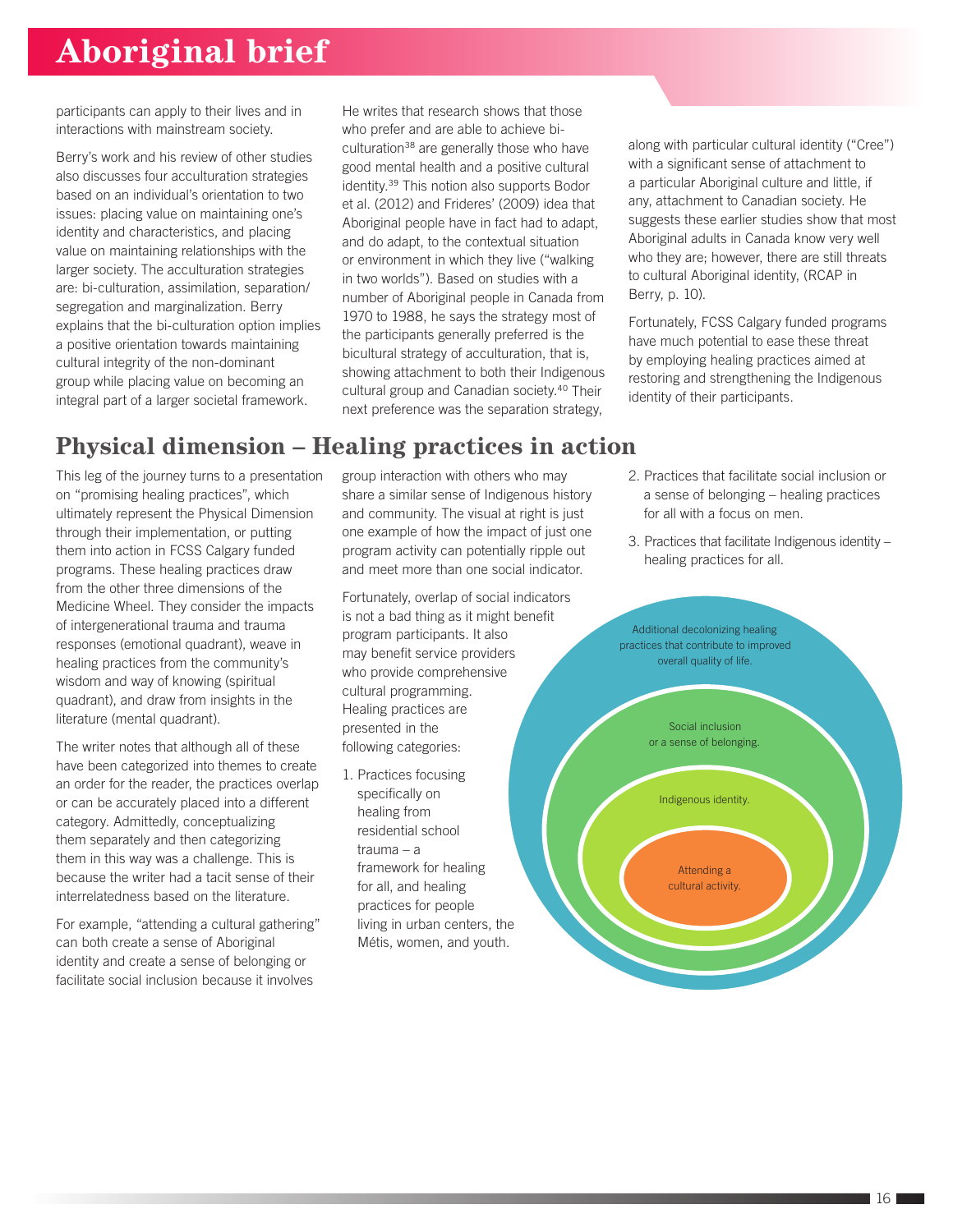### 1. Practices focusing specifically on healing from residential school trauma

### A general framework for promising practices

As previously mentioned the Aboriginal Healing Foundation has published an extensive research series on intergenerational trauma and promising practices for healing. Their work is relevant because of the scope of its researched topics, the diversity of its programs' locations across Canada, the diversity of program participants, which include men, women, youth, urban, rural, and its unique, intentional focus on intergenerational trauma as well as trauma responses.

It is recommended that FCSS Calgary programs consider including some healing aspects in their content even if the central focus is not healing, because research suggests that those people and younger generations who did not attend residential schools themselves still experience the impacts, since the trauma is intergenerational. In its final report, "Promising Healing Practices in Aboriginal Communities" Volume III, the Aboriginal Healing Foundation reports its findings on 103 healing projects funded throughout its tenure. Archibald, who prepared the report, acknowledges some limitations to the evaluation data on many of the projects because most didn't use formal evaluation reports. Rather, they based their conclusions on qualitative data. Still, these data do constitute what project implementers learned about what worked best in their projects to heal intergenerational trauma and those who are inadvertently affected by it. From those data, the Aboriginal Healing Foundation was able to create a comprehensive framework or model of healing practices. This framework has identifiable program elements and pillars of healing that can be operationalized as healing practices in programs.

This framework includes three elements required to achieve promising healing practices and three pillars of healing:(1) reclaiming history, (2) cultural interventions and (3) therapeutic healing. For example, providing program participants with a history of intergenerational trauma so that they know historical facts seems to be

a key component of healing. It can help participants understand that things like family dysfunction may be trauma responses learned throughout generations of families and generated by outside forces and historical events. They learn that negative trauma responses do not arise because of an individual deficit that comes from being Aboriginal. Experts such as Maria Yellow Horse Brave Heart (2005) and the research done by the Aboriginal Healing Foundation suggest that this, as well as other elements, is part of the healing journey. Refer to their report, pages 15 – 18, for more detail.

The following discussion points on the framework table on the next page should also be kept in mind:

- 1. The framework described is multi-tiered, with historic trauma at the top since it provides the context of understanding. Situated below historic trauma are the program elements pertaining to effective healing programs and the components of a holistic healing strategy.
- 2. The healing methods and approaches found in the evaluation reports from the projects they reviewed were diverse; however they shared these elements:
	- Values and guiding principles that reflect an Aboriginal worldview.
	- A healing environment that is culturally and personally safe.
	- A capacity to heal represented by skilled healers, healing teams, therapists, Elders, volunteers.
	- A historical component, including education about residential schools and their impacts.
	- Cultural interventions and activities.
	- A diverse range and combination of traditional and contemporary therapeutic interventions.
- 3. Cultural activities are not seen as standalone promising healing practices. They work in tandem with the other two pillars of healing, legacy education and therapeutic interventions*.* Cultural

activities specifically help program participants relax, feel grounded, feel connected to culture to build a stronger emotional foundation and create readiness for healing interventions. Legacy education also complements the healing interventions by providing an understanding contextually, and answers to the question of "why" these things happened historically to families. Therapeutic healing practices are direct, intentional, hands-on strategies that address the trauma. They are done individually or in groups.

4. The holistic healing strategies are part of a suggested three-pronged process; participants can move across all three pillars, concentrate more so in one pillar, or participate in more than one at the same time. The writer notes that offering a broad range of options, Western and alternative, as well as traditional, would acknowledge the diversity of Aboriginal cultural backgrounds and respect individual choice.

This comprehensive, general framework is offered as a guide for designing and implementing healing practices. It applies to all Aboriginal people, regardless of gender, cultural grouping, and other characteristics.

In addition to this, the Aboriginal Healing Foundation presents some promising healing practices and lessons learned for specific groups. This includes healing practices offered in the city, and healing practices for Métis people, for women and for youth. Healing practices and lessons learned for men will be captured in the next section, "Practices that Facilitate Social Inclusion or a Sense of Belonging." Men's healing practices seemed well placed there, in part because many men seem reluctant to engage in practices that are labelled as healing as they often report a sense of social exclusion and disconnection when they participate in programs (Manahan and Ball, 2007). This may be linked to the changes in the traditional roles of men in their communities as a result of colonialization.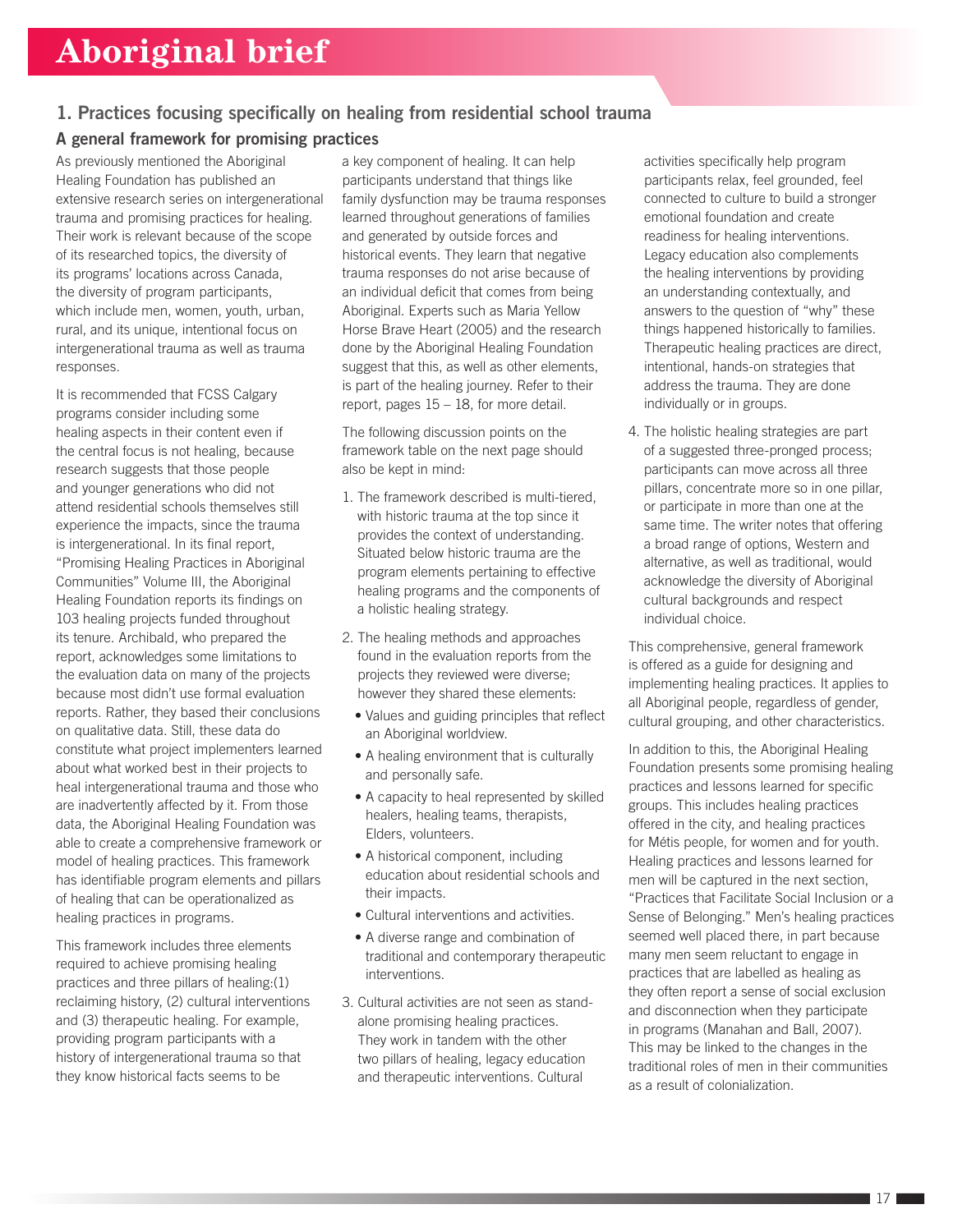**"A FRAMEWORK FOR UNDERSTANDING TRAUMA AND HEALING RELATED TO RESIDENTIAL SCHOOL ABUSE" by the Aboriginal Healing Foundation, 2006**

#### **Historic trauma**

#### **PROMISING HEALING ELEMENTS**

#### **Aboriginal values/worldview**

- Values and guiding principles that reflect an Aboriginal worldview.
- Programs reflect Aboriginal values of wholeness, balance, harmony, relationship, connection to the land and the environment and a view of healing as a lifelong journey.

# **THREE PILLARS OF HEALING**

#### **Reclaiming history**

Learning about the residential school system and its impacts on individuals, families and communities, as well as family, community and Canadian history from an Indigenous worldview.The point of this is to understand personal trauma within a social and historical context and to reduce individualized, internalized blame, shame and guilt and isolation. This step can be a catalyst for healing in addition to understanding what was lost to Aboriginal peoples.

#### **Personal and cultural safety**

- A healing environment that is personally and culturally safe.
- Establishing safety is a pre-requisite to healing from trauma. This includes ensuring physical and emotional security and providing services in a setting that reflects participants' culture and traditions.

#### **Capacity to heal**

- Represented by skilled healers and healing teams.
- Promising healing practices are guided by skilled healers, therapists, Elders and volunteers who are non-judgemental, know their own strengths and limitations and are well-respected in the community.

#### **Cultural interventions**

Activities can be quite powerful in reconnecting the individual to their culture, language, history, spirituality, traditions, and ceremonies. This can rebuild self-esteem and a positive Aboriginal identity, build a stronger foundation for healing, and offer a sense of belonging that also facilitates healing.

#### **Therapeutic healing**

Therapies and interventions that facilitate recovery from trauma. A broad range of traditional healing methods are used, often in combination with western or alternative therapies. Through these approaches, healing can be a long-term undertaking.

#### Healing practices in urban centers

Thirty-seven projects reported their promising healing practices in urban centers to the Aboriginal Healing Foundation. In summary, programs in urban centers reported facing these challenges: 43

- Addressing the range of needs because of diverse Aboriginal cultures. They reported that cultural diversity can create barriers to social cohesion, community development and cultural retention,<sup>44</sup> however, cultural diversity was also seen as a strength.
- Working with clients who were far away from their families.
- Cultural adaptation between a rural and urban setting.

Many programs used resource people and Elders from a variety of cultural backgrounds.

Many reported using pan-Aboriginal approaches to help address the cultural diversity, including medicine wheel teachings, healing circles, smudging and sweat lodges. Land-based programs were seen as helpful. Language revitalization was noted to be to beneficial for seniors who were hard to reach. Cultural interventions such as dream therapy (because dream life is important to Indigenous people) feasts and food, and art therapy that uses traditional and contemporary Aboriginal arts activities were consistently noted to be beneficial.

In regards to *therapeutic approaches*, 86.4 per cent of urban projects used traditional approaches, followed by Western approaches at 54 per cent. Close behind that was a combination of traditional and Western or alternative approaches at 51.4 per cent. Other approaches were alternative and

"other" (research, workshops, community development).<sup>45</sup>

A very high percentage (81.1 per cent) of projects provided traditional healing methods with a spirituality component. This included smudges and prayers, ceremonies (pipe, naming, and purification) and some of these were implemented based on the client's needs and wants. Many also used counselling by Elders (54.1 per cent), circles (healing, sharing, other) (48.9 per cent), sweat lodges (45.9 per cent). Other programs used the medicine wheel (29.7 per cent) and traditional healers (5.4 per cent).

Finally, the Aboriginal Healing Foundation looked at particular types of intervention strategies and combinations of them that the projects used in urban centers and compiled the numbers. The results were as follows (p. 90).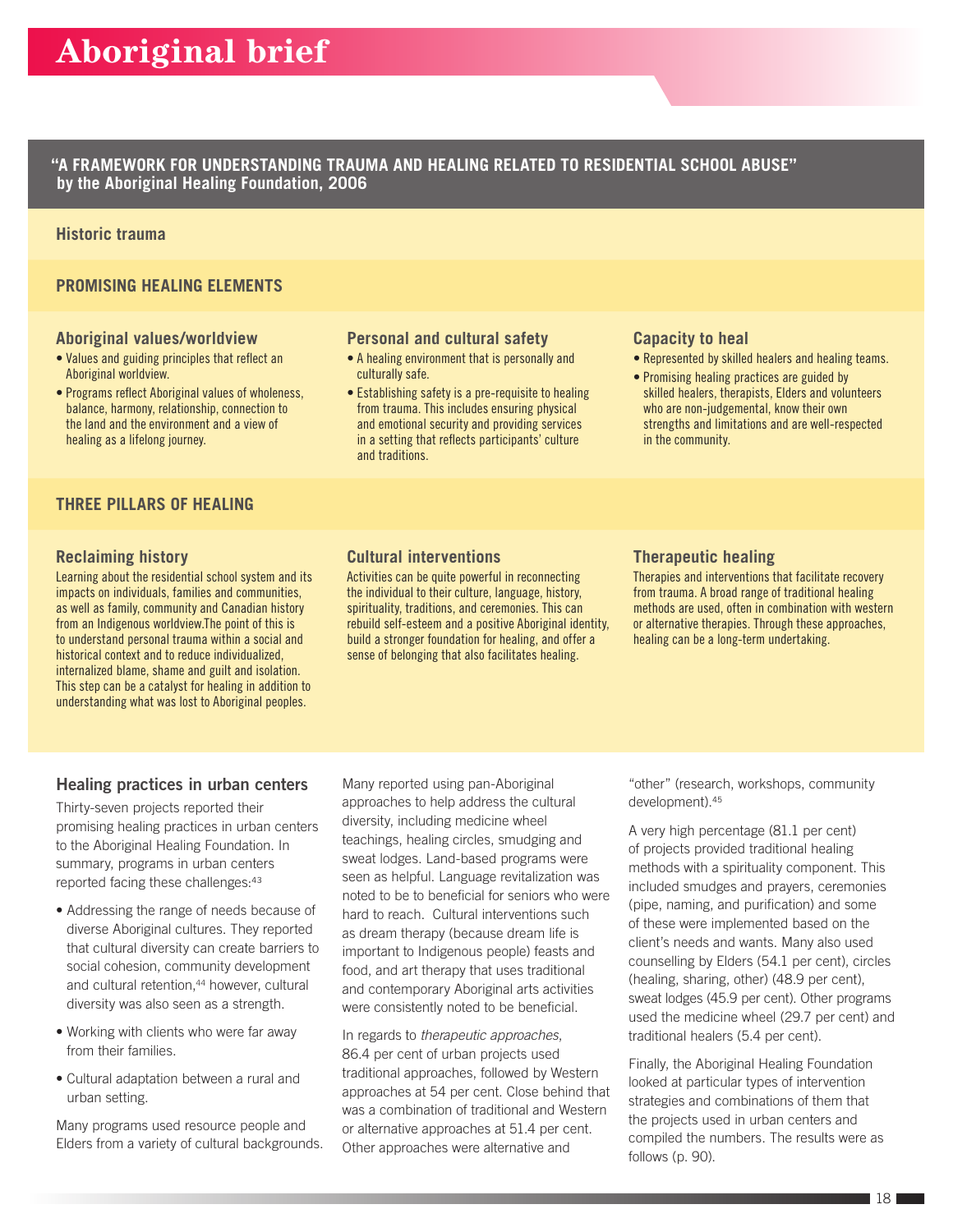# **INTERVENTIONS AND COMBINATIONS IN URBAN CENTERS**

#### **URBAN PROJECTS**

| Aboriginal Healing Foundation funded and reviewed projects        | $N=37$                   |  |
|-------------------------------------------------------------------|--------------------------|--|
| Legacy education only                                             | -                        |  |
| Cultural intervention only                                        | 2.7%                     |  |
| Therapy only (traditional/western/alternative)                    | 5.4%                     |  |
| Research only                                                     | $\overline{\phantom{0}}$ |  |
| Legacy education and cultural intervention                        | 2.7%                     |  |
| Legacy education and therapy (tradition/western/alternative)      | 8.1%                     |  |
| Cultural intervention and therapy (tradition/western/alternative) | 54.1%                    |  |
| Legacy education and cultural intervention and therapy            | 27%                      |  |
| <b>Total</b>                                                      | 100%                     |  |

The overall trends for programming in urban centres include:

- Offering holistic healing programs in terms of approach, components of healing and delivery of services.
- Offering a wide range of traditional healing services, especially ceremonies, other spiritual work and counselling by Elders. Programs respect the wide range of cultural diversity and attempt to meet their spiritual needs in culturally appropriate ways. Many cultural activities and ceremonies are pan-Aboriginal or borrowed from other Aboriginal cultures and traditions.
- Cultural interventions are almost always included in the intervention strategy. Sometimes this means forming connections with the people and Elders on whose territory the urban centre sits. It might also mean honouring differences by inviting Elders from different nations to oversee ceremonies.

#### Healing practices for Métis people

Archibald (2006) also writes that although the 1991 Aboriginal Peoples Survey report that nine per cent of Métis attended residential schools, some researchers conclude that the percentage is much higher because historical records do not distinguish Métis from First Nations children and many survivors do not speak of their experiences.<sup>46</sup> However, she says that Métis researcher Larry Chartrand believes that the Métis students experience the same loss of language (Michif) and culture as the First Nations students and that these students stopped speaking Michif in favour of "pure French" demanded in residential schools. They were

also constantly subjected to the church officials' views on Métis history. She reports that children who looked more like their First Nations relatives than their European ones were more targeted to attend residential school and that many Métis survivors recall being viewed as outsiders by staff at the schools and by the First Nations students.<sup>47</sup> She suggests that documentation of Métis experiences with the residential school systems and the intergenerational trauma is only at the beginning of being written perhaps for the reasons just discussed, but breaking the silence is an evident theme. She suggests that the healing journey for Métis may begin with Legacy education, including reclaiming the Métis history and experiences in the residential school system, and that this may to lead to opportunities for survivors to acknowledge and voice their own experiences and trauma responses.

Archibald concludes that there is no single approach to traditional healing that is acceptable to all Métis. Healing strategies for the Métis are as diverse as the people. Some prefer traditional First Nations ceremonies while others prefer Elders, church or mainstream counsellors; some prefer using traditional cleansing practices such as sweet grass whiles others prefer not to. Some prefer group or family sessions while others prefer one to one counselling. Establishing safety to disclose stories is important. Some people prefer to share their stories orally and others prefer written means. In some instances, support groups have emerged. The projects recognize this diversity and support individual and community preferences.

Distinct patterns have been identified. Reclaiming history and a proud Métis identity can be powerful. Examples of activities:

- Working with schools and museums to promote positive and historically accurate representations of Métis history.
- Supporting provincial education policy to encourage the inclusion of Aboriginal/Métis history in school curriculum.

Cultural reclamation and cultural celebration is also effective. Examples of activities: fiddling, dancing, flying the Métis flag, singing, sash-making, showcasing the Red River Cart.

There are also projects that use a variety of healing strategies that encompass both traditional and Western practices. Many use a menu of services from which participants can choose. Many involve Métis-specific cultural activities along with a combination of First Nation and Western therapies.

#### In regards to promising practices for the Métis, Archibald writes that:

"Tricia Logan points out that First Nation communities have traditional and cultural resources to draw upon when creating healing programs, whereas Métis resources and traditional knowledge on healing methods are more difficult to find in recorded literature. However, Métis have social devices to deal with community and individual healing needs but these are somewhat unique to the regions and communities where the Métis reside" (2006:82).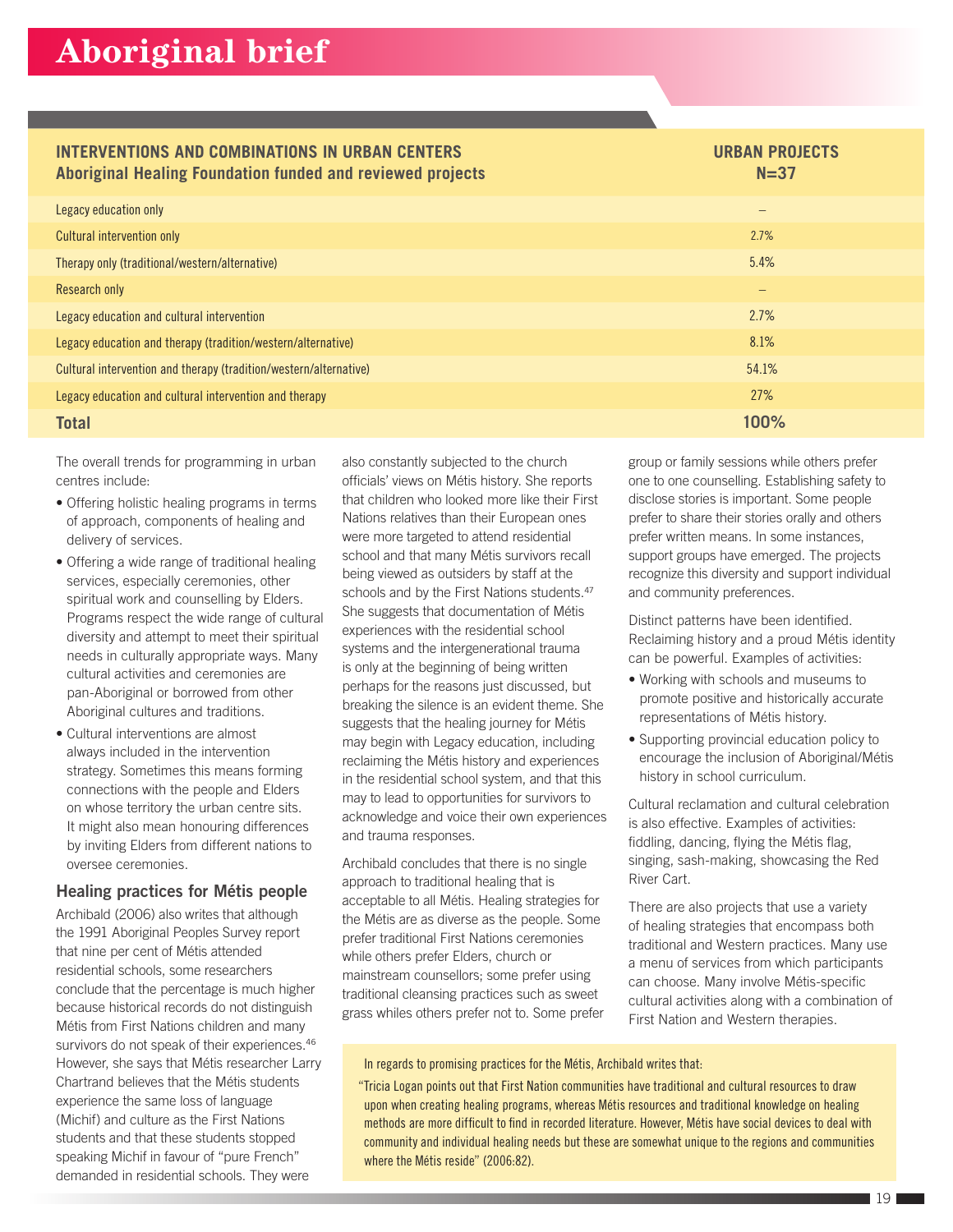#### Healing Practices for Youth

#### **Resiliency**

Healing practices for youth tend to start with focusing on the issues youth face, from a resiliency perspective. The Center for Suicide Prevention in Alberta, cited in the Aboriginal Healing Foundation's (2006) promising practices review, stressed that programs should support protective factors in youth, noting that doing so may be more effective at reducing the probability of suicide attempts than decreasing risk factors. The protective factors included:

- Good physical and mental health.
- Creative problem-solving.
- Strong spiritual or religious faith.
- Optimistic outlook.
- Warm family relations.
- Strong traditional culture.
- Adults modelling a healthy lifestyle.
- Healthy peer modelling.
- Community self-determination and solidarity.
- Opportunities for participation.

#### Mentoring

Mentoring has long been seen as an effective approach to foster positive development in youth. Some interesting studies have looked at mentoring from an Aboriginal perspective. In one study, Klink et al. (2005) compared concepts of mentoring from both mainstream and Aboriginal perspectives. The researchers found that mentoring programs designed for Aboriginal youth and children are rare, as is the literature in this area.48 Mainstream mentoring programs have tended to focus on the end goals of career advancement, academic achievement and personal development.

Klinck et al. also discuss peer mentoring and group mentoring as more culturally appropriate forms of mentoring to consider in addition to one to one youth-adult pairings seen in Western society. They also stress the importance of the mentor getting to know the family of the mentee. Aboriginal models have a more informal atmosphere; there is less distinction between who is teaching and who is being taught.<sup>49</sup> Ideally the mentor is Aboriginal to convey traditional values and common experiences, but in cases where Aboriginal mentors are not available, Klinck et al.'s study showed some support for crosscultural mentoring and suggested following

the route of peer or group mentoring as an alternative. Finally, respondents in this study suggested that mentoring be interwoven with other programmatic activities rather than be a stand-alone program, to help address issues of funding.

### Gang prevention for Aboriginal young men

As Duran noted, the far-reaching impacts of colonization leave young Aboriginal men vulnerable to the same alienation and nonattachment to their communities and cultures as Aboriginal males in general. Trotten (2008) was part of the implementing Preventing Youth Gang Violence in BC: A Comprehensive and Coordinated Provincial Action Plan. This was a four year strategy that provided support for youth gang prevention initiatives at the community and provincial levels. He reviewed promising practices for preventing youth involvement in gangs, focusing on young people aged 12 to 20 years. He cautions that what works for male youth cannot possibly work for females as they have unique risks and protective factors compared to boys and young men. For example, women are at risk of prolonged sexual abuse by men; this can become young women's main pathway into gang involvement.

Gang involvement is not necessarily a foregone conclusion for Aboriginal young people. That being said, Trotten shows that Aboriginal youth represent the second largest demographic group in Canadian gangs (22 per cent). Almost all are male and almost half are 17 years old or younger. He states that Aboriginal people fare amongst the worst compared to other groups on various social indicators. For example, suicide as a cause of death amongst Aboriginal youth under 25 years old may be the highest in the world, compared to other ethno-cultural groups<sup>50</sup>-

"School bonding and family attachment (alone) cannot prevent gang involvement for these youth…in a cruel twist of irony, they become alienated from their communities and lose their identity as a Cree, Blackfoot, Lakota, Dene, or Métis, for example. This is the modern version of forced assimilation – only the gangs are doing the removal instead of the Canadian government" (2008:19-20).

a very grim sign that harshly illustrates the depth of the issue.

Furthermore, conditions that increase the likelihood of gang involvement should not be ignored. Many males are recruited while in institutions; those who have experienced out of home care are also often recruited. Unfortunately, these are common experiences for Aboriginal youth as evidenced by the high rates of gang involvement among young men who have been incarcerated and among children who have been in the welfare system.<sup>51</sup>

Trotten (2008) also mentions the loss of identity of Aboriginal males and the deterioration of the role of males in Aboriginal culture as possible contributing factors. Blagg (2000, in Trotten) also suggests that a hyper-masculine exertion of power and control over women and children may compensate for the elimination of traditional means of achieving masculinity.

Trotten cautions against youth and ethnocultural stereotyping. He states that most gangs in Canada are adult, not youth, and the majority of youth involvement in anti-social behaviours is not gang-related. However, anti-gang strategies are still important and may be part of programming for youth. Although framed as anti-gang strategies, it is important to be aware that the activities within the strategies may be reframed and reformatted as promising healing practices that build resiliency, identity and a sense of belonging (e.g., mentoring, community involvement, leadership development, etc.). In this way, Trotten's work in general aligns with the promising healing practices found in other sources.

He states that Canadian initiatives in this area have not been rigorously evaluated, but four key approaches to Indigenous crime prevention are evident in countries around the world. These evidence based strategies are founded on a holistic approach, where solutions to crime prevention are conditional on improving the overall quality of life in these communities; therefore they are included as healing practices for youth. These are listed below, with example interventions; please refer to his full report for a list of specific programs in Canada and around the world.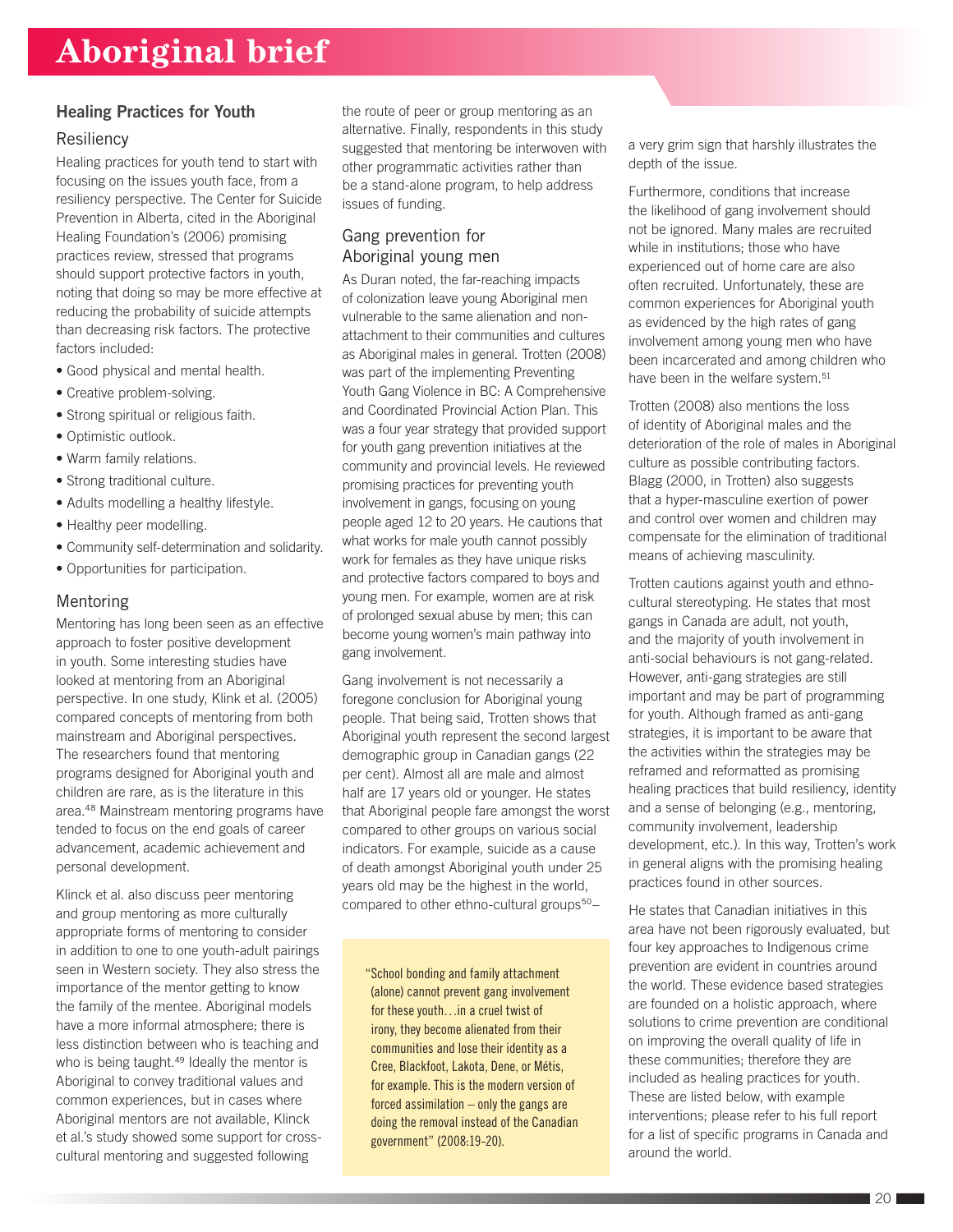Below is a table that summarizes healing practices for youth from various sources, as described above. The writer has provided themes that group the reported activities for ease of reading.

#### **HEALING PRACTICES FOR YOUTH**

**Aboriginal Healing Foundation's Review of Funded Programs (page 107-114)**

#### **SOURCE HEALING PRACTICE THEME FOR YOUTH AND CORRESPONDING ACTIVITIES CITED AS PROMISING PRACTICES**

#### Peer support or "peer modelling" of various forms

- Hiring youth outreach workers and group therapy and sharing circles.
- Young women's groups are also listed in which discussion takes place amongst peers on topics chosen by the girls.

#### Cultural interventions or activities

- Outdoor experiences such as cultural camps where the youth also actively learn cultural activities, often under the guidance of Elders: canoeing, fire keeping, arts and crafts, music, traditional food preparation, cooking, drumming, games, songs, helping with sweat ceremonies.
- Linking youth with Elders.

#### Healthy family and adult role models

- •Engaging the whole family in programs (such as art programs), including extended families.
- Parenting classes.
- Group family sessions.
- Sharing knowledge of traditional ceremonies and healing practices with youth.
- Role modeling positive adult behaviour for youth such as Elders guiding circles, some with parent participation who will share their experiences to help the youth learn. Sometimes male/female dyads of Elders are leading these since there are a number of single parents in the group.

#### Opportunities for participation – Sports, crafts, nonverbal activities

- These are sometimes used to draw youth into programs.
- Social and recreational activities to address physical and mental needs of the youth; one project indicated this helped the youth shift from crisis management to long-term planning and community development.
- Examples: dancing, crafts, movie nights and sharing circles.
- Research in Australia suggests that a high level of sport activities is correlated with declined rates of Aboriginal youth suicide and delinquency.
- Other examples include traditional food cooking classes (separated by gender), basketball camps for girl, hockey teams, all night hockey tournament.

#### Reclaiming history

- Aboriginal history and cultural awareness programs included learning the history and impact of the legacy of residential schools and relating this contemporary life, alongside other mini-university classes such as fine arts, humanities and physical education.
- Viewing the original site of the communities, recording stories.
- Connecting with Elders bannock and tea gatherings, sharing stories including experiences of residential school, inviting a keynote speaker to the gathering.

#### Connecting with schools

- Developing partnerships with schools and providing in-school programs. Examples cited were counselling sessions alongside the school's guidance counsellors, traditional circles with students suspended from school for engaging in violent behaviours which involves inviting the student, his or her parents, community resource people, Elders and school personnel; this is followed by a feast.
- Sometimes the circle is used to recognize academic or sports accomplishments.
- Creating a sense of belonging at the school; forming positive relationships with school staff (did not cite specific examples of how to do this but talked about accessibility of services and youth having a place of their own to have some quiet and a place to express themselves).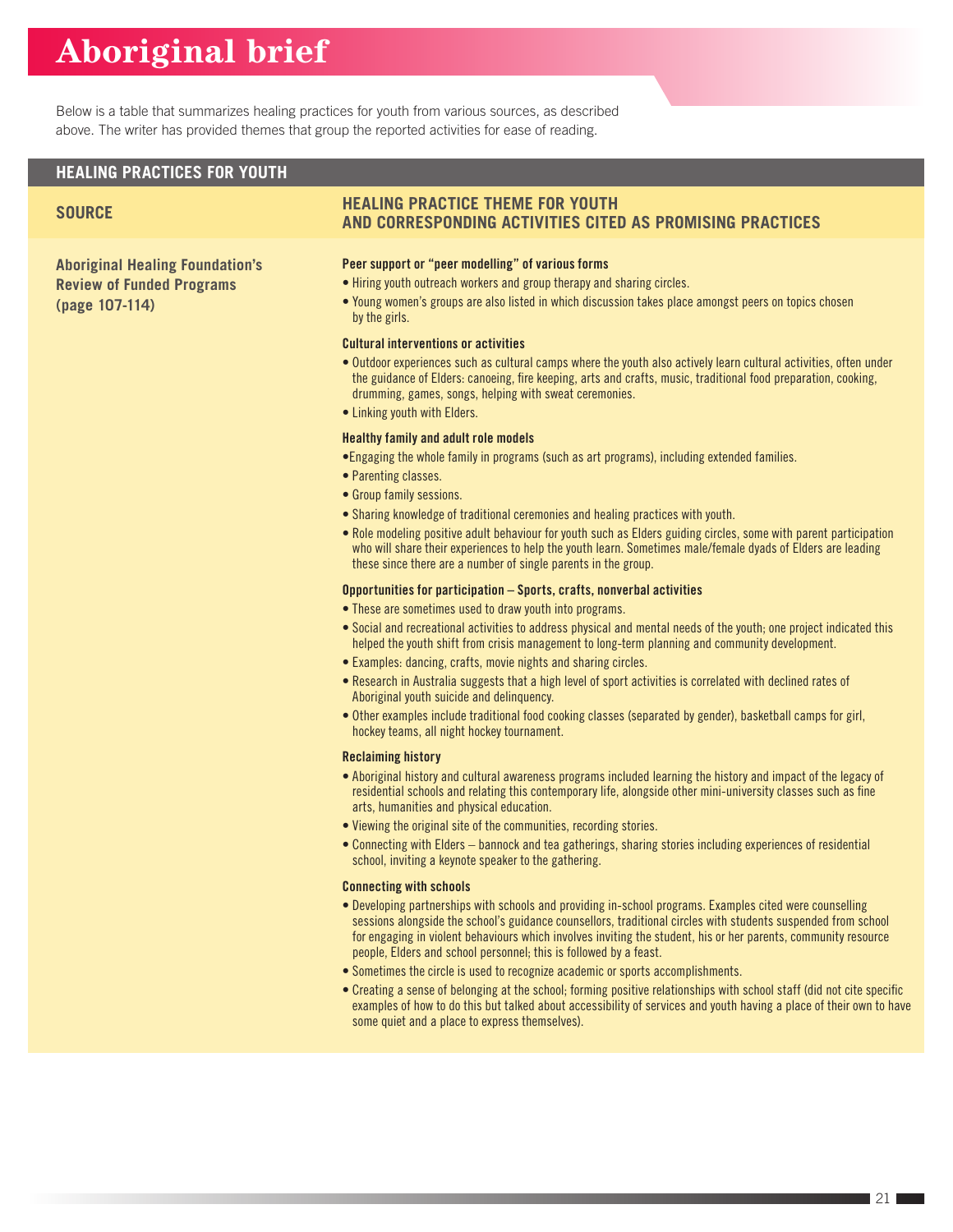#### **HEALING PRACTICES FOR YOUTH continued**

| <b>SOURCE</b>                                                | <b>HEALING PRACTICE THEME FOR YOUTH</b><br>AND CORRESPONDING ACTIVITIES CITED AS PROMISING PRACTICES                                                                                                                                                                                                                                                                                                                                                                                                                                                                                                                                                 |
|--------------------------------------------------------------|------------------------------------------------------------------------------------------------------------------------------------------------------------------------------------------------------------------------------------------------------------------------------------------------------------------------------------------------------------------------------------------------------------------------------------------------------------------------------------------------------------------------------------------------------------------------------------------------------------------------------------------------------|
| <b>Trotten (2008) -</b><br><b>Preventing Male Youth Gang</b> | <b>Community Involvement</b><br>Mentoring, night patrols, culture and recreational programs, youth organizations and centers, cultural camps.                                                                                                                                                                                                                                                                                                                                                                                                                                                                                                        |
| <b>Violence</b>                                              | Self-determination<br>Social and economic measures such as Aboriginal schools, employment training, Aboriginal community policing<br>(lists examples similar to Chandler etc. work). Note: this may apply more to on-reserve communities than urban<br>centers.<br><b>Note:</b> Programmers would have to find ways to activate models of "self-determination" in an urban setting. An<br>example may be leadership activities.<br><b>Empowerment</b><br>Capacity building, leadership development, positive youth development programs.<br><b>Restorative justice</b><br>Aboriginal justice groups/youth justice groups, healing circles $-$ p. 20. |
| <b>Klinck et al. (2005)</b>                                  | <b>Mentoring</b><br>. Mentors should get to know the family of the mentee<br>• Mentors who are Aboriginal are seen to have some advantages. Where this is not possible, non-Aboriginal mentors<br>should educate themselves about Aboriginal history (including intergenerational trauma) and the mentee's<br>Aboriginal culture.<br>• Peer mentoring or group mentoring is an option with advantages of building capacity and leadership within young<br>people and learning in groups works also has its advantages as a traditional learning style for Aboriginal people.                                                                         |
| <b>OVERALL THEMES for youth:</b>                             | . Peer support through mentoring, peer groups, utilizing youthful, accomplished staff.<br>• Mentoring.<br>• Building resiliency in youth, a sense of identity and belonging.<br>• Offering opportunities for empowerment.<br>• Connection to community and community participation.<br>• Self-determination, reclaiming history.<br>• Cultural/traditional activities.<br>• Connections to Elders.<br>• Connections to other adults as role models.<br>• Contemporary activities to draw in the youth and engage them.                                                                                                                               |

#### Healing practices for women

Archibald (2006) emphasizes that since women participated at high levels in the 103 projects they reviewed, the Aboriginal Healing Foundation's promising healing practices framework is based predominantly on what works for women. Archibald says the largest gaps in women's healing exist in communities that do not provide healing services, and where women's communities include many determinants of family violence "culture of violence" meaning the lived patterns of human interactions, as well as the belief and values that support them, are infused with violence to such a degree that violence has become a distinguishing characteristic of community life" (2006:94). This may include determinants such as the absence of consequences and personal immunity for the abusers; prevailing male beliefs and attitudes regarding women; past history of domestic abuse, etc.<sup>52</sup>

#### Safety

Safety is seen as a vital element in healing and women engaged in healing are often those who give back, keeping healing alive and well in their communities (Archibald, 2006). Projects described various activities and approaches that were offered to build a feeling of safety and trust, including:

- Healing and fasting retreats, healing circles, annual gatherings.
- Training sessions for services providers who work with Aboriginal women.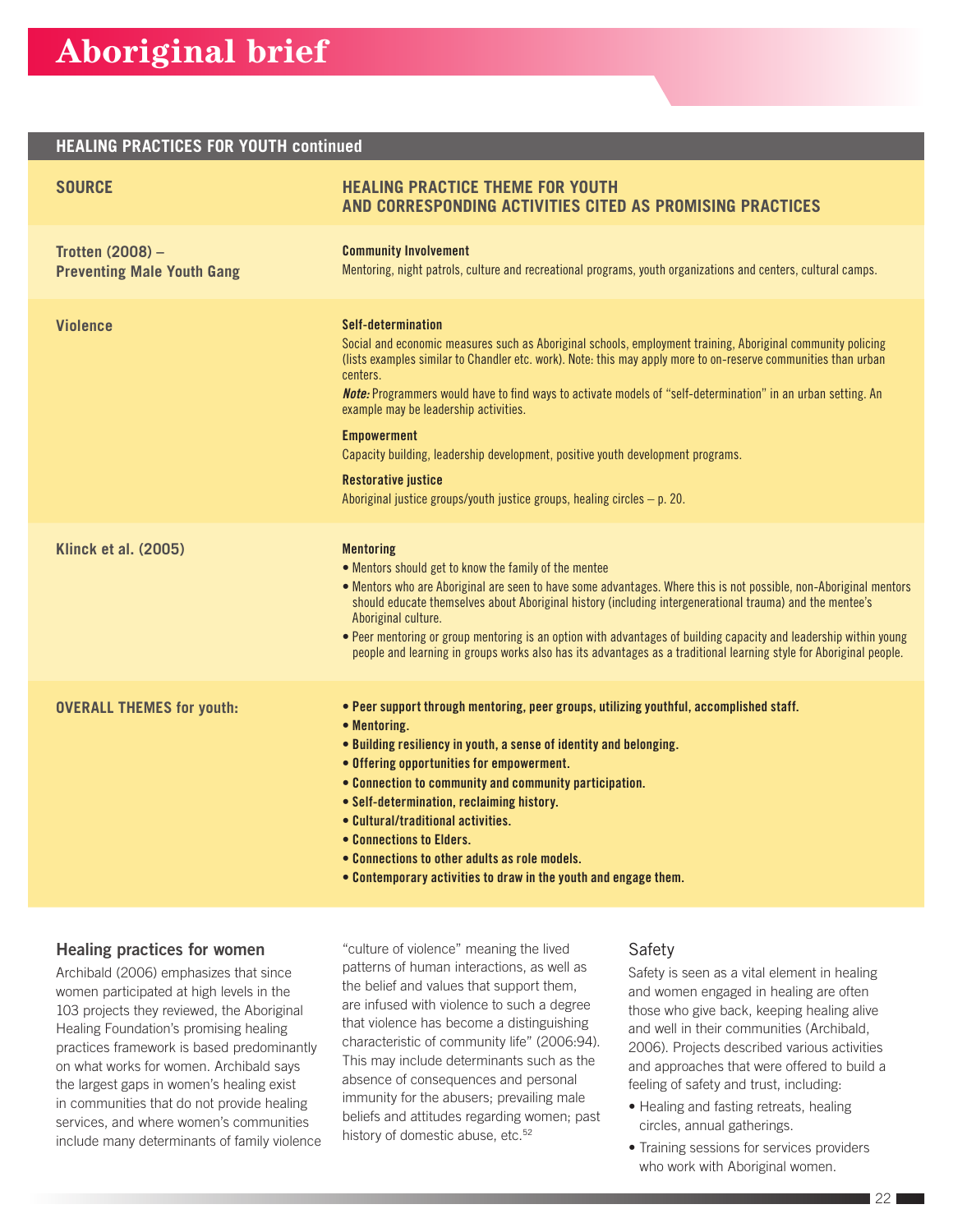- A high level of professionalism and respectful, non-judgemental attitudes of the healing teams.
- Elders' involvement.
- One to one attention.
- Sharing with others, supporting and nurturing other women.
- Knowledge and use of traditional values, customs and medicines.
- Knowing confidentiality is respected.
- The presence of love and laughter.
- Women often expressed feeling safest in female-only groups and having the right to

know if there are any offenders present if the group is mixed.

Some groups, however, are separated by gender because traditionally that is the route to follow. In one project, couples at a retreat were separated during the day and then came back to an evening meal that the men prepared. There may be other culturallyspecific ways of handling gender interactions in programs as well.<sup>53</sup>

#### Bringing in men and other family members

Other projects for women said they expanded to include men. The idea here was

2. Practices that facilitate social inclusion or a sense of belonging

In the literature reviewed, healing practices are couched within various spheres of activity for Aboriginal men. The writer decided to position healing practices for men under this indicator, as previously stated. Although social inclusion can be used as an indicator to assess the effectiveness of healing practices for all Aboriginal people, in the literature men's issues are often discussed in the context of a lack of belonging and a separation of from traditional male roles, internalization of oppression and identification with the aggressor.<sup>55</sup> Men have been alienated from their communities due to the impacts of colonization and sometimes feel excluded or disconnected from programs or are reluctant to utilize healing practices. As previously stated in the 2009 FCSS Research Brief for Aboriginal programming, if the strength of a community is built on the strength of its families, the well-being of men needs to be assured.

Duran and Duran (1995) do an excellent job of analyzing how the changing role of men in Aboriginal society due to colonization has impacted the functionality of families and communities.56 Men's traditional roles of protector and provider of their families and communities were usurped by the European institutions and systems, such as welfare, and their communities were fragmented and destabilized by assimilative practices. It is not surprising that many Aboriginal men feel disconnected, lost and dishonoured. Duran and Duran argue that the psyches of men have been especially damaged in the process of assimilation. As a result, some men (and women) have

taken a destructive path in their lives. Their human need for connection and nurturance has taken on destructive expression or been denied and suppressed.

Community development and the opportunity of mentorship amongst Aboriginal men have emerged in some of P.R. Krech's (2002) work. He writes about how undertaking and sharing in specific cultural activities can bond community members and, in the process, promote healing. He recommends embedding these activities in specific programs that he believes have seen success. For example, he sees the practice of oral tradition, in various forms such as story-telling and talking circles, as extremely effective.

He also discusses other celebratory practices to revitalize the spirit, "helping the intertribal community come together and rebuild itself, after five hundred years of being driven apart" (A. Roberts, personal interview, May 21, 2001).<sup>57</sup> Krech concludes that when a man sees another man risk sharing from the soul and is not repulsed or afraid of this act, it can have profound effects.<sup>58</sup>

Another way of connecting male community members with each other and with family is by focusing on their desire to be good fathers though programming and specifically, father support groups. Manahan and Ball (2005) write of their participation in the Aboriginal Fathers Project in British Columbia. This project looked at low father participation family-centered services, which are becoming more available because it is believed that a family-centered approach

to ensure men are included so that the whole family and eventually whole community is included in making changes and everyone heals. Some believe this is about the reunification of the family unit, whereas mainstream programs may keep men away from the family. Archibald (2006) noted that from a woman's perspective, healing for men is a logical next step in the evolution of holistic healing after they themselves are well on their way to recovery.<sup>54</sup>

to Aboriginal childcare is more culturally appropriate.59 Eighty fathers from various urban communities, reserves, rural areas in and around British Columbia, and First Nations and Métis men who self-identified as fathers of at least one child under the age of seven years of age were recruited to participate in the study.<sup>60</sup>

Discussions with the fathers revealed much useful information. Men tended not to participate in the programs because they felt excluded by mothers not including them in conversations and service providers

> Krech describes the benefits of story-telling as follows: "Oral tradition and experiential activity were and still are touchstones of identity and history, functioning as major pathways in regeneration of cultural mores. Story-telling, talking circle, journaling, and a safe grounding in private and communitybased spiritual ceremony are ways this effort has been moving forward. These approaches in the therapeutic context have begun to find inroads into the process of 're-storying' one's life, thereby bringing about a reframed sense of 'self' as a part of the environment … This shared solution-making tends to further foster an ironclad sense of connectedness in struggle (Iron Moccasin, 2000) … [and], especially when integrated with elements of Native spirituality, tends to be a powerful tool for helping to create meaning and in offering the support of others who have successfully navigated a similar journey" (Coyhis, 1995) (2002:90).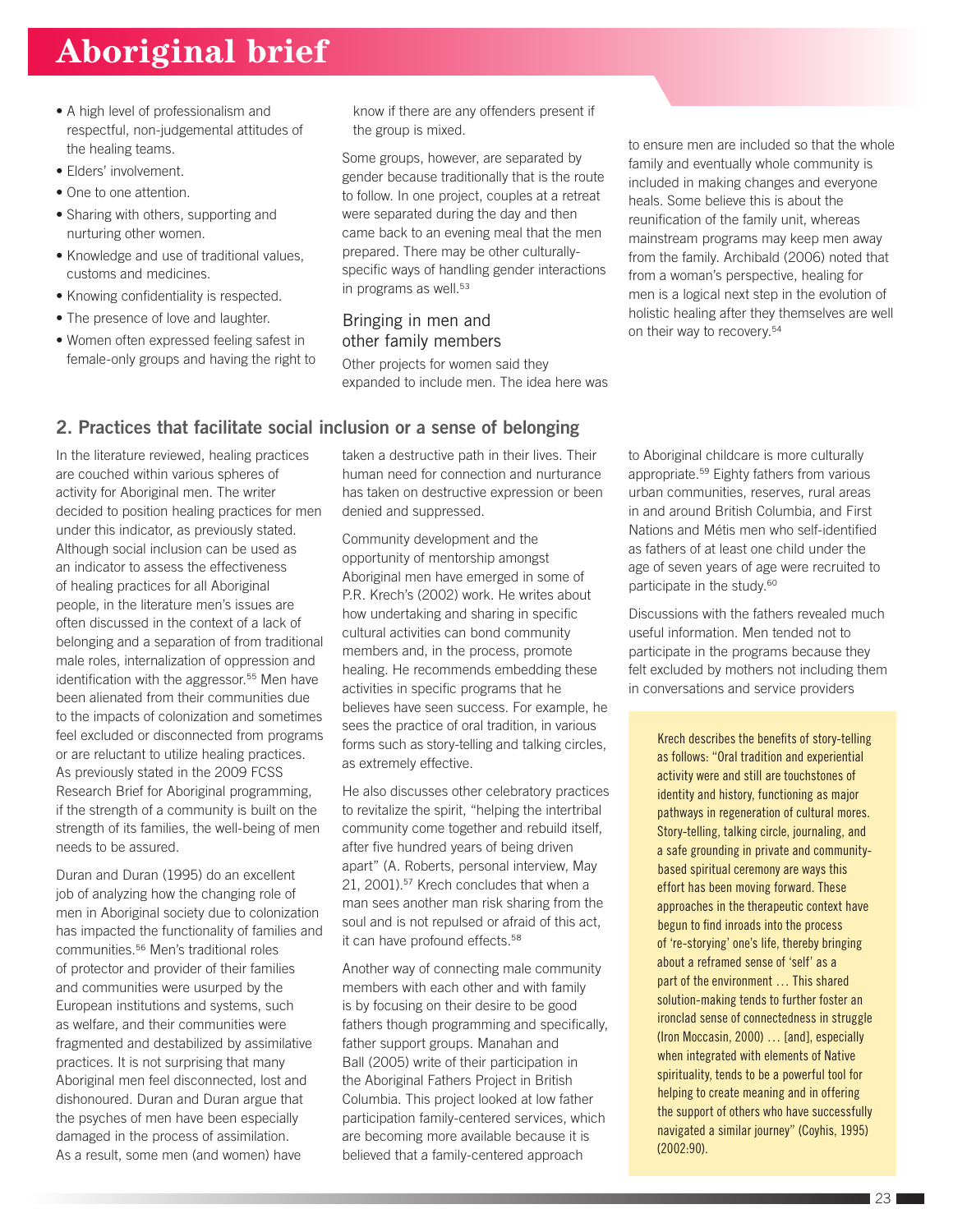making no effort to ensure they felt part of the programs.<sup>61</sup> They recommended the implementation of Aboriginal father support groups. Many felt that their negative experiences with their own fathers, or lack of that experience, had not given them any indication of the importance of the father role or helped them believe in their own abilities to be good fathers. They felt that

an Aboriginal fathers' support group could fulfill their desire to find, or at least have the opportunity to watch a positive father role model in a positive environment.<sup>62</sup> Men who did not have access to a positive father figure or Elder often looked to their peers. It is crucial to keep in mind that nearly one-third of the fathers in the study looked to their community for parenting role models,<sup>63</sup>

so this approach may be an opportunity to build on the strengths of community and again, support a natural process of mentoring within community.

Recommendations from these studies to facilitate Aboriginal men's well-being and sense of belonging are provided in the table below.

### **HEALING PRACTICES THAT FACILITATE SOCIAL INCLUSION / A SENSE OF BELONGING**

| <b>SOURCE</b>                                                                                  | <b>HEALING PRACTICE AND COMMENTS FROM THE SOURCES</b>                                                                                                                                                                                                                                                                                                                                                                                                                                                                                                                                                                                                                                                                                                                                                                                                                                                                                                                                                                                                                                                                                                                                                                                                                                                                                                                                                                                                                                                                                                                                                                                                                      |
|------------------------------------------------------------------------------------------------|----------------------------------------------------------------------------------------------------------------------------------------------------------------------------------------------------------------------------------------------------------------------------------------------------------------------------------------------------------------------------------------------------------------------------------------------------------------------------------------------------------------------------------------------------------------------------------------------------------------------------------------------------------------------------------------------------------------------------------------------------------------------------------------------------------------------------------------------------------------------------------------------------------------------------------------------------------------------------------------------------------------------------------------------------------------------------------------------------------------------------------------------------------------------------------------------------------------------------------------------------------------------------------------------------------------------------------------------------------------------------------------------------------------------------------------------------------------------------------------------------------------------------------------------------------------------------------------------------------------------------------------------------------------------------|
| <b>Krech - Community Development and</b><br><b>Mentoring Amongst Men</b>                       | • Celebratory activities such as drumming, singing, powwow, potlatch, and other traditions.<br>• Using the oral tradition and experiential activities. Story-telling, talking circle, journaling, and a safe grounding<br>in private and community-based spiritual ceremony.                                                                                                                                                                                                                                                                                                                                                                                                                                                                                                                                                                                                                                                                                                                                                                                                                                                                                                                                                                                                                                                                                                                                                                                                                                                                                                                                                                                               |
| Manahan and Ball -<br><b>Fathers' Support Groups</b>                                           | • Recognize the variations across Aboriginal family systems when developing community programs. Ensure that<br>family workers know all of the family members and friends who are involved in parenting the child.<br>• Fathers need to be given the opportunity to shape the group, and influence the decisions about the activities<br>that will occur in the group.<br>• Ask one of the fathers in your program or a male family worker to help create a father support group alongside<br>the family-centered services. Create a safe, father-friendly environment with several father resource materials<br>available and a relaxed atmosphere.<br>. Promote spirituality and traditional practices within your community organization, but do not assume everyone<br>is the same.<br>. Educate all staff, although not all staff may be in direct contact with fathers. Ensure that all staff members<br>are familiar with the importance of father involvement, the variation in Aboriginal family system and culture,<br>their historical experiences and what that can mean to Aboriginal people today.                                                                                                                                                                                                                                                                                                                                                                                                                                                                                                                                                            |
| Aboriginal Healing Foundation -<br><b>Promising Healing Practices for Men</b><br>$(p. 97-107)$ | • Men heal differently than women. Providing a male-friendly environment and male-centered approach is<br>important. Framing the healing as an act of courage rather than treating victimization is important.<br>. Using physical activities as an initial approach to attract men rather than a "healing program." Examples cited<br>were: ceremonies, drumming and dancing, on-the-land activities, traditional teachings, access to traditional<br>resource people, creating a culturally positive environment to help them begin to work on other issues.<br>. Provide access to male healers, Elders and counsellors. Positive male role models include men who have<br>addressed their own issues including abuse and addictions.<br>. Offer a choice of traditional or Western therapies or both, depending on the man's comfort levels with each.<br>. Group healing processes work well; helps build relationships with other men and reduces isolation, however<br>individual support should still be offered. In addition to this, offering other support services such as advocacy,<br>informal drop-ins and social gatherings are cited.<br>• Parenting programs should try to engage fathers; men with children often have better outcomes than those<br>without family responsibilities.<br>. Healing strategies involving men, families, the community and Elders helps men to see healthy male and<br>female/family relationships in action.<br>• Psycho-educational approaches involving exploring gender roles, concepts of masculinity in traditional and<br>Western cultures and men's roles as father, uncle, brother, husband, grandfather, uncle. |
| Theme areas and healing practices<br>common to these sources                                   | • Generally men are harder to recruit and/or use healing practices less frequently than women do.<br>• Men may be more drawn to healing programs that offer physical activities, cultural activities and traditional<br>teachings rather than those framed as therapeutic or healing.<br>. Men need to feel as included as possible; healing practices should be male-friendly and male centered.<br>. Men often look to other males as role models or behaviour change, whether it is other fathers in groups,<br>Elders, program staff, other community resource people, or their peers. Therefore it is essential to include<br>them, or provide access to the, in the healing practice.                                                                                                                                                                                                                                                                                                                                                                                                                                                                                                                                                                                                                                                                                                                                                                                                                                                                                                                                                                                |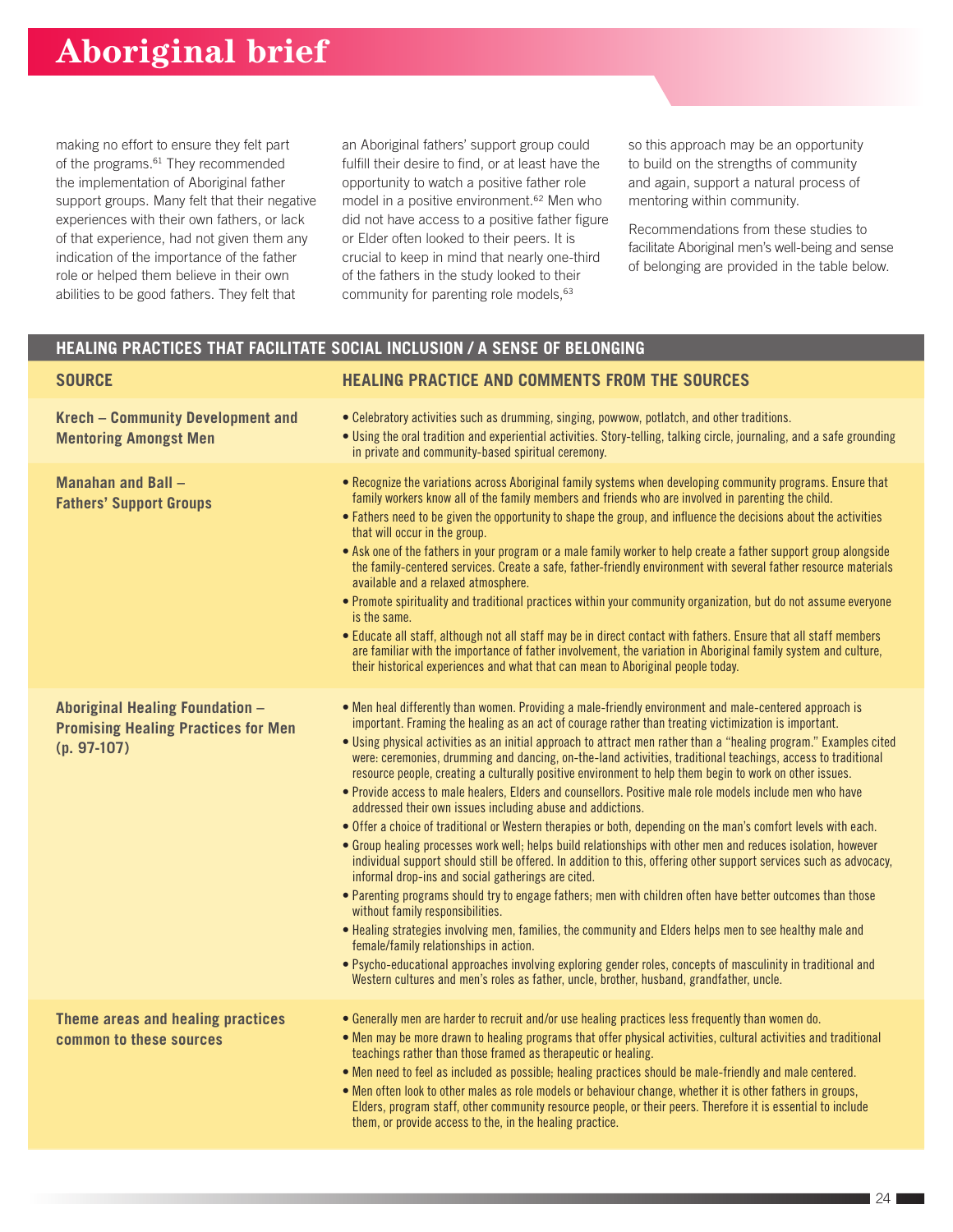### 3. Practices that facilitate Indigenous identity

Two studies were especially relevant on the subject of healing practices that facilitate a positive experience in developing positive Aboriginal identity: the Berry study and the Goodwill and McCormack study. They came to common conclusions about experiences that facilitate the development of Indigenous identity in a positive way. The Chart below combines the finding of these two studies. These identified practices can be included in a design of strategies to facilitate Indigenous identity and then can be operationalized as activities.

Berry's study also identified components of indigenous identity that help create a model upon which service providers can build to increase their own and others' knowledge about promising healing practices.

#### **HEALING PRACTICES THAT FACILIATE INDIGENOUS IDENTITY FOR ALL ABORIGINAL PEOPLE**

| <b>Berry - Behavioural expressions from components</b><br>of cultural identity                                                                                                                                                                                                                                              | <b>Goodwill and McCormick (2012) Critical Incidents that</b><br><b>Facilitated Cultural Identity grouped into Berry's themes</b><br>and other "themes"  |
|-----------------------------------------------------------------------------------------------------------------------------------------------------------------------------------------------------------------------------------------------------------------------------------------------------------------------------|---------------------------------------------------------------------------------------------------------------------------------------------------------|
| <b>Traditional culture</b> $-$ A return to traditional values and culture including<br>language, Elders, spirituality, arts and the community.                                                                                                                                                                              | • Participating in a cultural gathering.<br>• Spiritual experience.                                                                                     |
| <b>Social relations</b> – Bringing communities together with traditional activities<br>such as storytelling, dancing, singing, sweats, feasts and sports days.                                                                                                                                                              | • Participating in a group of Aboriginal people.<br>• Helping other Aboriginal people.<br>• Attending a cultural gathering.                             |
| <b>Family</b> – A presence or lack of a loving family; sense of belonging stems from a<br>secure place within the family and from shared goals within the community.                                                                                                                                                        | • Being influenced by a grandparent.<br>• Connecting with family.<br>• Getting support from parents.                                                    |
| <b>Land and environment</b> – Many participants felt that living on the land and<br>feeling a close connection to traditional cultural activities strengthened<br>Aboriginal identity. Being able to hunt, trap, fish and go berry picking were<br>examples that were cited as being important to the study's participants. | • Personal accomplishment.                                                                                                                              |
| <b>Proposed theme</b> (not Berry's themes but suggested by the writer) $-$<br>acknowledgement or giving voice to positive perceptions and experiences of<br>yourself and to that of other Aboriginal people.                                                                                                                | • Experiencing positive representations of Aboriginal people.<br>• Changing self-perception.<br>• Verbalizing your experiences as an Aboriginal person. |

#### **Additional comments on healing practices that facilitate Indigenous identity**

Healing practices that facilitate Indigenous identity for Aboriginal people need to build in measures or approaches that will increase the "staying power". Ideally, the practices offered or implemented should be chosen for their long-term effects of identity building and maintenance rather than short-term results. Program participants need to have internalized them and be "practiced" enough with them to enable them to apply their use or the knowledge and skills they have gained from in their everyday interactions with mainstream society and other Aboriginal people for a long time to come.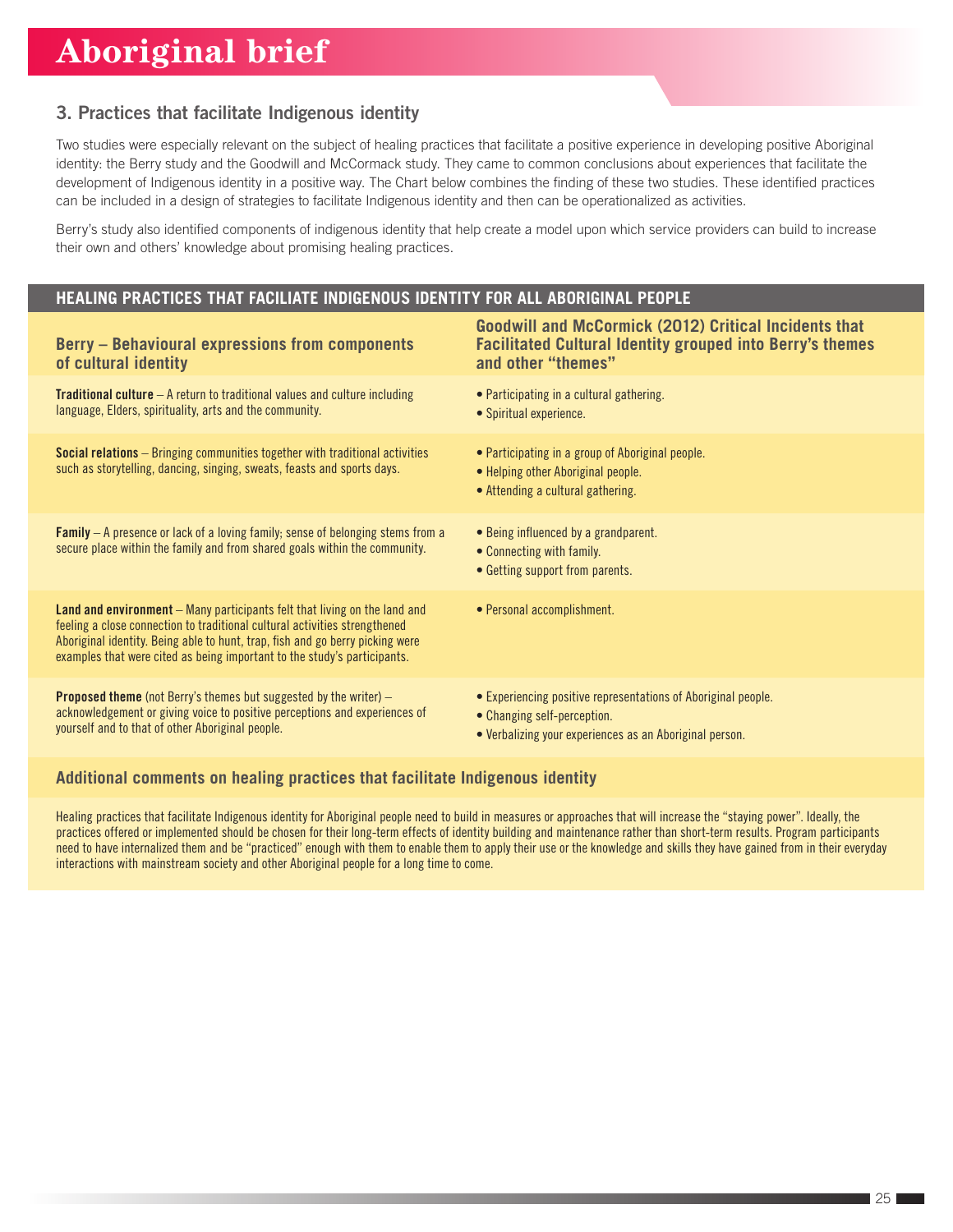## **Home: Making meaning of the journey**

FCSS Calgary and its funded agencies' journey towards decolonization of the Aboriginal community through the elevation of healing practices are in progress. This research brief represents a significant part of this journey. It is one means to reframe the approach FCSS Calgary and its funded agencies take to support Aboriginal people on their healing path. It is intended to be a foundation to guide future action. It presents theories, findings, data, community knowledge and concepts by many Indigenous researchers and writers that were found to be effective in supporting the wellbeing of Aboriginal people. These are the "thoughts and words" preceding the action, as one Elder put it in Hoffart's report.

This same Elder said that: "thoughts, words and actions are sisters, and action is the oldest sister, the wisest sister," (2011:28). Action, the wisest sister, is given voice in this research brief in the form of promising healing practices. Now with the completion of this research brief, the next step on the journey is for FCSS Calgary funded agencies to put the healing practices into motion, and let the wisest sister sing her song of healing and renewal. It is an exciting opportunity to use old knowledge and assets that were

always within the Aboriginal community, in a new way. Making meaning of this journey will come in good time for each individual involved in the journey.

While FCSS Calgary's funded agencies make differences for individuals, families and communities, it is important to be aware of other change initiatives going on in contemporary times. Although not the focus here, healing practices may also extend to include individual involvement with larger scale change initiatives in addition to local FCSS Calgary funded programs. For example, sharing knowledge with participants about the work of the Truth and Reconciliation Commission, or supporting participants to participate in it, may bring about positive Indigenous identity experiences and increase feelings of inclusion in a group. Another possibility is the Legacy of Hope Foundation. Involvement with these initiatives, however, are at the discretion of service providers who should make the decision with their program participants on whether or not this involvement would be beneficial to them at the particular stage of their healing journey.

Besides potentially healing the individual, do these types of initiatives make broader scale change in the world? Guerin (2010) found that the broader impact of the ten large scale change initiatives he reviewed is difficult to measure due to lack of data and the complexity of environmental conditions that are present (or absent) when the large scale initiative is occurring. Nonetheless, he encourages the people behind these initiatives to continue to be brave and still do the work even in the face of strong opposition; he also encourages those who are conducting small and local interventions to continue their work because it is part of much larger change processes (around the world) that will help millions. This is indeed encouraging at the local level where FCSS Calgary and its funded agencies are working towards change and decolonization in their everyday work with individuals.

In spite of tremendous odds, Aboriginal people as Nations have survived generations of suffering and despair. There is still much hope and strength in the community.

The straightforward and powerful words of an Elder from Hoffart's report are offered to close this discussion in the spirit of hope and faith in the Aboriginal community.

"So, think about the old people's words. They said, 'We have to encompass the child with these practices of validation and let the child bloom from there and grow from there. And you will learn from the child also as they grow up and we will live in a happy world. Nobody will be sick; no one will have hard times. We will look after each other'" (2011:7).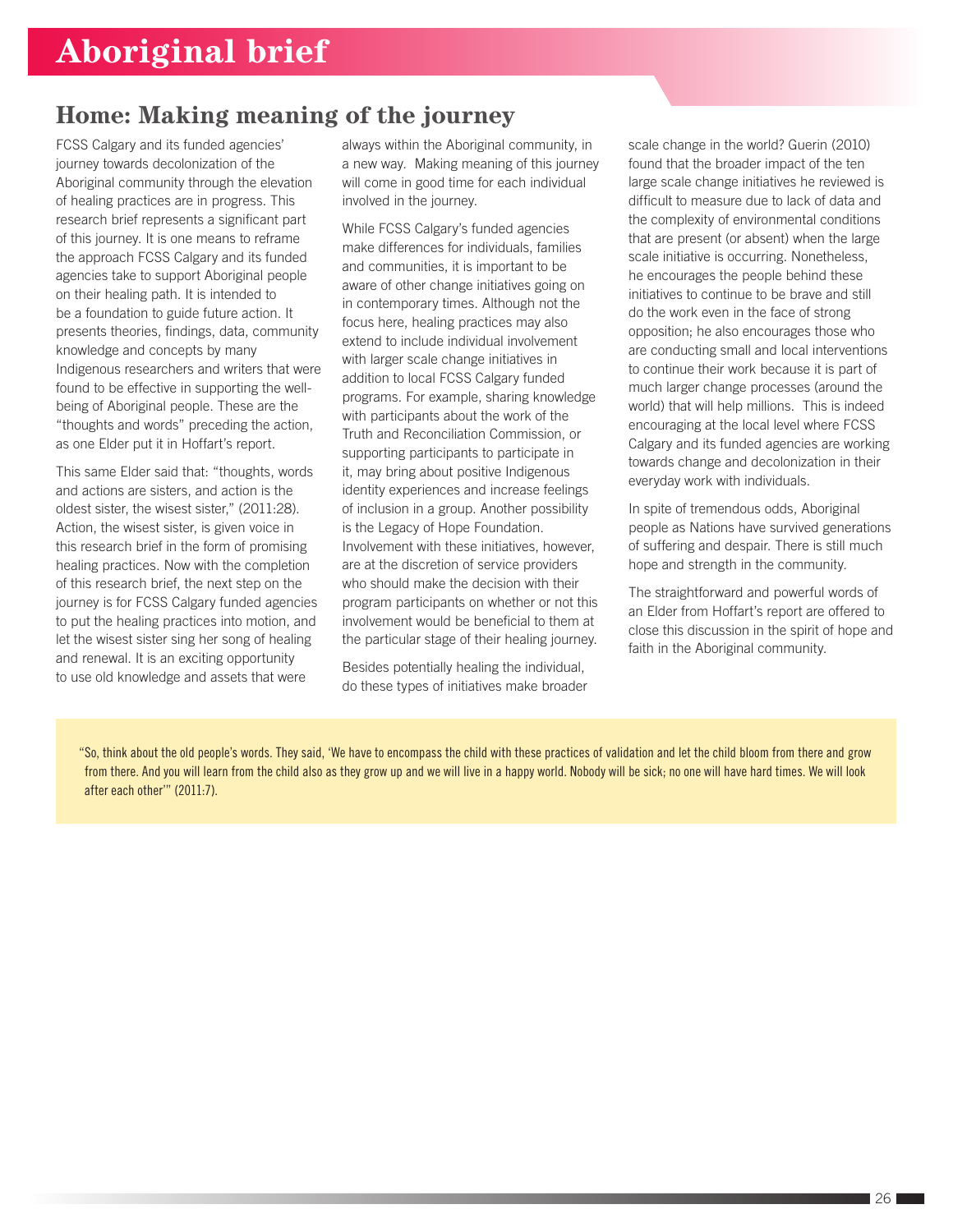## **FCSS Calgary FSII – Aboriginal identity questions**

### Outcome #1 – Indigenous identity

For the purposes of this document, Aboriginal refers to not only the legal definition contained in Section 35 of the Canadian Constitution (First Nations, Métis and Inuit), but also the historic – individual, familial and communal definitions of what it means to be an Aboriginal, or Indigenous person in Canada. The complex history and current scope of political, cultural, economic and social influences on Aboriginal communities results in a spectrum of Indigenous identity at both the individual and community levels. Good Tracks (1973) suggests the spectrum of individual and collective Indigenous identity ranges from assimilated to traditional. This is further explored by Gone (2006) as he discusses the process of constructing identity as shaped, "by the forces of history, power, and tradition" (p.65); these forces include the particular cultural histories, community

traditions and institutional relations, among other relationships (Gone, 2006, p. 65).

In review of the different forces influencing the construction of identity, it is important to consider that too often, Aboriginal identities, "were cemented in the context of a brutal Euro-American colonialism" (Gone, 2006, p.57). As such, respect for the power differentials and pursuit for post-colonial alternatives is an essential part in understanding the construction of Aboriginal identity. Good Tracks (1973) further highlights the need for this in his discussion of individual and collective Indigenous autonomy and decision-making. This autonomy provides the space for each individual to determine his or her self-defined sense of identity that may change over time to reflect the context in which he or she exists.

This context is shaped by the individual and community experience of healing.

The process of healing helps recover one's sense of self and community as, "wellness reinforces and is reinforced by a sense of cultural identity" (Weaver, 2002, p.7). For Aboriginal people and community, this identity is connected with teachings related to blood memory and cellular memory. There is an inherent blood and cellular memory associated with all Aboriginal peoples, but this memory was interrupted by the process of colonization and the corresponding intergenerational trauma that continues to exist in Aboriginal communities today. The process of reconnecting to blood and cellular memory is part of reconnecting to an Indigenous identity. It is important to acknowledge that this process respects individual and collective autonomy in the formation of identity, meaning expressions of Indigeneity may occur in less traditional forms.

| SURVEY 47: CULTURAL SAFETY AND CULTURAL PROGRAMMING |                                                                                                                                                                                                                                                                                                        |                                 |                                 |                           |                                   |  |
|-----------------------------------------------------|--------------------------------------------------------------------------------------------------------------------------------------------------------------------------------------------------------------------------------------------------------------------------------------------------------|---------------------------------|---------------------------------|---------------------------|-----------------------------------|--|
| 1.                                                  | I understand the importance of Aboriginal language. For example, I have been involved<br>in learning Aboriginal language such as taking Aboriginal language classes, hearing or<br>speaking with Elders or cultural people who speak their own language, or storytelling in<br>an Aboriginal language. | No involvement                  | Limited<br>involvement          | Moderate<br>involvement   | <b>Extensive</b><br>involvement   |  |
| 2 <sup>2</sup>                                      | I have been involved in traditional cultural social events and ceremonies<br>such as pow wow, smudging, pipe ceremonies, sweat lodge ceremonies, and<br>Inuit or Métis ceremonies.                                                                                                                     | No involvement                  | Limited<br>involvement          | Moderate<br>involvement   | Extensive<br>involvement          |  |
| 3.                                                  | I understand traditional Aboriginal protocols and how they are used when approaching<br>Elders or cultural people for things like asking Elders for guidance or healing, making<br>offerings, and using a Circle Process.                                                                              | N <sub>0</sub><br>understanding | Limited<br>understanding        | Moderate<br>understanding | Extensive<br>understanding        |  |
| 4.                                                  | I understand my own traditional Aboriginal teachings such as morals and values, caring<br>for sacred items, sacred self-care, sacred teachings, relational accountability, and<br>creation stories.                                                                                                    | N <sub>0</sub><br>understanding | <b>Limited</b><br>understanding | Moderate<br>understanding | <b>Extensive</b><br>understanding |  |
| 5.                                                  | I understand cultural teachings and practices and how to use them to help me make<br>choices if I am faced with a problem or feel troubled.                                                                                                                                                            | N <sub>0</sub><br>understanding | <b>Limited</b><br>understanding | Moderate<br>understanding | <b>Extensive</b><br>understanding |  |
| 6.                                                  | I understand traditional kinship concepts and practices such as kinship mapping (family<br>history), traditional parenting practices, traditional knowledge of child and family<br>teachings, and extended family relational accountability.                                                           | N <sub>0</sub><br>understanding | Limited<br>understanding        | Moderate<br>understanding | Extensive<br>understanding        |  |

| SURVEY 48: CULTURAL ROLE MODELLING AND MENTORING |                                                                                                                                                                                                              |                |                        |                         |                          |  |
|--------------------------------------------------|--------------------------------------------------------------------------------------------------------------------------------------------------------------------------------------------------------------|----------------|------------------------|-------------------------|--------------------------|--|
|                                                  | I use traditional Aboriginal practices or approaches that have been taught or<br>modelled to me for things like traditional conflict resolution, traditional child-rearing,<br>and traditional gender roles. | <b>Never</b>   | Seldom                 | <b>Often</b>            | Always                   |  |
|                                                  | I have been involved in traditional Aboriginal cultural teachings and ceremony that were<br>led by a traditional Aboriginal mentor or role model.                                                            | No involvement | Limited<br>involvement | Moderate<br>involvement | Extensive<br>involvement |  |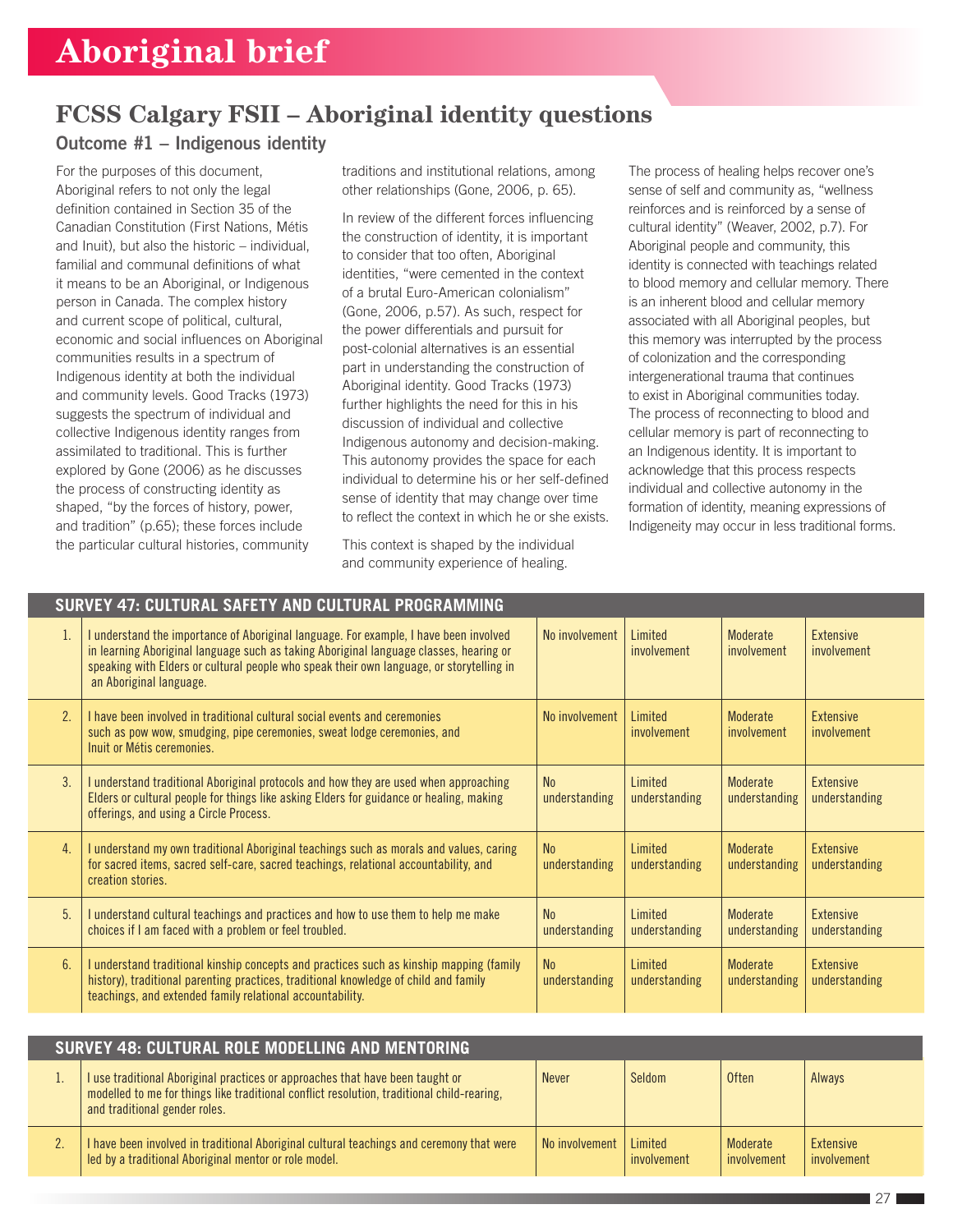|    | <b>SURVEY 49: HISTORICAL ABORIGINAL KNOWLEDGE</b>                                                                                                                                                                           |                                 |                          |                           |                                   |  |  |
|----|-----------------------------------------------------------------------------------------------------------------------------------------------------------------------------------------------------------------------------|---------------------------------|--------------------------|---------------------------|-----------------------------------|--|--|
|    | I have an understanding of the history of Aboriginal people in the world, for example,<br>pre/post European contact, Residential Schools, "the 60's scoop," and local history.                                              | <b>No</b><br>understanding      | Limited<br>understanding | Moderate<br>understanding | Extensive<br>understanding        |  |  |
| 2. | I have an understanding of how I am affected by the impacts of inter-generational<br>trauma as well as how inter-generational trauma affects Residential School survivors,<br>other individuals, families, and communities. | N <sub>0</sub><br>understanding | Limited<br>understanding | Moderate<br>understanding | <b>Extensive</b><br>understanding |  |  |
| 3. | I have an understanding of the resources and supports available to me (such as<br>Elders or agencies) to process any impact of inter-generational trauma on myself,<br>my family, or my community.                          | <b>No</b><br>understanding      | Limited<br>understanding | Moderate<br>understanding | <b>Extensive</b><br>understanding |  |  |

### Outcome #2 – Social inclusion

The Social Cohesion Indicators Project assembled in June of 2000 to discuss possible indicators of social inclusion and cohesion (Jackson et al., 2000). Their working definition of social cohesion is that it is "manifested directly in socially cohesive activities and practices: such as participation in formal and informal social networks, group activities and associations, and participation in civic life" (p.3). This participation extends into the areas of education, access to healthcare and wellness programs, economic wellbeing, labour force participation, access to information technology, political participation, mobility and so on (Duhaime et al., 2002, p. 303; Gauthier & Goulet, 2011, p.3).

Social inclusion is understood as an indicator of social cohesion as it measures the level "of access to and participation in various networks of emotional, social and material support (Phipps, 1998) as well as the types of support which are accessed (e.g. government-based or family-based)" (Duhaime et al, 2002, p.304). It is important to consider that these networks are products of the history of Aboriginal peoples in Canada.

Historic inequalities have left First Nations children, youth, and families without muchneeded supports and services. Aboriginal people in Canada were deprived of their land, their cultural traditions, and their unique way of life. Children were removed from their families and sent away to residential schools – where many were abused – with well-documented inter-generational effects. Societal prejudices and discrimination

against Aboriginal people have created additional challenges (Canadian Council on Social Development, 1996, p.1).

As a result, it is important to consider the indicators of social inclusion in an Aboriginal context. "All too often Western measures and models are applied to non-Western populations without questioning whether they are valid, reliable or useful" (Weaver, 2002, p.14). Participation rates may be lower for Aboriginal peoples because of these challenges; therefore there is a current gap with the indicators of social inclusion as they fail to acknowledge the socio-economic and structural barriers that face Aboriginal communities. This gap may also exist as a result of the definition of community used as part of the measurement process.

| SURVEY 50: SENSE OF CULTURAL BELONGING AND FEELING SUPPORTED |                                                                                                                                                                                               |              |        |              |        |  |
|--------------------------------------------------------------|-----------------------------------------------------------------------------------------------------------------------------------------------------------------------------------------------|--------------|--------|--------------|--------|--|
| 1.                                                           | When I am successful, I am acknowledged and celebrated for my accomplishment.                                                                                                                 | <b>Never</b> | Seldom | Often        | Always |  |
| 2.                                                           | I feel that I can participate and solve problems in traditional or other supportive<br>ways such as through sharing circles or traditional approaches to conflict resolution<br>or mediation. | <b>Never</b> | Seldom | Often        | Always |  |
| 3.                                                           | I can access culturally appropriate and knowledgeable resources such as Elders,<br>speakers, or traditional people who will listen to me and help me solve my problems.                       | <b>Never</b> | Seldom | Often        | Always |  |
| 4.                                                           | I feel I have access to traditional supportive practices such as smudging or ceremony<br>where I feel like I belong and am supported.                                                         | <b>Never</b> | Seldom | Often        | Always |  |
| 5.                                                           | I feel included in the Aboriginal community.                                                                                                                                                  | <b>Never</b> | Seldom | <b>Often</b> | Always |  |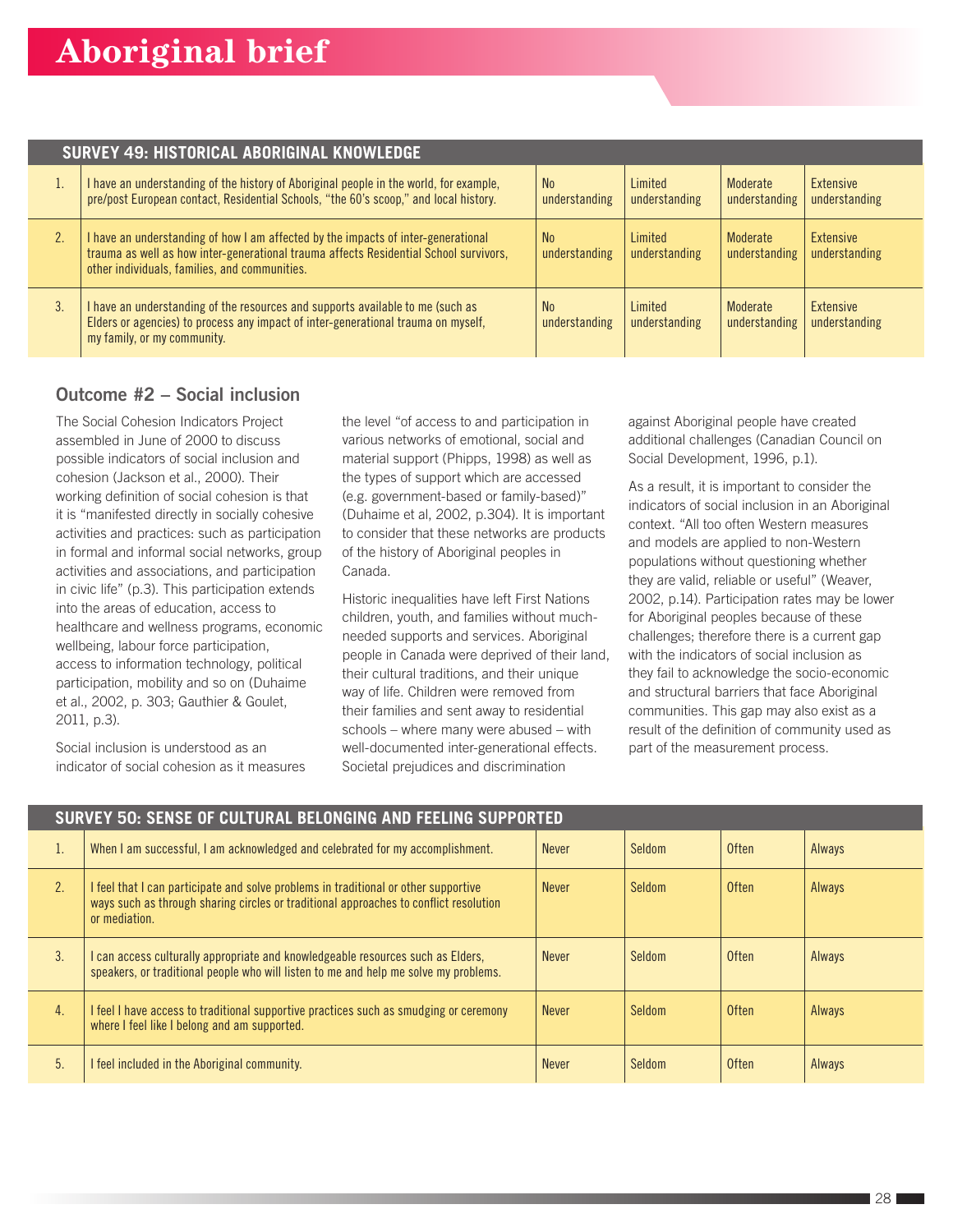#### **SURVEY 51: PERSONAL ADVOCACY AND A SENSE OF EMPOWERMENT**

| I. | I have someone I can talk to about finding a way to address specific problems<br>or concerns such as resolving conflicts in the community (e.g., when shopping or renting<br>an apartment). | <b>Never</b>         | Seldom               | Often             | Always                |
|----|---------------------------------------------------------------------------------------------------------------------------------------------------------------------------------------------|----------------------|----------------------|-------------------|-----------------------|
| 2. | I am able to live in the Aboriginal and non-Aboriginal world, and I have the skills to<br>address any issues I may come up against in either world.                                         | Strongly<br>disagree | Somewhat<br>disagree | Somewhat<br>agree | Strongly agree        |
| 3. | I am able to handle any problems that keep me from feeling included in the Aboriginal or<br>non-Aboriginal community.                                                                       | Strongly<br>disagree | Somewhat<br>disagree | Somewhat<br>agree | Strongly agree        |
| 4. | I spend time helping others learn about who they are as Aboriginal people.                                                                                                                  | Strongly<br>disagree | Somewhat<br>disagree | Somewhat<br>agree | <b>Strongly agree</b> |
| 5. | I am able to understand and address issues I may face in the community such as when<br>going to the doctor or speaking to teachers at my or my child's school.                              | Strongly<br>disagree | Somewhat<br>disagree | Somewhat<br>agree | <b>Strongly agree</b> |

*In this document:*

- *"Evidence-based" means that a program or practice has been tested in a well-designed and methodologically sound experimental (randomized controlled trial (RCT)) or quasi-experimental study (and, ideally, multiple studies and replicated in more than one site), and has been shown to produce significant reductions in poor outcomes or associated risk factors or significant increases in positive outcomes or associated protective factors.*
- *"Best practices" refer to programs or components of programs or delivery methods that have been identified as effective (i.e., produce significant reductions in poor outcomes or associated risk*

*factors or significant increases in positive outcomes or associated protective factors) by repeated methodologically sound studies using an experimental (RCT) or quasi-experimental design.*

- *"Promising practices" refer to programs or components of programs or delivery methods that have been identified as effective ("effective" as defined above) in at least one well-designed and methodologically sound study using at least a pre-post design with a large sample of participants that has been subject to peer review.*
- *"Prevention" means creating conditions or personal attributes that strengthen the healthy development, well-being, and safety of individuals across the lifespan*

*and/or communities, and prevent the onset or further development of problems in each of these domains. In the research-based risk and protection prevention paradigm, prevention occurs by reducing risk factors and increasing protective factors.*

*This research brief was written for FCSS by Joanne Pinnow, Consultant to Spirit Staffing and Consulting Inc. June, 2013*

*Suggested citation: Pinnow, Joanne. 2013. FCSS Aboriginal Brief (Calgary, AB: Family & Community Support Services, The City of Calgary).*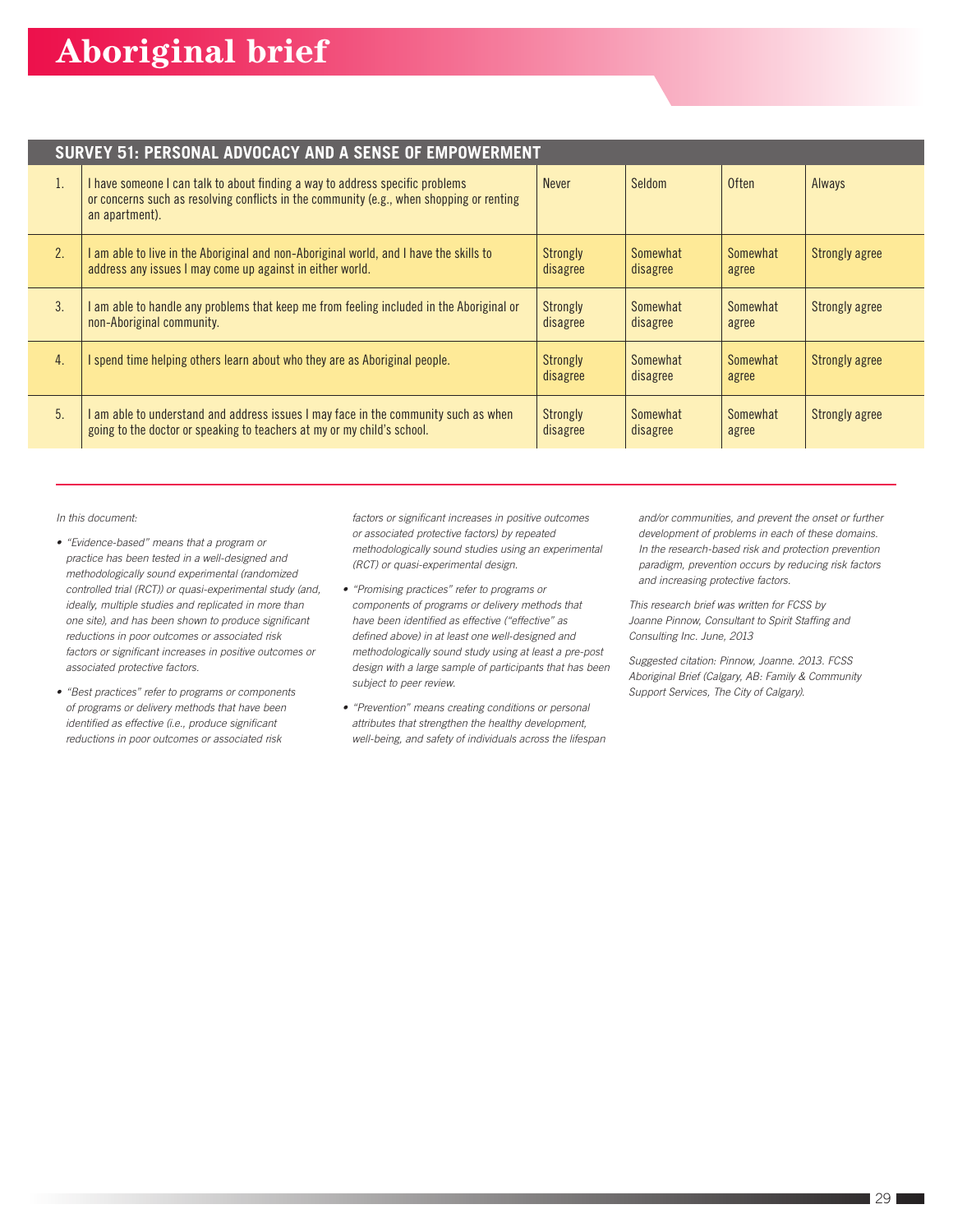### **Bibliography**

Alberta Children's Services and Alberta International, Intergovernmental and Aboriginal Relations (2007). Handbook for Aboriginal Mentoring: What. Why. How. Who?

Alfred, T. and Corntassel, J. (2005). *"Being Indigenous: Resurgences Against Contemporary Colonialism".* Blackwell Publishing, Oxford and MA, USA, 597-614.

Anderson, N. and Ledogar, R.J. (2008). The CIET Aboriginal Youth Resilience Studies: 14 Years of Capacity Building and Methods Development in Canada. *Pimatisiwin: A Journal of Indigenous and Aboriginal Community Health,* 6, 65-88.

Archibald, L. (2006). Final Report of the Aboriginal Healing Foundation, Volume III – Promising Healing Practices in Aboriginal Communities. *Aboriginal Healing Foundation.* Ottawa, Ontario.

Ball, J. (2007). Aboriginal Young Children's Language and Literacy Development: Progress, Promising Practices and Needs. *Canadian Language & Literacy Research Network.*

Barker, C. and Dion, A. (2012). Trauma and First Nations Peoples, *Legacy Education: Knowledge to Support Families, A Symposium on Understanding the Impacts of Residential Schools on Families, Addictions and Violence, UpStart and FCSS.* Calgary , Alberta.

Berry, J.W. (1999). Aboriginal Cultural Identity. *The Canadian Journal of Native Studies XIX,* pp. 1-36, Queen's University, Ontario

Blackstock, Cindy (2003), 2003 Social Inclusion Research Conference, pre-conference interview.

Bodor, R., Makokis, L., Barker, C., MacArthur, C. (2012). FCSS Reporting Framework Aboriginal Identity and Social Inclusion. *IRM Research and Evaluation Inc.* Calgary, Alberta.

Canadian CED Network, (2005) Pan-Canadian Community Development Learning Network, Profile of Effective Practice: a Mawi Wi Chi Itata Centre *"We all work together to help one another", http://www.mamawi.com/files/cedprofileofeffectivepractice.pdf*

Chandler, M. J., & Lalonde, C. (2004). *Transferring whose knowledge? Exchanging whose best practices? On knowing about indigenous knowledge and aboriginal suicide.* In J. White, P. Maxim, & D. Beavon (Eds.), *"Aboriginal Policy Research: Setting the Agenda for Change",* Vol. II. (pp.111-123) Thompson Educational Publishing. Toronto, Ontario.

Chandler, M. J., Lalonde, C.E., Sokol, B.W., Hallet, D. (2003). Personal Persistence, Identity Development and Suicide: A Study of Native & Non-Native North American Adolescents. *Monographs for the Society for Research in Child Development, serial No. 273, Vol. 68, No. 2*

Currie, C. L., LaBoucane-Benson, P. (2011).Impacts of a Peer Support Program for Street-Involved Youth. *Pimatisiwin: A Journal of Aboriginal and Indigenous Community Health 9(1) 2011. 177-191*

Deane, Morrisssette, Bousquet, and Bruyere (2004). Explorations in Urban Neighborhood Development. *The Canadian Journal of Native Studies XXIV,* 2. 227-252.

Denham, A. R. (2008) Rethinking Historical Trauma: Narratives of Resilience. *Transcultural Psychology, Vol. 45(3). 391-414.*

Duran, B., Duran, E. (1995) *"Native American Post-Colonial Psychology"*. State University of New York Press, Albany.

Family and Community Social Support City of Calgary , YMCA Calgary, Urban Society for Aboriginal Youth, University of Calgary , (2011). Intervention to Address Intergenerational Trauma: Overcoming, Resisting and Preventing Structural Violence.

Fast, E., Collin-Vézina, D. (2010). Historical Trauma, Race-based Trauma and Resilience of Indigenous Peoples: A Literature Review. *First Peoples Child and Family Review, Vol. 5, No. 1.* 126-136.

Fletcher, F., McKennitt, D., Baydala, L., (2008) Community Capacity Building: An Aboriginal Exploratory Case Study. *Pimatisiwin: A Journal of Aboriginal and Indigenous Community Health 5(2)*.

Frideres, J. (2008). Aboriginal Identity in the Canadian Context. *The Canadian Journal of Native Studies XXVIII, 2(2008).* 313-342

Gone, J. P. (2009). A Community-Based Treatment for Native American Historical Trauma: Prospects for Evidence-Based Practice. *Journal of Consulting and Clinical Psychology, Vol. 77, No. 4.* 751-762.

Gone, J.P. (2008). In J.B. Waldram (Ed.). *Aboriginal Healing In Canada: Studies in Therapeutic Meaning and Practice.* 131-203. *http://www-personal.umich.edu/~jgone/images/pisimweyapiy.pdf*

Gone, Joseph P. (2013). Redressing First Nations Historical Trauma: Theorizing Mechanisms For Indigenous Culture as Mental Health Treatment. *Transcultural Psychology 0(0)*. 1-24. *http://tps.sagepub.com/content/early/2013/05/28/1363461513487669*

Goodwill, A. O., McCormick, R. (2012). "Giibinenimidizomin: Owning Ourselves – Critical Incidents in the Attainment of Aboriginal Identity", Canadian Journal of Counselling and Psychotherapy 46 (1), Brandon University, UBC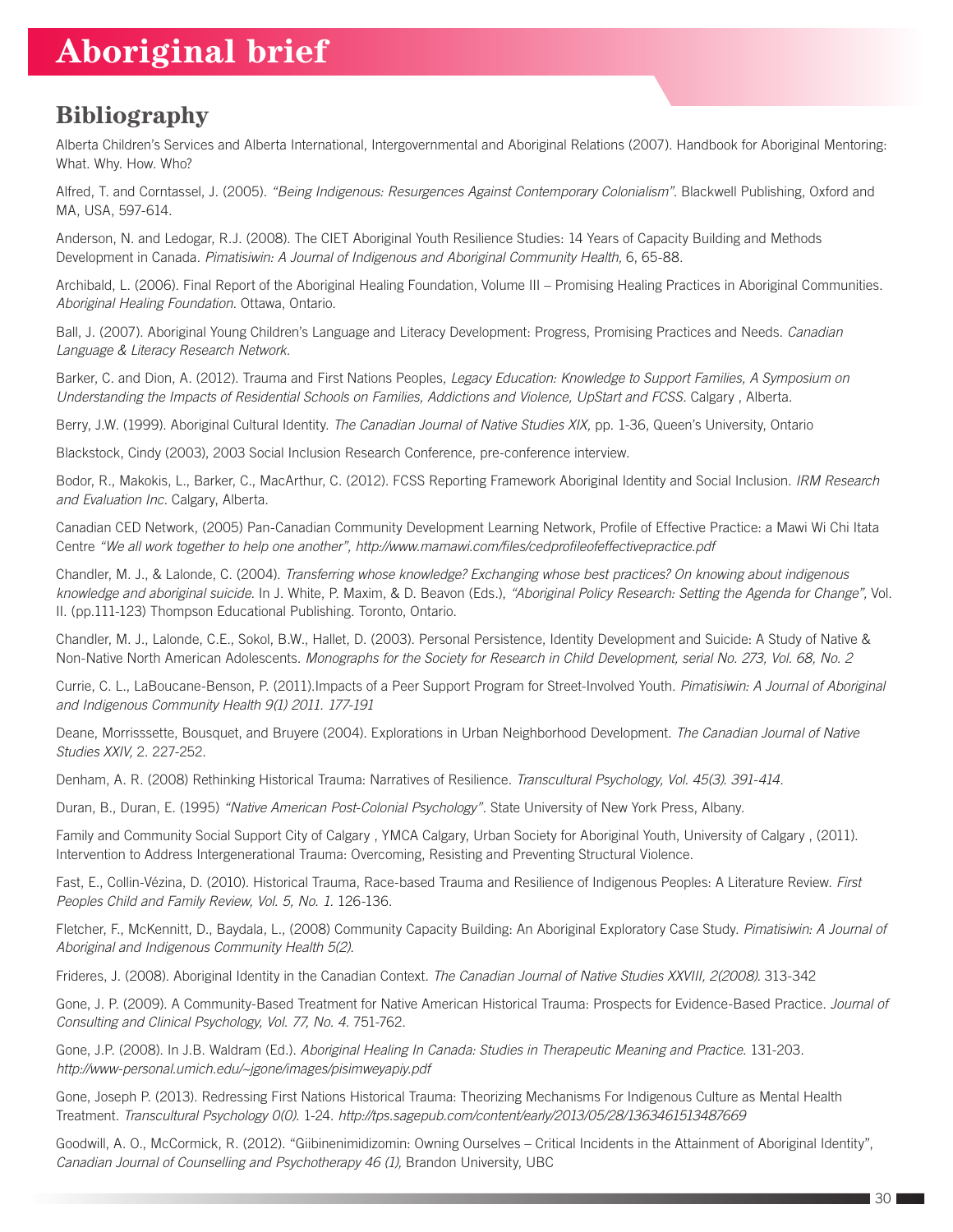Guerin, B. (2010). A Framework for Decolonization Interventions: Broadening the Focus for Improving the Health and Wellbeing of Indigenous Communities. *Pimatisiwin: A Journal of Aboriginal and Indigenous Community Health 8(3) 2010*

Hanselman, C. (2003).Shared Responsibility: Final Report and Recommendations of the *Urban Aboriginal Initiative, A Western Cities Project Report.* Canada West Foundation.

Hoffart, I. (2011). *Summary of Interviews with Elders: Produced to inform the development of a holistic model of supports for Aboriginal children and youth.* United Way of Calgary and Area. Calgary , Alberta.

Hunter, B. (2008). Indigenous Social Inclusion: Insights and Challenges for the Concept of Social Inclusion. *Australian Institute of Family Sciences. Brotherhood of St. Laurence.* Social Inclusion Down Under Symposium Proceedings.

Klinck, J., Cardinal, C., Edwards, K., Gibson, N., Bisanz, J., Da Costa, J. Mentoring Programs for Aboriginal Youth. (2005) *Pimatisiwin: A Journal of Aboriginal and Indigenous Community Health 3(2).* 

Krech, P.R., (2002), Envisioning a Healthy Future: A Re-becoming of Native American Men. *Journal of Sociology and Social Welfare,* 29.

Lafrance, J., The Sturgeon Lake Community Experience: A Journey of Empowerment. *Pimatisiwin: A Journal of Aboriginal and Indigenous Community Health* 1(1).

LaFrance, J., Bastien, B. (2007). Here Be Dragons! Reconciling Indigenous and Western Knowledge to Improve Aboriginal Child Welfare. First Peoples Child and Family Review, 3(1).

Laverack, G. (2001). An Identification and Interpretation of the Organizational Aspects of Community Empowerment, *Oxford University Press and Community Development Journal,* 36(2).

Laverack, G., (2006) Improving Health Outcomes Through Community Empowerment: A Review of the Literature. *The Journal of Health, Population and Nutrition,* 24(1).

Laverack, G. and Wallerstein, N. (2001). Measuring Community Empowerment: a fresh look at organizational domains. *Health Promotion International, Oxford University Community Press, 16(2).* 

Ledogar, R.J. and Fleming, John, (2008). Social Capital and Resilience: A review of Concepts and Selected Literature Relevant to Aboriginal Youth Resilience Research. *Pimatisiwin: A Journal of Aboriginal and Indigenous Community Health 6(2): 25-46*

Manahan, C. and Ball, J. (2007), Aboriginal Fathers Support Groups: Bridging the Gap between Displacement and Family Balance. *A Journal on Innovation and Best Practices in Aboriginal Child Welfare Administration, Research, Policy & Practice (2007): 3(4).* 42-49.

McGuire-Kishebakabaykwe, P.D. (2010). Exploring Resilience and Indigenous Ways of Knowing. *Pimatisiwin: A Journal of Aboriginal and Indigenous Community Health 8(2) 2010*

Menzies. P. (2010). Intergenerational Trauma from a Mental Health Perspective. *Native Social Work Journal Vol 7.* 63-85.

Menzies, P. (2007). Understanding Aboriginal Intergeneration from a Social Work Perspective. *The Canadian Journal of Native Studies XXVII, 2(2007.)* 367-392.

Mignone, J., O'Neil, J. Conceptual Understanding of Social Capital in First Nations Communities: An Illustrative Description. *Pimatisiwin: A Journal of Aboriginal and Indigenous Community Health 3(2).*

Morgan, D., Abdul-Razzaq, D., Black, B., Manion, I., Este, D., Wekerle, C., Forshner, A. & Ungar, M. (2013). *Promising Practices to Help Children and Youth Who Have Been Exposed To Violence.* Halifax, NS: CYYC Network. http://cyccnetwork.org/violence

Munoz, M. (2002). Women in International Development: A Case Study from Honduras and Nicaragua. Masters' Thesis submitted to University of Calgary .

Native Mental Health Association of Canada, Mood Disorders Society of Canada (2010). Building Bridges 2 – A Pathway to Cultural Safety, Relational Practice and Social Inclusion, Final Report. *http://www.mooddisorderscanada.ca*

Quinn Patton, M. (2008), *Evaluating Innovative Initiatives and Program: Using Systems Change and Complexity Science, Frameworks and Ways of Thinking,* University of Calgary , Faculty of Social Work, workshop.

Quinn Patton, M. (2008). Utilization-Focused Evaluation. SAGE Publications, Inc. Los Angeles.

Palmater, P. D. (2011). *"Beyond Blood: Rethinking Indigenous Identity",* Purich Publishing Limited, Saskatoon, Saskatchewan.

Pelletier, M. The Effects of Intergenerational Trauma. *Connections. Vol 7, Issue 3.* Alberta Home Visitation Network Association. Edmonton, Alberta.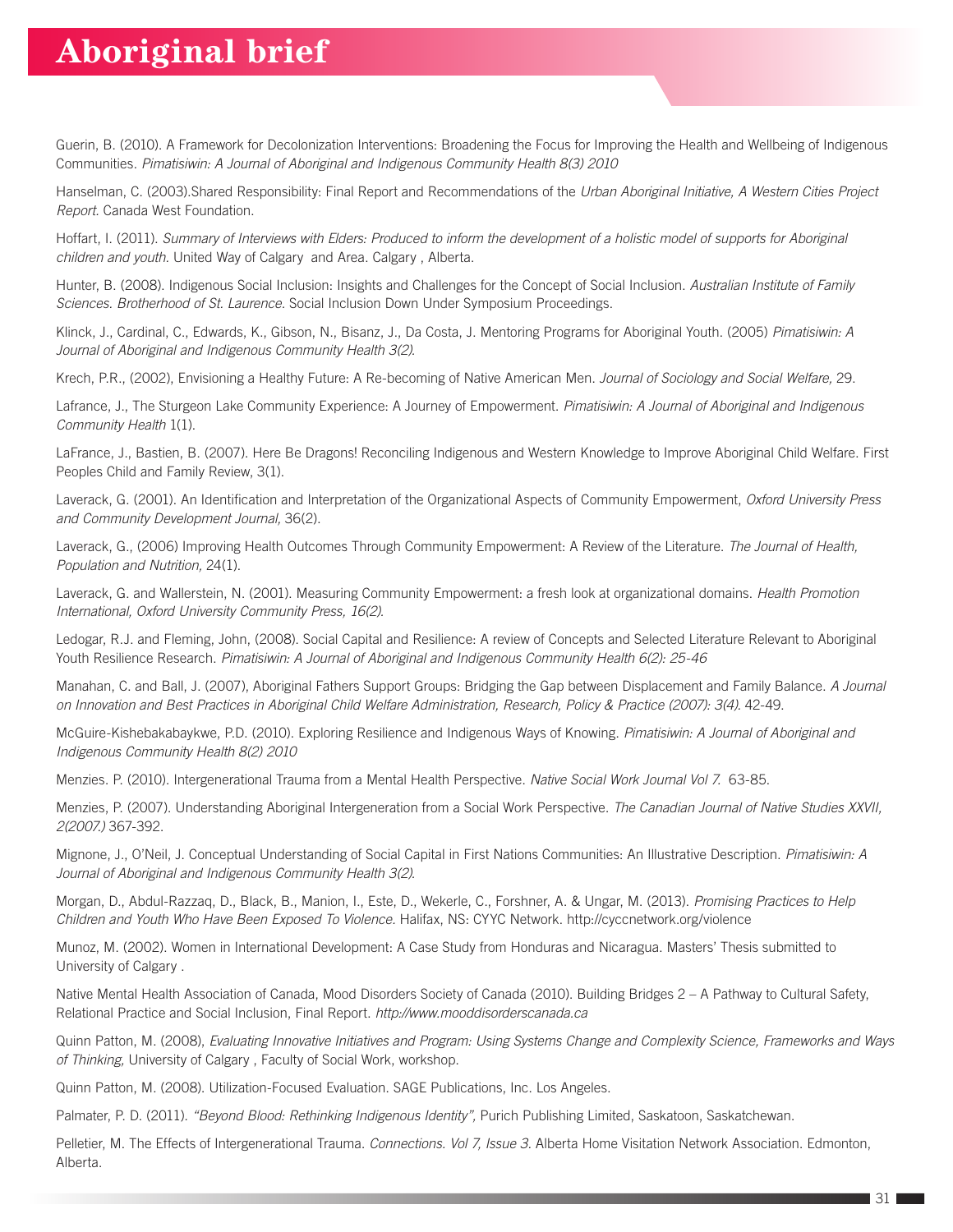Peters, E. (2004). Three Myths about Aboriginals in Cities. *Breakfast on the Hill Seminar Series.*

Rikhy, S., Jack, M., Campbell, L., Tough, S., (2007). Knowledge Exchange as a Vehicle to Improve the Health of Aboriginal Communities. *Pimatisiwin: A Journal of Aboriginal and Indigenous Community Health 5(2).*

Ross, R. (2009). Heartsong: Exploring Emotional Suppression and Disconnection in Aboriginal Canada. Retrieved May 17, 2013. *http://www. support4northernkids.ca/uploaded/Heartsong%20Final.pdf*

Saloojee, A. (2001). *Social Inclusion, Citizenship and Diversity.* A New Way Of Thinking? Towards a vision of social inclusion Conference. Canadian Council on Social Development. *http://www.ccsd.ca/subsites/inclusion/bp/as.htm*

Schissel, C. and Wilson, T., CAT Research and Professional Services (2006). Aboriginal Mentoring Pilot Projects Public Evaluation Report.

Silver, J., Hay, J., Gorzen, P., (2005). Aboriginal Involvement in Community Development: the Case of Winnipeg's Spence Neighborhood. *The Canadian Journal of Native Studies XXV, 1: 239-288.*

Statistics Canada, Social and Aboriginal Statistics Division, (2008). Aboriginal Children's Survey, 2006: Family, Community and Child Care. 89-634-X-No. 001.

Solanto, Dr. J. (2008). Intergenerational Trauma and Healing . 2008 *Aboriginal Justice Forum.* University of British Columbia. Heartspeak Productions.

"Stories for Change" website at *http://storiesforchange.net/about\_stories\_for\_change* 

Trotten, M. (2008).Promising Practices for Addressing Youth Involvement in Gangs. *http://www.pssg.gov.bc.ca/crimeprevention/publications/ docs/totten-report.pdf*

Turcotte, M., Zhao, J. (2004). Well-Being of Off-Reserve Aboriginal Children. *Canadian Social Trends, Statistics Canada No. 11-008.*

Wesley-Esquimaux,C. & Calliou, B. (2010). *Best Practices in Aboriginal Community Development: A Literature Review and Wise Practices Approach.* The Banff Center. Banff, Alberta

Wesley-Esquimaux, C., Smolewski, M. (2004). *Historic Trauma and Aboriginal Healing, Aboriginal Healing Foundation Research Series.*  Aboriginal Healing Foundation. Ottawa, Ontario.

Whitbeck, L.; Adams, G. W.; Hoyt, D. R.; Chen, X. (2004). Conceptualizing and Measuring Historical Trauma Among American Indian People. *American Journal of Community Psychology, Vol. 33, Nos. 3/4, June 2004*

White, J., Spence, N., Maxim, P., University of Western Ontario (2005), Impacts of Social Capital on Educational Attainment in Aboriginal Communities: Lessons from Australia, Canada and New Zealand. *Policy Research Initiative, Social Capital in Action - Thematic Policy Studies* (pp. 66 - 81).

Wootherspoon, T. (2001). The Dynamics of Social Inclusion and Exclusion in Public Education in Canada. *A New Way of Thinking? Towards a vision of social inclusion* Conference, Ottawa.

Yellow Horse Brave Heart, M. (2005). *From Intergenerational Trauma to Intergenerational Healing.* Fifth Annual White Bison Wellbriety Conference. *Wellbriety! Online Magazine.* Denver, Colorado.

Yellow Horse Brave Heart, M., Chase, J., Elkins, J., Altschul, D. B. (2011). Historical Trauma Among Indigenous Peoples of the Americas: Concepts, Research & Clinical Considerations. *Journal of Psychoactive Drugs, 43:4.* 282-290.

Yellow Horse Brave Heart, M., Elkins, J., Tafoya, G., Bird, D., Salvadore, M (2012). Wicasa Was'aka: Restoring the Traditional Strength of Boys and Men. *Journal of Public Health, Supplement 2, Vol 102, No. S2.*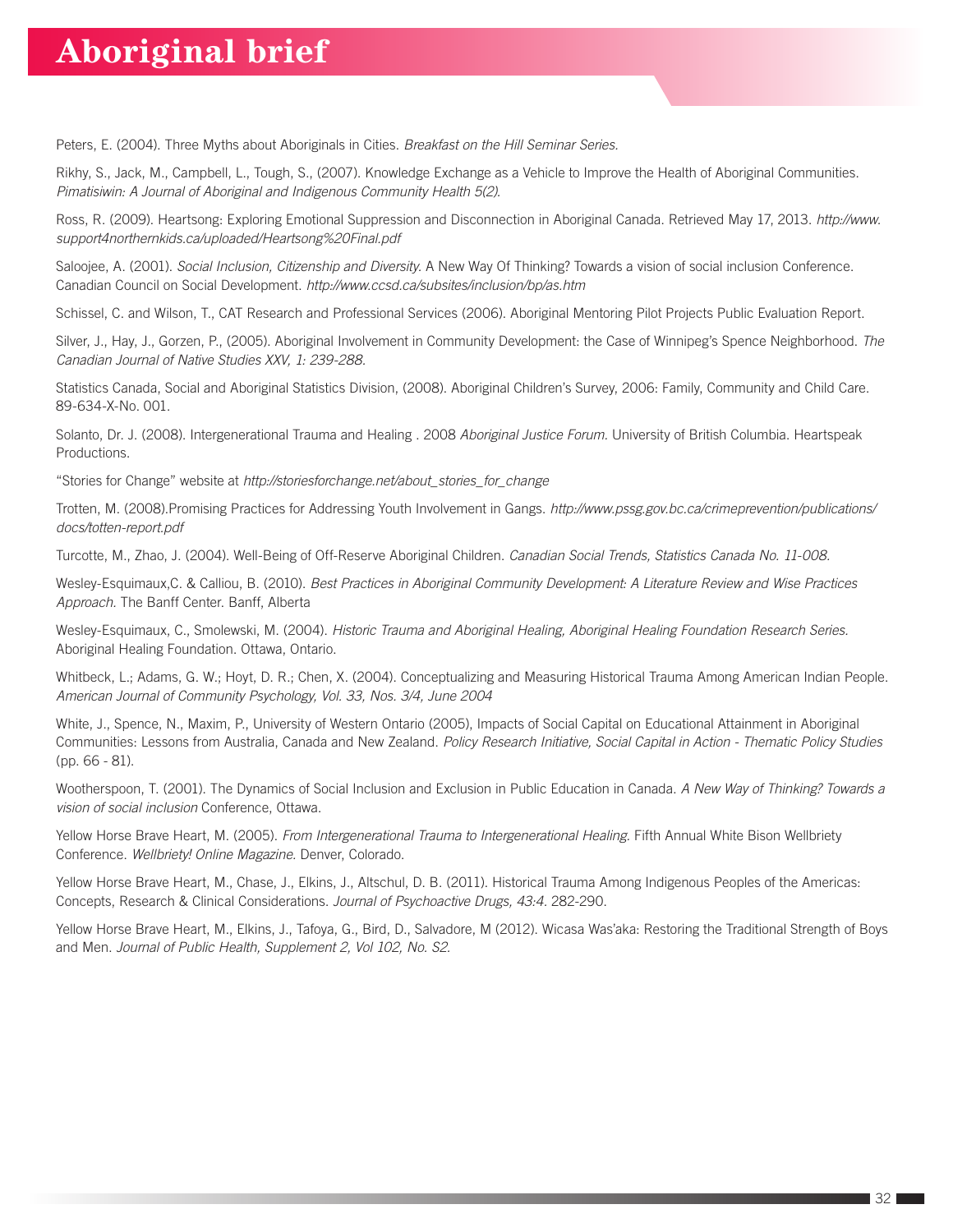### **Endnotes**

- <sup>1</sup> Archibald, L. (2006). Final Report of the Aboriginal Healing Foundation, Volume III Promising Healing Practices in Aboriginal Communities. *Aboriginal Healing Foundation.* Ottawa, Ontario, P. 6
- <sup>2</sup> Archibald, L. Final Report of the Aboriginal Healing Foundation. p. 7
- <sup>3</sup> See various sources: Solanto, 2008, Wesley-Esquimaux and Smolewski, 2004, Yellow Horse Brave Heart, Chase, Elkins, Altschul, 2011, IRM Research and Evaluation, 2012, Family and Community Support Services, City of Calgary, YMCA Calgary Urban Society for Aboriginal Youth, University of Calgary, 2011, Royal Commission on Aboriginal People, 1995 and 1996.
- <sup>4</sup> Archibald, L. Final Report of the Aboriginal Healing Foundation. p. 19
- <sup>5</sup> Wesley-Esquimaux, C., Smolewski, M. (2004). Historic Trauma and Aboriginal Healing, Aboriginal Healing Foundation Research Series. Aboriginal Healing Foundation. Ottawa, Ontario, 1
- <sup>6</sup> Wesley-Esquimaux, C., Smolewski, M. (2004). Historic Trauma and Aboriginal Healing, p. 73
- <sup>7</sup> Wesley-Esquimaux, C., Smolewski, M. (2004). Historic Trauma and Aboriginal Healing, p. 19, p. 26
- <sup>8</sup> Morgan, D., Abdul-Razzaq, D., Black, B., Manion, I., Este, D., Wekerle, C., Forshner, A. & Ungar, M. (2013). Promising Practices to Help Children and Youth Who Have Been Exposed To Violence. Halifax, NS: CYYC Network. Retrieved from: *http://cyccnetwork.org/violence*, pp. 9-10
- <sup>9</sup> Wesley-Esquimaux,C. & Calliou, B. (2010). Best Practices in Aboriginal Community Development: A Literature Review and Wise Practices Approach. The Banff Center. Banff, Alberta, p. 19
- <sup>10</sup> Archibald, L. Final Report of the Aboriginal Healing Foundation, pp. 48-52.
- <sup>11</sup> Archibald, L. Final Report of the Aboriginal Healing Foundation, p. 48
- <sup>12</sup> Archibald, L. Final Report of the Aboriginal Healing Foundation, p. 48.
- <sup>13</sup> Archibald, L. Final Report of the Aboriginal Healing Foundation, p. 49.
- <sup>14</sup> Archibald, L. Final Report of the Aboriginal Healing Foundation, p. 49.
- <sup>15</sup> Archibald, L. Final Report of the Aboriginal Healing Foundation, p. 51.
- <sup>16</sup> Wesley-Esquimaux, C., Smolewski, M. (2004). Historic Trauma and Aboriginal Healing, p. 65
- <sup>17</sup> Definition of emplotment: "The assembly of a series of historical events into a narrative with a plot", *http://en.wiktionary.org/wiki/emplotment*
- <sup>18</sup> Denham, A. R., Rethinking Historical Trauma, p. 406.
- <sup>19</sup> Denham, A. R. (2008), Rethinking Historical Trauma: Narratives of Resilience. Transcultural Psychology, Vol. 45(3), p. 408.
- <sup>20</sup> Denham, A. R., Rethinking Historical Trauma, p. 409.
- <sup>21</sup> Denham, A. R., Rethinking Historical Trauma, p. 411.
- <sup>22</sup> Wootherspoon, T. (2001). The Dynamics of Social Inclusion and Exclusion in Public Education in Canada. A New Way of Thinking? Towards a vision of social inclusion Conference, Ottawa, p. 2.
- <sup>23</sup> Wootherspoon, T., The Dynamics of Social Inclusion and Exclusion, pp. 1-4.
- <sup>24</sup> Hunter, Boyd. (2009). Indigenous Social Inclusion: Insights and Challenges for the Concept of Social Inclusion. Australian Institute of Family Sciences. Family Matters, 2009, No. 82. p. 52. *http://www.aifs.gov.au/institute/pubs/fm2009/fm82/bh.pdf*
- <sup>25</sup> Hunter, Boyd, Indigenous Social Inclusion, p. 52.
- <sup>26</sup> Hunter, Boyd, Indigenous Social Inclusion, p. 60.
- <sup>27</sup> Native Mental Health Association of Canada, Mood Disorders Society of Canada (2010). Building Bridges 2 A Pathway to Cultural Safety, Relational Practice and Social Inclusion, Final Report. *http://www.mooddisorderscanada.ca,* pp. 15-16.
- <sup>28</sup> Bodor, R., Makokis, L., Barker, C., MacArthur, C. (2012). FCSS Reporting Framework Aboriginal Identity and Social Inclusion. IRM Research and Evaluation Inc. Calgary, Alberta, p. 6
- <sup>29</sup> Bodor, R., Makokis, L., Barker, C., MacArthur, C. FCSS Reporting Framework, p. 6
- <sup>30</sup> Bodor, R., Makokis, L., Barker, C., MacArthur, C. (2012). FCSS Reporting Framework. p. 6
- <sup>31</sup> Peters, Evelyn (2004). Three Myths about Aboriginals in Cities. Breakfast on the Hill Seminar Series, p.11.